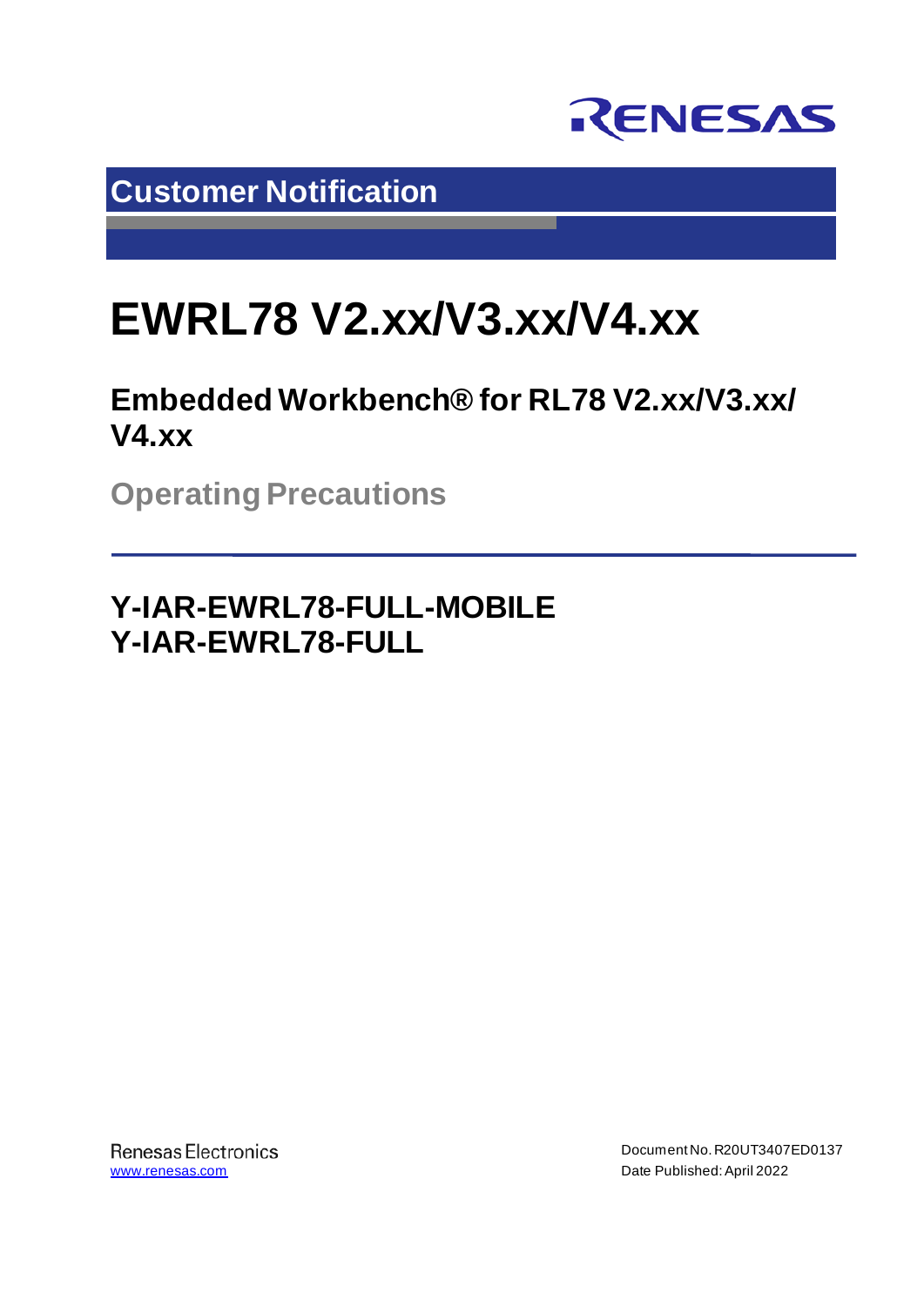#### **Notice**

- 1. All information included in this document is current as of the date this document is issued. Such information, however, is subject to change without any prior notice. Before purchasing or using any Renesas Electronics products listed herein, please confirm the latest product information with a Renesas Electronics sales office. Also, please pay regular and careful attention to additional and different information to be disclosed by Renesas Electronics such as that disclosed through our website.
- 2. Renesas Electronics does not assume any liability for infringement of patents, copyrights, or other intellectual property rights of third parties by or arising from the use of Renesas Electronics products or technical information described in this document. No license, express, implied or otherwise, is granted hereby under any patents, copyrights or other intellectual property rights of Renesas Electronics or others.
- 3. You should not alter, modify, copy, or otherwise misappropriate any Renesas Electronics product, whether in whole or in part.
- 4. Descriptions of circuits, software and other related information in this document are provided only to illustrate the operation of semiconductor products and application examples. You are fully responsible for the incorporation of these circuits, software, and information in the design of your equipment. Renesas Electronics assumes no responsibility for any losses incurred by you or third parties arising from the use of these circuits, software, or information.
- 5. When exporting the products or technology described in this document, you should comply with the applicable export control laws and regulations and follow the procedures required by such laws and regulations. You should not use Renesas Electronics products or the technology described in this document for any purpose relating to military applications or use by the military, including but not limited to the development of weapons of mass destruction. Renesas Electronics products and technology may not be used for or incorporated into any products or systems whose manufacture, use, or sale is prohibited under any applicable domestic or foreign laws or regulations.
- 6. Renesas Electronics has used reasonable care in preparing the information included in this document, but Renesas Electronics does not warrant that such information is error free. Renesas Electronics assumes no liability whatsoever for any damages incurred by you resulting from errors in or omissions from the information included herein.
- 7. Renesas Electronics products are classified according to the following three quality grades: "Standard", "High Quality", and "Specific". The recommended applications for each Renesas Electronics product depends on the product's quality grade, as indicated below. You must check the quality grade of each Renesas Electronics product before using it in a particular application. You may not use any Renesas Electronics product for any application categorized as "Specific" without the prior written consent of Renesas Electronics. Further, you may not use any Renesas Electronics product for any application for which it is not intended without the prior written consent of Renesas Electronics. Renesas Electronics shall not be in any way liable for any damages or losses incurred by you or third parties arising from the use of any Renesas Electronics product for an application categorized as "Specific" or for which the product is not intended where you have failed to obtain the prior written consent of Renesas Electronics. The quality grade of each Renesas Electronics product is "Standard" unless otherwise expressly specified in a Renesas Electronics data sheets or data books, etc.

"Standard": Computers; office equipment; communications equipment; test and measurement equipment; audio and visual equipment; home electronic appliances; machine tools; personal electronic equipment; and industrial robots.

"High Quality": Transportation equipment (automobiles, trains, ships, etc.); traffic control systems; antidisaster systems; anti-crime systems; safety equipment; and medical equipment not specifically designed for life support.<br>"Specific": Aircraft; a

Aircraft; aerospace equipment; submersible repeaters; nuclear reactor control systems; medical equipment or systems for life support (e.g. artificial life support devices or systems), surgical implantations, or healthcare intervention (e.g. excision, etc.), and any other applications or purposes that pose a direct threat to human life.

- 8. You should use the Renesas Electronics products described in this document within the range specified by Renesas Electronics, especially with respect to the maximum rating, operating supply voltage range, movement power voltage range, heat radiation characteristics, installation and other product characteristics. Renesas Electronics shall have no liability for malfunctions or damages arising out of the use of Renesas Electronics products beyond such specified ranges.
- 9. Although Renesas Electronics endeavors to improve the quality and reliability of its products, semiconductor products have specific characteristics such as the occurrence of failure at a certain rate and malfunctions under certain use conditions. Further, Renesas Electronics products are not subject to radiation resistance design. Please be sure to implement safety measures to guard them against the possibility of physical injury, and injury or damage caused by fire in the event of the failure of a Renesas Electronics product, such as safety design for hardware and software including but not limited to redundancy, fire control and malfunction prevention, appropriate treatment for aging degradation or any other appropriate measures. Because the evaluation of microcomputer software alone is very difficult, please evaluate the safety of the final products or system manufactured by you.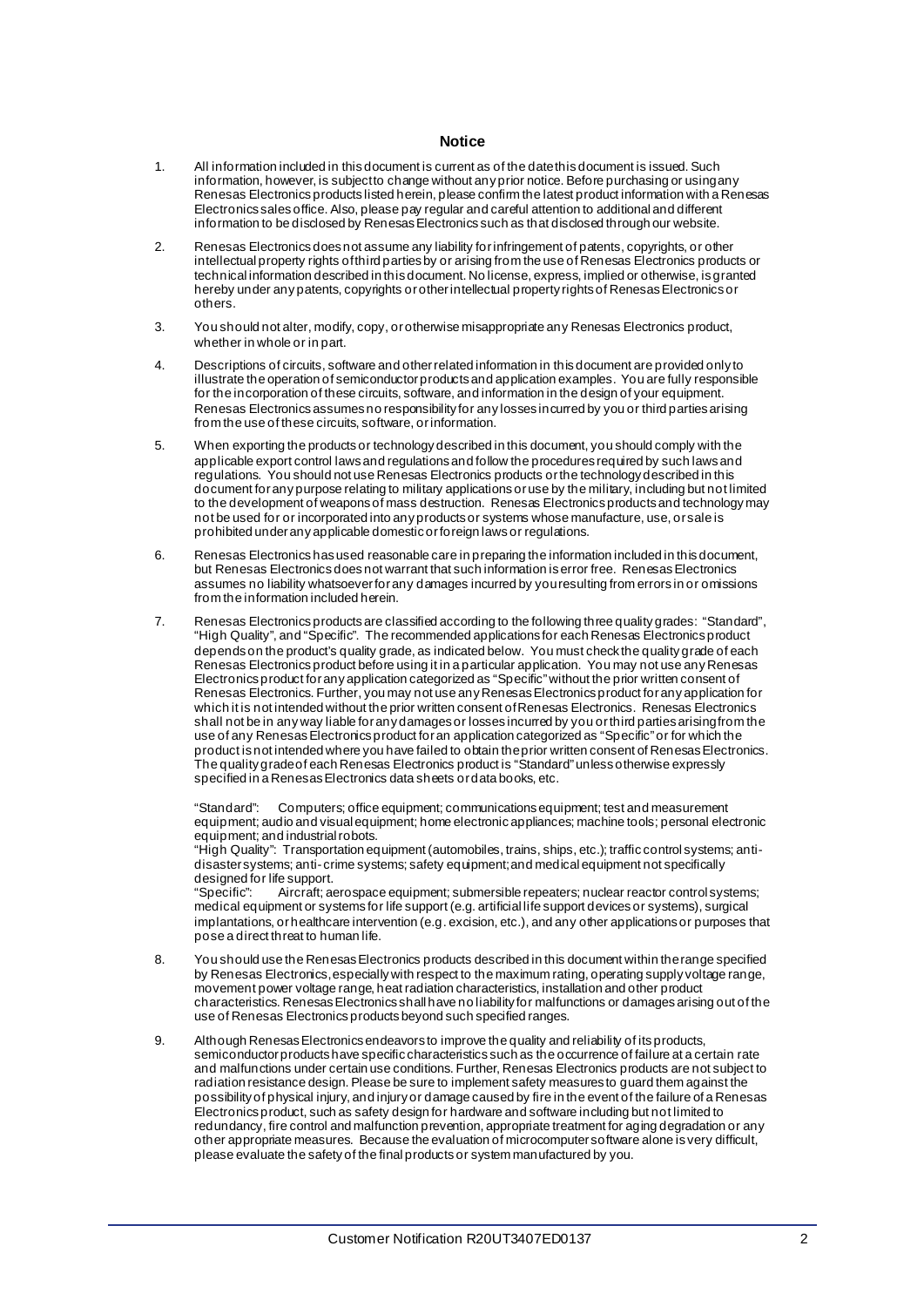- 10. Please contact a Renesas Electronics sales office for details as to environmental matters such as the environmental compatibility of each Renesas Electronics product. Please use Renesas Electronics products in compliance with all applicable laws and regulations that regulate the inclusion or use of controlled substances, including without limitation, the EU RoHS Directive. Renesas Electronics assumes no liability for damages or losses occurring as a result of your noncompliance with applicable laws and regulations.
- 11. This document may not be reproduced or duplicated, in any form, in whole or in part, without prior written consent of Renesas Electronics.
- 12. Please contact a Renesas Electronics sales office if you have any questions regarding the information contained in this document or Renesas Electronics products, or if you have any other inquiries.
- (Note 1) "Renesas Electronics" as used in this document means Renesas Electronics Corporation and also includes its majority- owned subsidiaries.
- (Note 2) "Renesas Electronics product(s)" means any product developed or manufactured by or for Renesas Electronics.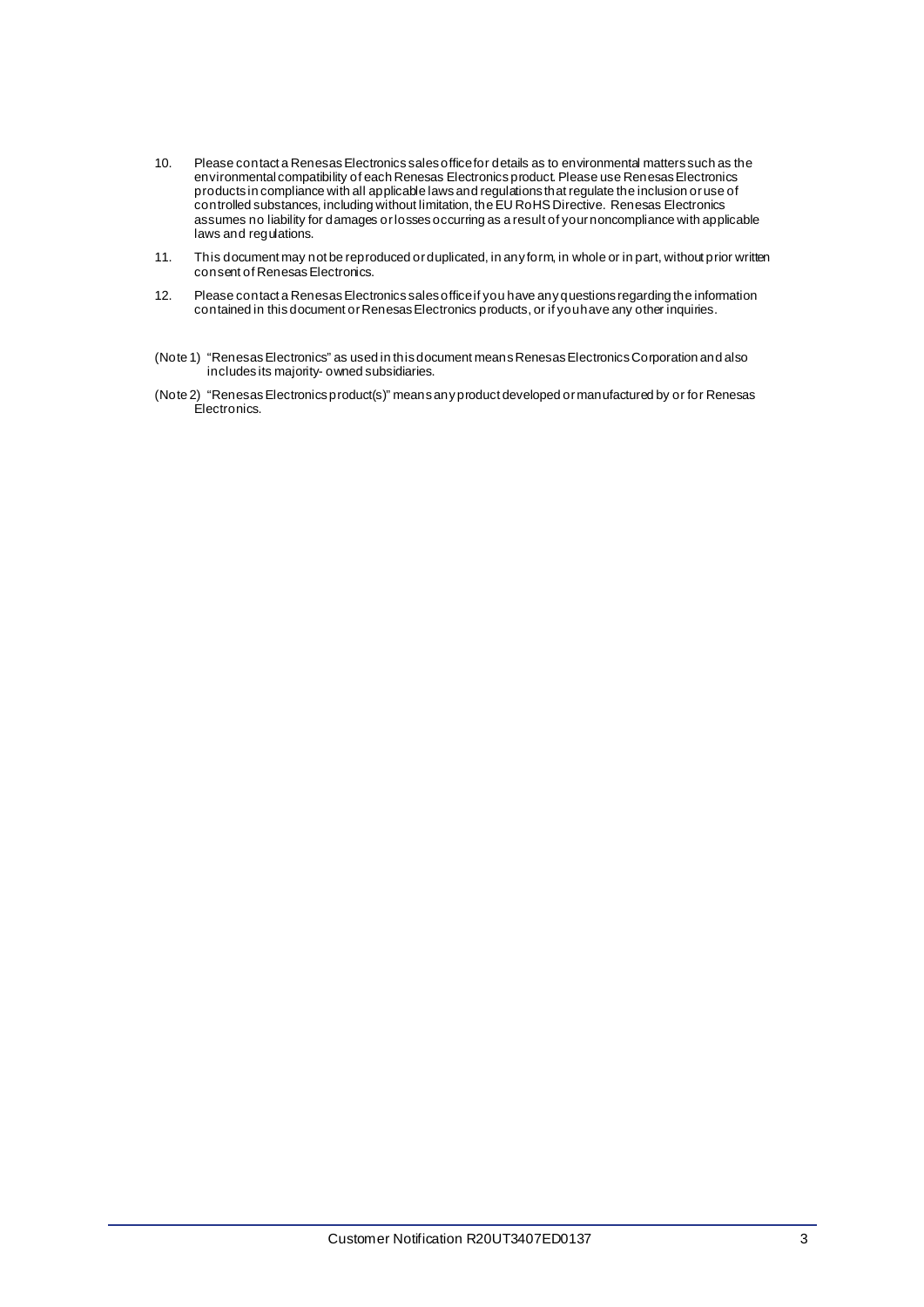#### **Table of Contents**

| A) |                                                                                        |
|----|----------------------------------------------------------------------------------------|
| B) |                                                                                        |
| C) |                                                                                        |
| D) | Table of Operating Precautions for the Linker ILINKRL78 and ELF-Tools 10               |
| E) |                                                                                        |
| F) | Table of Operating Precautions for Runtime Library, Linker Files and Include Files  12 |
| G) |                                                                                        |
| H) |                                                                                        |
| I) | Description of Operating Precautions for the C/C++ Compiler ICCRL78  21                |
| J) | Description of Operating Precautions for Linker ILINKRL78 and ELF-Tools 52             |
| K) |                                                                                        |
| L) |                                                                                        |
| M) |                                                                                        |
| N) |                                                                                        |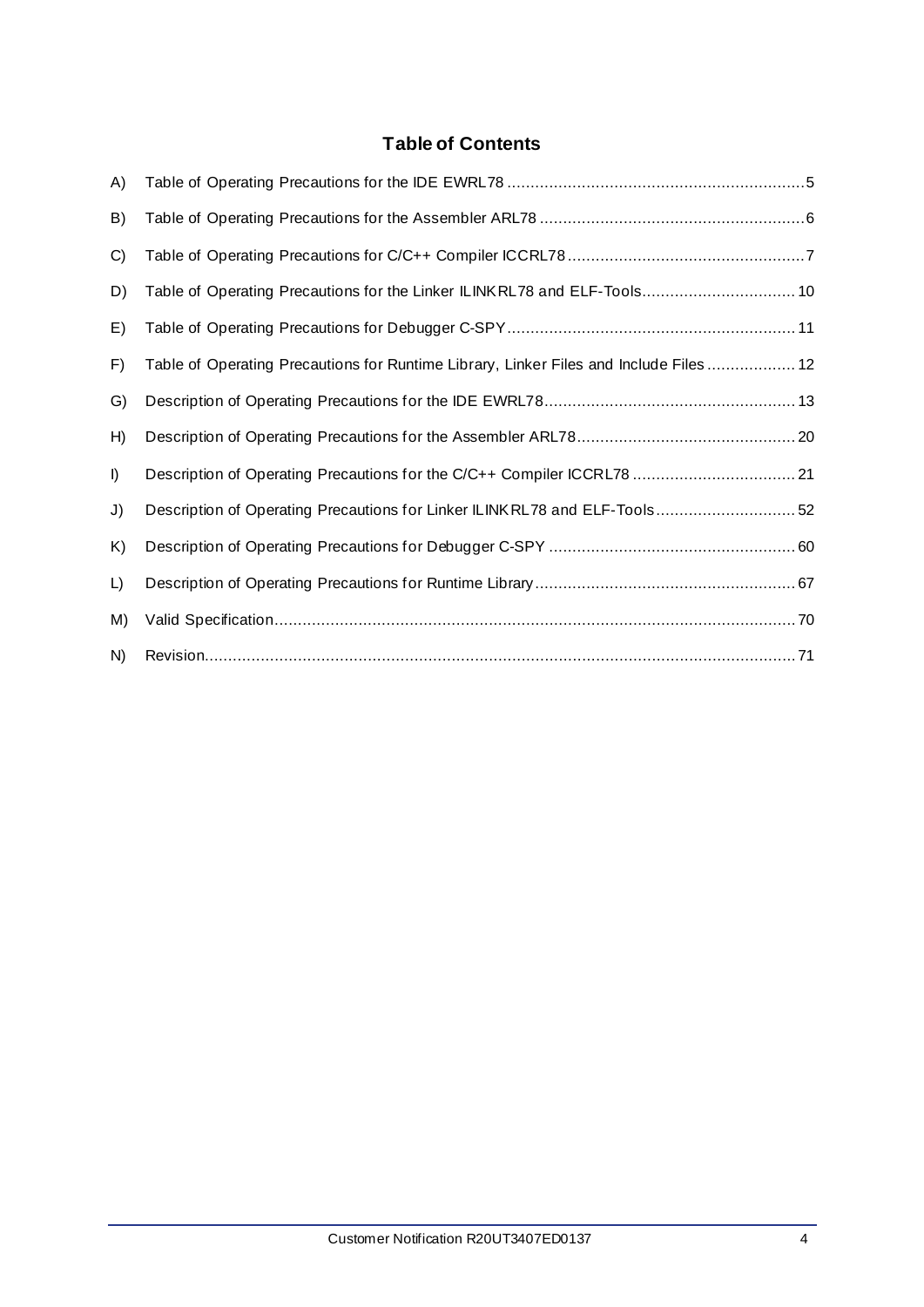|                 |                                     |                                                                                            | <b>EWRL78</b> |               |                         |                                       |                        |                        |                       |                          |                        |
|-----------------|-------------------------------------|--------------------------------------------------------------------------------------------|---------------|---------------|-------------------------|---------------------------------------|------------------------|------------------------|-----------------------|--------------------------|------------------------|
| No.             | <b>Outline</b>                      | <b>Version</b>                                                                             | 7.4.1.4269    | 21.5<br>14269 | 0.9.4904<br>(3.<br>io.1 | 1.4.577<br><u>(4.</u><br>$\cdot 10.1$ | 8.4.0.6247<br>(4.20.1) | 8.4.2.6370<br>(4.20.2) | 8.5.2.756<br>(4.21.1) | $8.5.2.7561$<br>(4.21.2) | 8.5.2.7561<br>(4.21.3) |
| A1              |                                     | Wrong flash mirror configuration for the<br>device family RL78/G10                         | ✓             | ✓             | ✓                       | ×                                     |                        |                        |                       |                          |                        |
| A2              | <b>Templates</b>                    | Wrong Section-Name in Linker-Control-File-                                                 | ×             | ×             | ✓                       | ✓                                     |                        |                        |                       |                          |                        |
| <u>A3</u>       |                                     | Wrong mirror end address                                                                   | ×             | ✓             | ✓                       | ✓                                     | ✓                      | $\checkmark$           | ✓                     | ✓                        |                        |
| A <sub>4</sub>  | <b>Mirror Area Size not checked</b> | ×                                                                                          | ×             | ✓             | ×                       | ✓                                     | ✓                      | ✓                      | ✓                     |                          |                        |
| A <sub>5</sub>  |                                     | Loading of *.ipcf file generates warnings                                                  | $\mathbf x$   | $\mathbf x$   | ✓                       | ✓                                     | ✓                      | ✓                      | $\checkmark$          | ✓                        |                        |
| A <sub>6</sub>  | selected.                           | The symbol _NEAR_CONST_LOCATION_SIZE<br>will be wrong calculated if Mirror ROM 1 is        | $\mathbf x$   | ✓             | ✓                       | $\checkmark$                          | ✓                      | ✓                      | ✓                     |                          |                        |
| A7              |                                     | <b>MISRA C violation on Assembler module</b>                                               | $\mathbf x$   | ×             | ×                       | ×                                     | ×                      | ×                      | ×                     | ×                        | $\mathbf x$            |
| <u>A8</u>       |                                     | The ROM mirror area size is one byte smaller<br>when using the IAR Embedded Workbench      | $\mathbf x$   | ×             | ×                       |                                       |                        |                        |                       |                          |                        |
| <u>A9</u>       |                                     | Library Configuration tab under General<br>Options displays the old style of library names | ✓             |               | ✓                       | ×                                     |                        |                        | $\checkmark$          |                          |                        |
| A <sub>10</sub> |                                     | Two windows might become invisible                                                         | ×             | ×             | ×                       | ×                                     | ×                      | ×                      | ×                     | ×                        | ×                      |
| A <sub>11</sub> |                                     | The Renesas E2 self utility does not work                                                  | $\mathbf x$   | ×             | ×                       | ×                                     | ×                      | ×                      | $\checkmark$          |                          |                        |

## <span id="page-4-0"></span>**A) Table of Operating Precautions for the IDE EWRL78**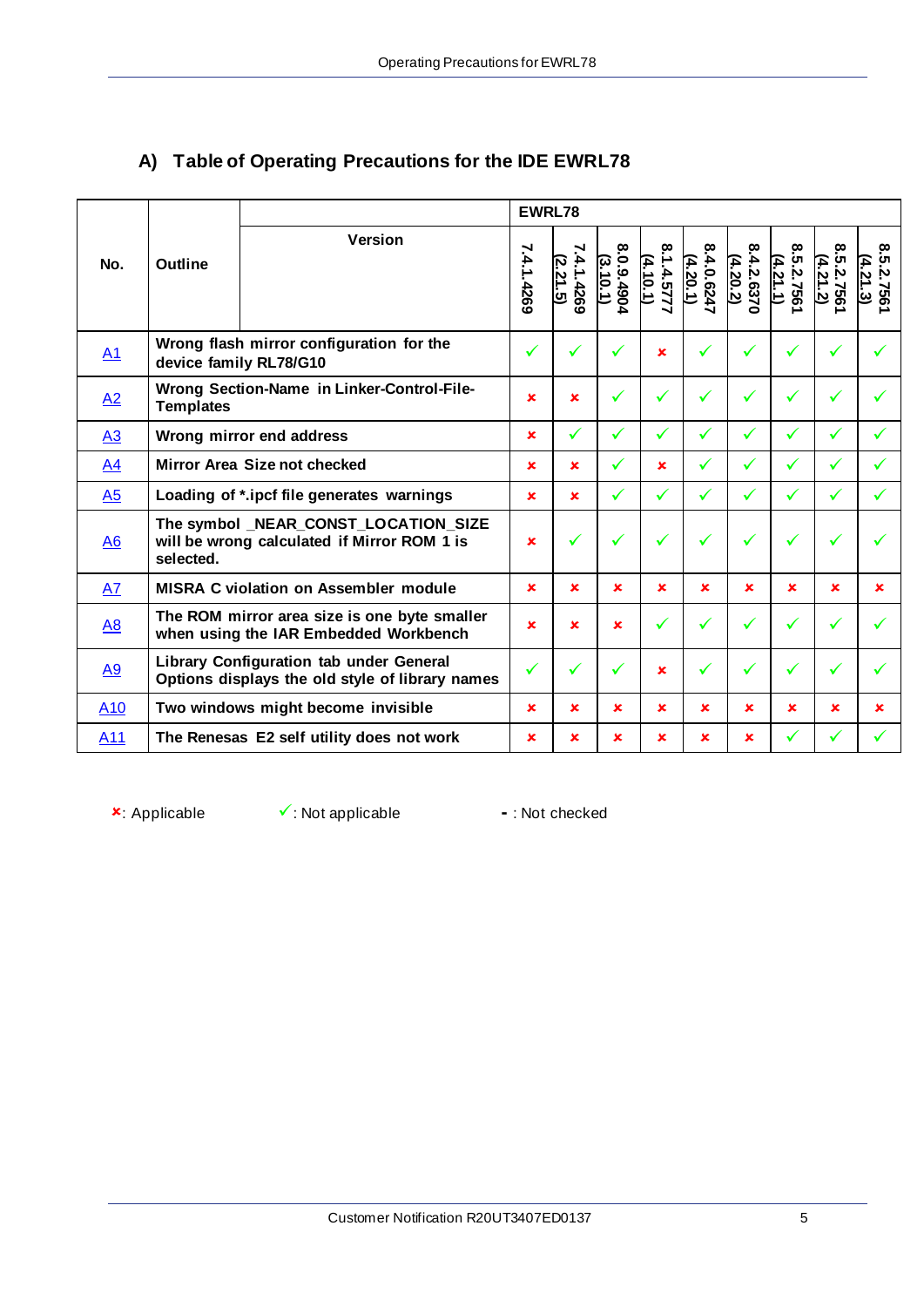|           |                |                                                     |             | ARL78                            |                      |                          |             |                      |             |                            |            |
|-----------|----------------|-----------------------------------------------------|-------------|----------------------------------|----------------------|--------------------------|-------------|----------------------|-------------|----------------------------|------------|
| No.       | <b>Outline</b> | <b>Version</b>                                      | 2.20.<br>∸  | 2.21<br>$\overline{\phantom{a}}$ | بہ<br>$\vec{0}$<br>r | $\mathbf{A}_{1}$<br>10.1 | 4.20.1      | $\mathbf{A}$<br>20.2 | 4.21<br>' ⇒ | 4.21<br>$\dot{\mathbf{v}}$ | 4.21<br>نځ |
| <b>B1</b> |                | RSEG Directives cannot be used in Macro Definitions | $\mathbf x$ | $\mathbf x$                      | $\mathbf x$          | $\mathbf x$              | $\mathbf x$ | $\mathbf x$          | $\mathbf x$ | $\mathbf x$                | ×          |
| <b>B2</b> |                | Assembler File must contain at least one Directive  | ×           | ×                                | $\mathbf x$          | $\mathbf x$              | $\mathbf x$ | $\mathbf x$          | ×           | ×                          |            |
|           |                |                                                     |             |                                  |                      |                          |             |                      |             |                            |            |
|           |                |                                                     |             |                                  |                      |                          |             |                      |             |                            |            |

## <span id="page-5-0"></span>**B) Table of Operating Precautions for the Assembler ARL78**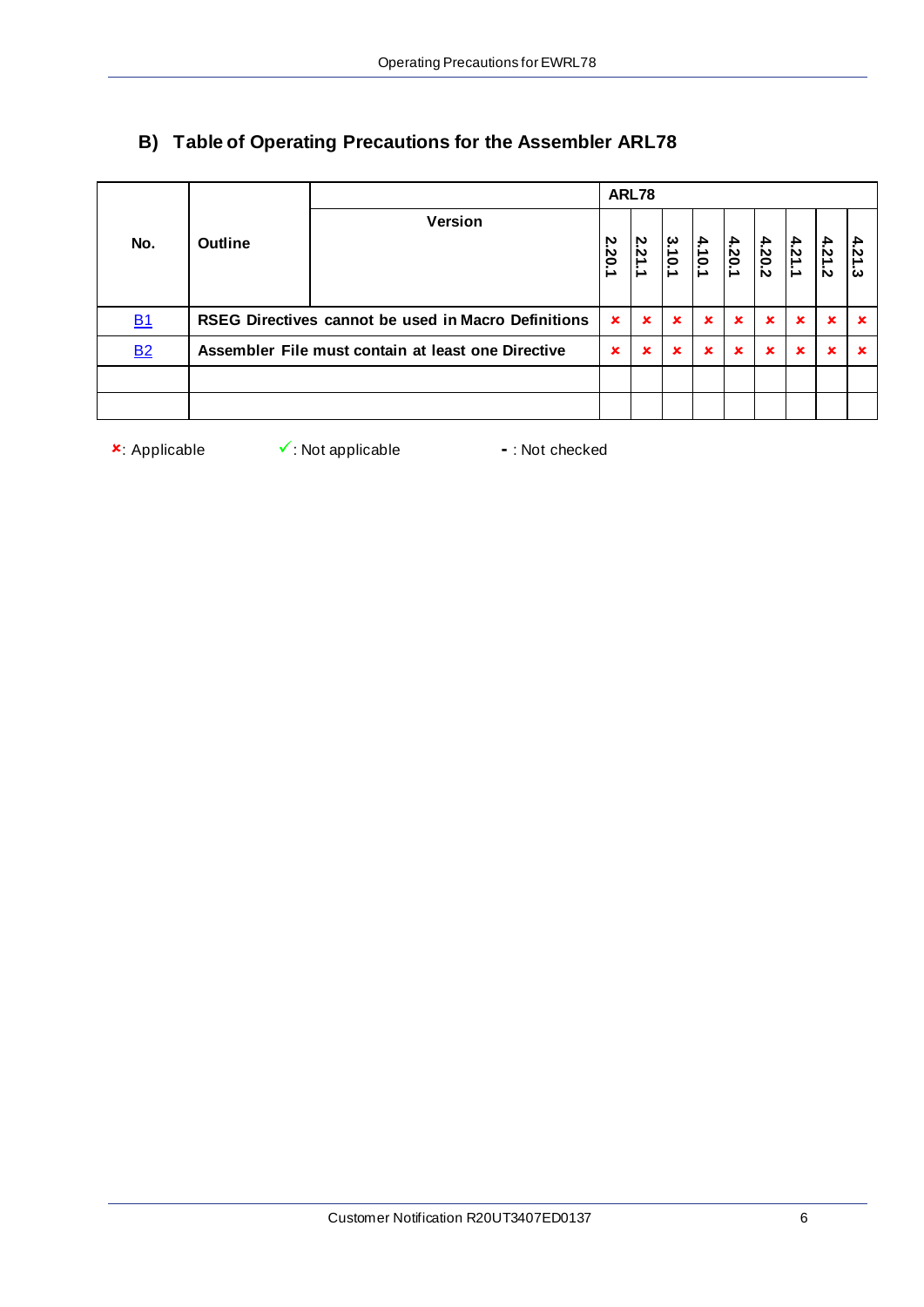|                         |                                                                                            |                |             |              | <b>ICCRL78</b> |              |              |              |              |              |              |
|-------------------------|--------------------------------------------------------------------------------------------|----------------|-------------|--------------|----------------|--------------|--------------|--------------|--------------|--------------|--------------|
| No.                     | <b>Outline</b>                                                                             | <b>Version</b> | 2.20.1      | 2.21.1       | 3.10.1         | 4.10.1       | 4.20.1       | 4.20.2       | 4.21.1       | 4.21.2       | 4.21.3       |
| C <sub>1</sub>          | <b>Internal Compiler Error: Stack Overflow</b>                                             | ×              | $\mathbf x$ | $\mathbf x$  | ×              | ×            | $\mathbf x$  | $\mathbf x$  | $\mathbf x$  | $\mathbf x$  |              |
| C <sub>2</sub>          | Internal Compiler Error: Size mismatch                                                     |                | ✓           | $\checkmark$ | ✓              | ✓            | ✓            | ✓            | ✓            | ✓            |              |
| C <sub>3</sub>          | Internal Compiler Error: Bad Operator                                                      |                | ✓           | ✓            | $\checkmark$   | $\checkmark$ | ✓            | $\checkmark$ | ✓            | $\checkmark$ |              |
| C <sub>4</sub>          | Scratch Registers are not saved in Interrupt Service<br><b>Routine</b>                     |                | ✓           | ✓            | $\checkmark$   | ✓            | ✓            | ✓            | ✓            | ✓            |              |
| C <sub>5</sub>          | Internal Compiler Error: Illegal State                                                     |                | ✓           |              | $\checkmark$   | ✓            | ✓            |              |              |              |              |
| $\underline{\text{C6}}$ | Wrong Code may generated for Instructions using<br>Operand imm[BC]                         |                | ✓           | $\checkmark$ | $\checkmark$   | ✓            | ✓            | $\checkmark$ | $\checkmark$ | ✓            |              |
| CZ                      | Inconsistency of extended Keyword _monitor                                                 |                | ×           | $\checkmark$ | $\checkmark$   | $\checkmark$ | ✓            | ✓            | ✓            | ✓            |              |
| C8                      | Floating point comparison fails if the difference<br>between the operands is one bit only. |                |             |              | ✓              | ✓            | ✓            | ✓            | ✓            | ✓            |              |
| C9                      | An internal error will be generated in case of<br>accessing a section address by using sfe |                |             |              |                | $\checkmark$ | ✓            |              | ✓            |              |              |
| C10                     | An internal error will be generated in case of<br>sequential pointer casting               |                | ×           | ×            | $\checkmark$   | $\checkmark$ | ✓            | ✓            | ✓            | ✓            |              |
| C <sub>11</sub>         | Wrong Optimization of static local Variable                                                |                | ×           | $\mathbf x$  | ✓              | ✓            | ✓            | ✓            | ✓            | ✓            |              |
| C12                     | Inserted NOP after DIVWU/DIVHU Instruction moved<br>(cross call optimization)              |                | $\mathbf x$ | $\mathbf x$  | $\checkmark$   | ✓            | ✓            | ✓            | ✓            | ✓            |              |
| C13                     | The C library function isblank(c) will in some cases<br>erroneously return true            |                | ×           | $\mathbf x$  | ×              | ✓            | ✓            | ✓            | ✓            |              |              |
| C14                     | Switch statement inside recursive function does not<br>work correctly                      |                | ×           | ×.           | $\mathbf x$    |              | ✓            | ✓            | ✓            |              |              |
| C15                     | Error in case a simple character literal is followed by a<br>wide character literal        |                | ×           | ×            | ×              | ✓            | ✓            | $\checkmark$ | ✓            | $\checkmark$ | ✓            |
| C16                     | Range error on nextXXX() functions                                                         |                | ×           | ×            | ×              | ✓            | ✓            | ✓            | ✓            | $\checkmark$ | ✓            |
| C17                     | No output to stdout when putchar(-1) is used                                               |                | ×           | ×            | ×              | ✓            | $\checkmark$ | ✓            | $\checkmark$ | $\checkmark$ | $\checkmark$ |
| C18                     | Different return value between iswctype and iswblank                                       |                |             |              | ×              | ✓            | ✓            | ✓            | ✓            | ✓            | ✓            |
| C19                     | %Z format output for strftime is wrong                                                     |                | ✓           | ✓            | ×              | ×            | ×            | ×            | ×            | ×            | ×            |
| C <sub>20</sub>         | Square root function in the floating point library<br>returns $+0.0$ for sqrt(-0.0)        |                |             |              | ×              | ✓            | ✓            | ✓            | ✓            | ✓            |              |
| C <sub>21</sub>         | errno() might cause a range error                                                          |                |             |              | ×              |              |              |              |              |              |              |

## <span id="page-6-0"></span>**C) Table of Operating Precautions for C/C++ Compiler ICCRL78**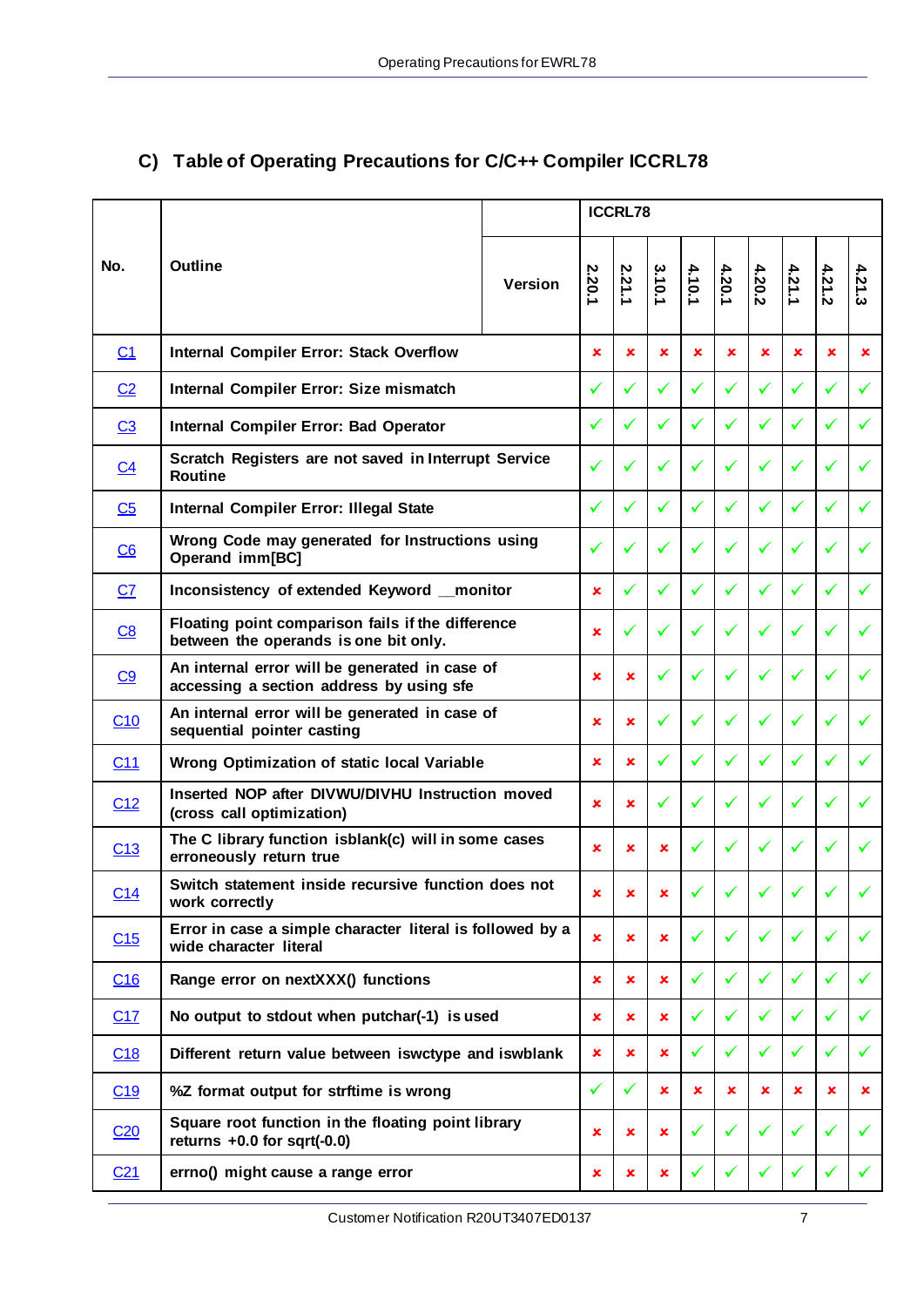|                 |                                                                                                                          |                |                | <b>ICCRL78</b> |                |                           |              |              |              |              |        |
|-----------------|--------------------------------------------------------------------------------------------------------------------------|----------------|----------------|----------------|----------------|---------------------------|--------------|--------------|--------------|--------------|--------|
| No.             | <b>Outline</b>                                                                                                           | <b>Version</b> | 2.20.1         | 2.21.1         | 3.10.1         | 4.10.1                    | 4.20.1       | 4.20.2       | 4.21.1       | 4.21.2       | 4.21.3 |
| C <sub>22</sub> | Wrong result in case of Complex_I multiplication with<br>$-0.0$                                                          |                |                |                | ×              | ×                         | ×            | ×            | ×            | ×            | ×      |
| C <sub>23</sub> | Function cosh() does not set errno()                                                                                     |                | $\pmb{\times}$ | ×              | ×              | $\mathbf x$               | ×            | ×            | $\mathbf x$  | ×            | ×      |
| C <sub>24</sub> | A const long long int array element value is not<br>referenced correctly                                                 |                | $\pmb{\times}$ | ×              | $\mathbf x$    | ✓                         | ✓            | ✓            | $\checkmark$ | ✓            | ✓      |
| C <sub>25</sub> | If there are multiple if-statements that refer to function<br>argument values, value judgment is incorrect.              |                | $\mathbf x$    | ×              | ✓              | $\checkmark$              | ✓            |              | ✓            | ✓            | ✓      |
| C <sub>26</sub> | A long long int array element value with auto storage<br>duration is not referenced correctly.                           |                | $\mathbf x$    | ×              | ×              | ×                         | ✓            |              |              |              |        |
| C <sub>27</sub> | A long long int array element value is not referenced<br>using the const pointer correctly within the for-<br>statement. |                | $\mathbf x$    | $\mathbf x$    | $\mathbf x$    | ✓                         | ✓            |              |              |              |        |
| C <sub>28</sub> | printf outputs nothing after long long int two-<br>dimension arrays operation                                            |                | $\mathbf x$    | ×              | ×              | $\checkmark$              | ✓            | ✓            | ✓            | ✓            |        |
| C <sub>29</sub> | Internal Compiler Error: Double Defined Interrupt<br><b>Vector</b>                                                       |                | $\pmb{\times}$ | ×              | ×              |                           | ✓            | ✓            | ✓            |              |        |
| C30             | Files based on the UTF-8 (BOM) format cannot be<br>compiled                                                              |                | ×              | ×              | ×              |                           | ✓            |              | ✓            | ✓            |        |
| C <sub>31</sub> | Compiler can generate faulty code for 8-bit logical and<br>arithmetic operations                                         |                | $\checkmark$   | $\checkmark$   | ×              | $\checkmark$              | ✓            |              | ✓            |              |        |
| C <sub>32</sub> | Data model will be ignored in case of using #pragma<br>constseg                                                          |                | $\pmb{\times}$ | ×              | ×              |                           | ✓            |              | ✓            | ✓            |        |
| C <sub>33</sub> | Inline Assembler instruction generates an illegal<br>syntax error                                                        |                | $\mathbf x$    | ×              | $\mathbf x$    | ×                         | ✓            | ✓            |              | ✓            |        |
| C <sub>34</sub> | Error in floating point division                                                                                         |                | ×              | ×              | ×              | ×                         |              |              |              |              |        |
| C35             | Memory dependency problem                                                                                                |                | ×              | ×              | $\pmb{\times}$ | ×                         | $\checkmark$ | $\checkmark$ | ✓            | ✓            | ✓      |
| C36             | Casting two far pointers to long integer and saving the<br>difference will result in a wrong subtraction                 |                | ✓              | ✓              | ✓              | ✓                         | ×            | ✓            | ✓            | ✓            |        |
| C <sub>37</sub> | Internal error will be thrown in case optimization<br>"Function inlining" is activated                                   |                | ×              | ×              | ×              | $\pmb{\times}$            | ×            | ✓            | $\checkmark$ | ✓            | ✓      |
| C38             | Incorrect code will be generated if Compiler<br>optimization "Common subexpression elimination" is<br>active             |                | $\checkmark$   | ✓              | ✓              | $\boldsymbol{\mathsf{x}}$ | ×            | ✓            | ✓            | ✓            |        |
| C39             | C++ Compiler can generate incorrect code for<br>comparisons of floating-point numbers                                    |                |                |                | ×              | $\mathbf x$               | ×            |              | ✓            | $\checkmark$ |        |
| C <sub>40</sub> | Byte order of the offset in the opcode for MOVW<br>offset[BC/B/C], AX is swapped.                                        |                |                | ×              | ×              | $\pmb{\times}$            | ×            | ×            | ✓            | ✓            |        |
| C <sub>41</sub> | long long operations which are using the _Mul64<br>function are not reentrant                                            |                |                |                | ×              |                           | ✓            |              |              |              |        |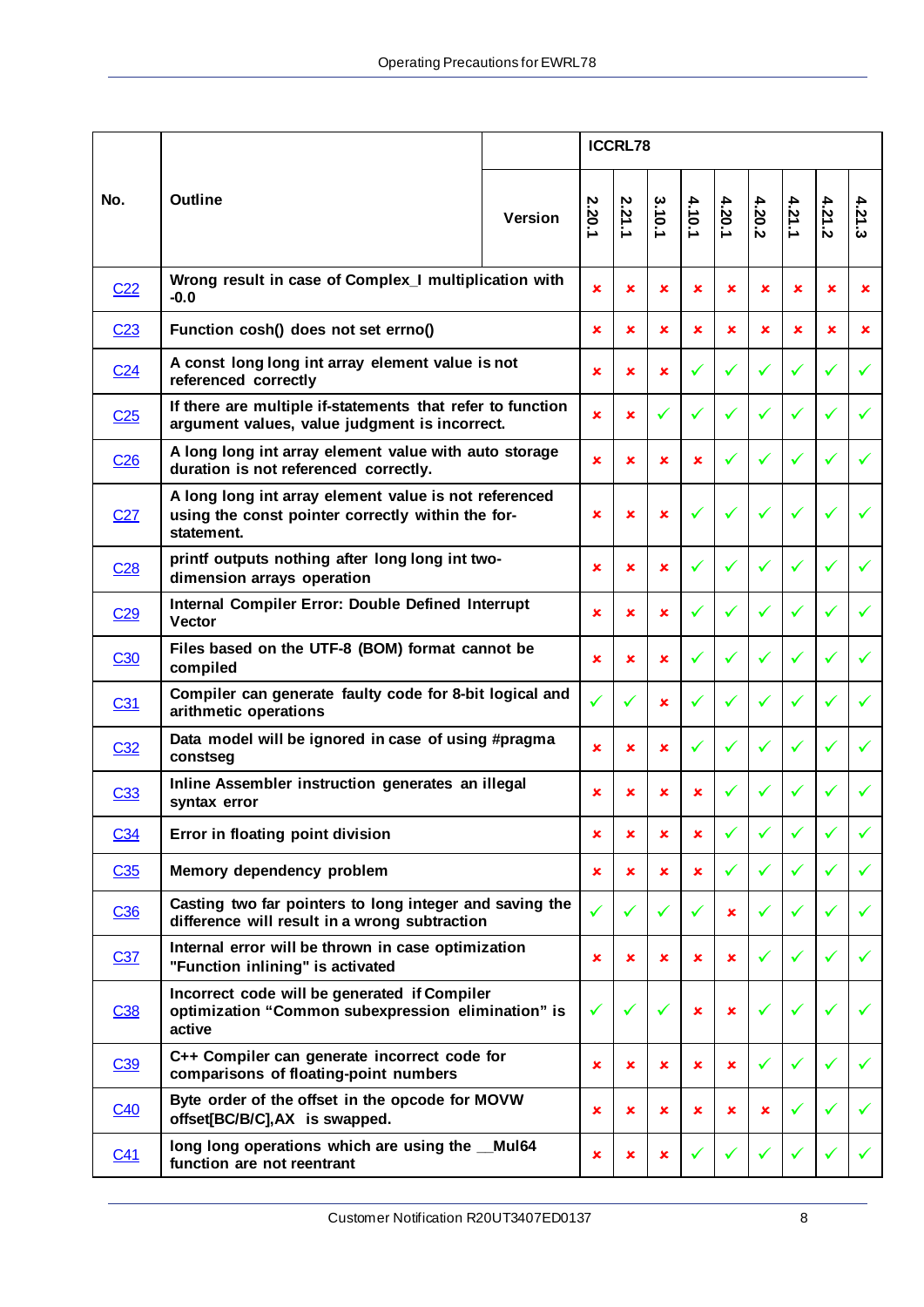|            |                                                                                                                                                           |                   | <b>ICCRL78</b> |             |             |             |                                                                             |             |             |             |      |  |
|------------|-----------------------------------------------------------------------------------------------------------------------------------------------------------|-------------------|----------------|-------------|-------------|-------------|-----------------------------------------------------------------------------|-------------|-------------|-------------|------|--|
| No.        | <b>Outline</b>                                                                                                                                            | <b>Version</b>    | 2.20.1         | 2.21.1      |             |             | $\begin{array}{c c c}\n4.21 & 4.20 \\ 4.20 & 4.10 \\ 1.20 & 1\n\end{array}$ |             |             | 4.21.2      | 4.21 |  |
| C42        | Faulty code for switches if the code for the switch and<br>its associated cases span<br>across a 64k border                                               |                   | $\checkmark$   |             | $\mathbf x$ | $\mathbf x$ | $\mathbf x$                                                                 | $\mathbf x$ | $\mathbf x$ | $\mathbf x$ |      |  |
| C43        | Constants located outside of the near area (flash<br>mirror) cannot be used as parameter for printf<br>function                                           |                   | $\mathbf x$    | $\mathbf x$ | $\mathbf x$ | $\mathbf x$ | $\mathbf x$                                                                 | $\mathbf x$ | $\mathbf x$ | $\mathbf x$ |      |  |
| <u>C44</u> | Copying several bits (1-bit bitfields) in sequence to<br>the same destination byte<br>can generate faulty code on optimization level<br>medium or higher. |                   |                |             |             |             | $\mathbf x$                                                                 | $\mathbf x$ | $\mathbf x$ | ×           |      |  |
| C45        | The tools crash when try to enter the debugger with<br>E1 or E20.                                                                                         |                   |                |             |             |             |                                                                             |             |             |             |      |  |
|            | $\checkmark$ : Not applicable<br>$\star$ Applicable                                                                                                       | $-$ : Not checked |                |             |             |             |                                                                             |             |             |             |      |  |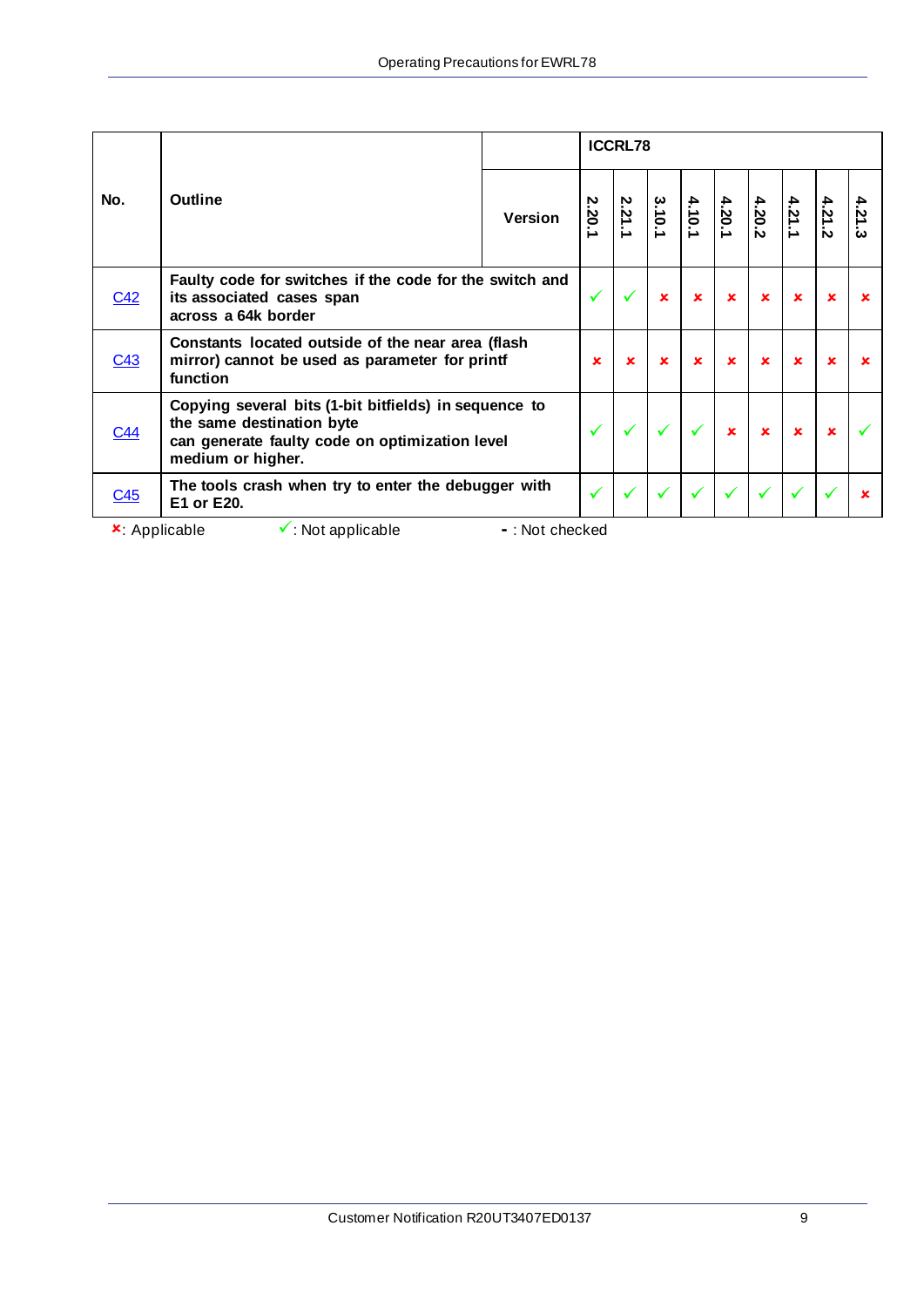## <span id="page-9-0"></span>**D) Table of Operating Precautions for the Linker ILINKRL78 and ELF-Tools**

|                       |                                                                                                                                        |                | <b>ILINKRL78 and ELF-Tools</b> |              |              |              |                |                                   |        |              |              |  |
|-----------------------|----------------------------------------------------------------------------------------------------------------------------------------|----------------|--------------------------------|--------------|--------------|--------------|----------------|-----------------------------------|--------|--------------|--------------|--|
| No.                   | <b>Outline</b>                                                                                                                         | <b>Version</b> | 2.20.1                         | 2.21.1       | 3.10.1       | 4.10.1       | 4.20.1         | 4.20.2                            | 4.21.1 | 4.21.2       | 4.21.3       |  |
| D <sub>1</sub>        | Runtime Model Conflict using far Runtime-Library-Calls                                                                                 |                | ✓                              | $\checkmark$ | ✓            | $\checkmark$ | ✓              | ✓                                 | ✓      | $\checkmark$ | $\checkmark$ |  |
| D <sub>2</sub>        | Area in ROM marked as read-write-data in MAP-File                                                                                      |                | ✓                              | ✓            | ✓            | ✓            | ✓              | ✓                                 | ✓      | ✓            | ✓            |  |
| <u>D3</u>             | Routines for HW-Multiplier/Division Unit don't support<br>far runtime library calls                                                    |                | ✓                              |              | ✓            |              |                | $\checkmark$                      |        |              |              |  |
| D <sub>4</sub>        | Internal error will be thrown if the section to be copied<br>by "initialize manually" or "initialize by copy" feature is<br>not placed |                |                                |              | $\checkmark$ | $\checkmark$ |                | $\checkmark$                      | ✓      | $\checkmark$ |              |  |
| D <sub>5</sub>        | The symbol _NEAR_CONST_LOCATION_SIZE will be<br>wrong calculated if Mirror ROM 1 is selected.                                          |                |                                |              |              |              |                | Now listed as IDE bug. See No. A6 |        |              |              |  |
| D <sub>6</sub>        | Constant Data with Memory Attribute 'near' are treated<br>as 'readwrite' Data in the Map File                                          |                | ×                              | $\mathbf x$  | $\mathbf x$  |              |                |                                   |        |              |              |  |
| D7                    | The linker does not issue a warning if more than one<br>interrupt function uses the same interrupt vector                              |                | $\mathbf x$                    | $\mathbf x$  | ✓            |              | ✓              | ✓                                 |        | ✓            | $\checkmark$ |  |
| D <sub>8</sub>        | Switch/case statement over 64KB page                                                                                                   |                | $\mathbf x$                    | ×            | $\mathbf x$  | ✓            | ✓              | ✓                                 | ✓      | ✓            | ✓            |  |
| D <sub>9</sub>        | sfb() returns wrong address for section .text                                                                                          |                | ✓                              | $\checkmark$ | $\checkmark$ | ×            | $\mathbf x$    | ×                                 | ×      | ×            | $\mathbf x$  |  |
| D <sub>10</sub>       | End address of SADDR region is wrong                                                                                                   |                | $\mathbf x$                    | ×            | $\mathbf x$  | ×            | ✓              | ✓                                 | ✓      | $\checkmark$ | ✓            |  |
| <u>D<sub>11</sub></u> | Linker can terminate with an internal error if other<br>(relevant) linking errors are present                                          |                |                                |              | $\mathbf x$  | ×            | $\pmb{\times}$ | ×                                 | ✓      | ✓            | $\checkmark$ |  |
| D <sub>12</sub>       | Internal error will be thrown in during linking object files<br>generated by the Renesas compiler                                      |                |                                |              | ×            | ×            | ×              | ×                                 | ✓      | $\checkmark$ | $\checkmark$ |  |
| D <sub>13</sub>       | Error will be thrown by using the ielftool and filler bytes                                                                            |                | $\mathbf x$                    | ×            | $\mathbf x$  | ×            | ×              | ×                                 |        |              |              |  |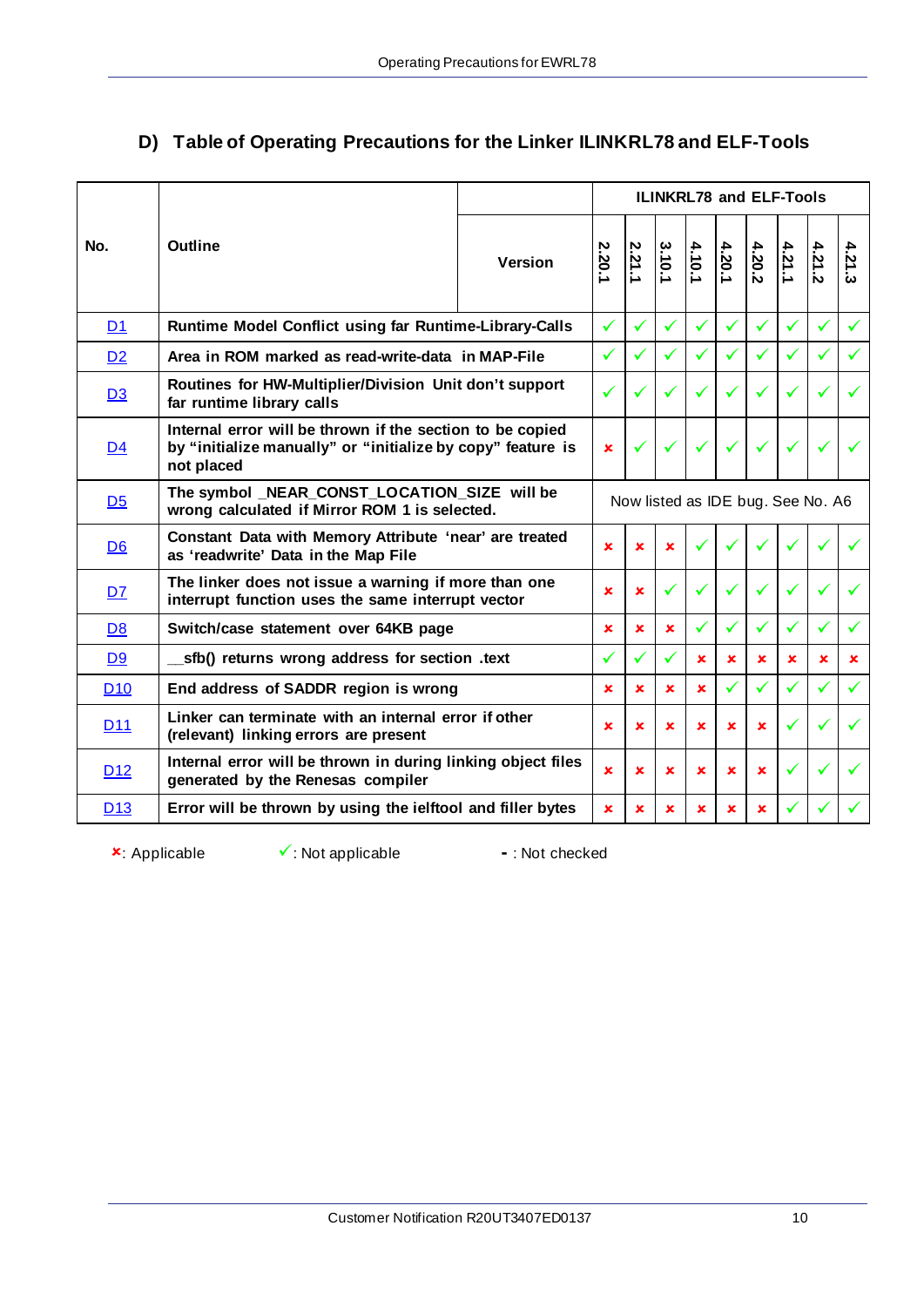## <span id="page-10-0"></span>**E) Table of Operating Precautions for Debugger C-SPY**

|                 |                                                                                                                                          |         | <b>C-SPY</b>   |                |                |              |        |             |        |        |              |              |
|-----------------|------------------------------------------------------------------------------------------------------------------------------------------|---------|----------------|----------------|----------------|--------------|--------|-------------|--------|--------|--------------|--------------|
| No.             | <b>Outline</b>                                                                                                                           | Version | 2.20.1         | 2.21.1         | 2.21.5         | 3.10.1       | 4.10.1 | 4.20.1      | 4.20.2 | 4.21.1 | 4.21.2       | 4.21.3       |
| E <sub>1</sub>  | E1 C-SPY Driver: Debug Session closed after<br>Error 'Flash macro service ROM accessed or<br>stepped in'                                 |         | $\checkmark$   |                |                |              |        |             | ✓      |        |              |              |
| E2              | The C-SPY system macro __ setLogBreak()<br>does not work for emulators                                                                   |         | ✓              | ✓              | ✓              |              | ✓      |             | ✓      |        | ✓            |              |
| E3              | IECUBE C-SPY Driver: Wrong average timer<br>results                                                                                      |         | ×              |                |                |              | ✓      |             |        |        | ✓            |              |
| E4              | E1 C-SPY Driver: Step-in Step over doesn't<br>work for switch case construct with more than<br>99 cases                                  |         | ×              | $\checkmark$   | ✓              | $\checkmark$ | ✓      |             | ✓      |        | $\checkmark$ |              |
| E <sub>5</sub>  | E1 C-SPY Driver: Specifying the serial number<br>for the E1/E20 emulator sometime causes it not<br>to be found.                          |         | ×              | ×              | $\pmb{\times}$ |              | ✓      |             | ✓      |        | ✓            |              |
| E <sub>6</sub>  | Wrong sampled values might be shown in the<br>Data Sample/Sampled Graphs window in case<br>of sampling a variable with a size of 2 bytes |         | ×              | $\mathbf x$    | $\mathbf x$    |              | ✓      |             | ✓      |        | ✓            |              |
| E7              | E1 C-SPY Driver: Download of an additional<br>image might destroy a part of the original<br>application.                                 |         | ×              | ×              | ✓              |              | ✓      |             | ✓      |        | ✓            |              |
| E <sub>8</sub>  | Data sampling time not constant                                                                                                          |         | ×              | ×              | ×              | ×            | ×      | ×           | ×      | ×      | ×            | ×            |
| E <sub>9</sub>  | Min. update interval value for Live Watch and<br><b>Memory Window is wrong</b>                                                           |         | ×              | $\pmb{\times}$ | ×              | ×            | ✓      |             | ✓      |        | ✓            | ✓            |
| E <sub>10</sub> | Binary image not showing symbol info in<br>"Disassembly" window                                                                          |         | ×              | ×              | ×              | ×            | ×      | ×           | ×      | ×      | ×            | ×            |
| E <sub>11</sub> | Simulator interrupts can go wrong if code is<br>above 64KB                                                                               |         | ×              | ×              | ×              | ×            | ×      |             | ✓      |        |              |              |
| E12             | Simulator interrupts have wrong priority levels<br>in case of shared vector                                                              |         | ×              | $\pmb{\times}$ | ×              | ×            | ×      |             | ✓      |        | $\checkmark$ | ✓            |
| E <sub>13</sub> | E1/E2 C-SPY Driver: OCD Trace automatically<br>disabled in case Step-in/Step-over is used.                                               |         | ×              | $\pmb{\times}$ | ×              | ×            | ×      | ×           | ×      | ×      | ×            | ×            |
| E <sub>14</sub> | EWRL78 hanged-up while power debugging                                                                                                   |         |                | ×              | ×              | ×            | ×      | $\mathbf x$ | ✓      | ✓      | ✓            | $\checkmark$ |
| E15             | In some situations, the debugger crashes when<br>using an OCD emulator.                                                                  |         |                | ×              | ×              | ×            | ×      | ×           | ✓      |        | $\checkmark$ | $\checkmark$ |
| E16             | Debugging via hot-plugin doesn't work                                                                                                    |         | $\pmb{\times}$ | ×              | ×              | ×            | ×      | $\mathbf x$ | ×      | ×      | ×            | ×            |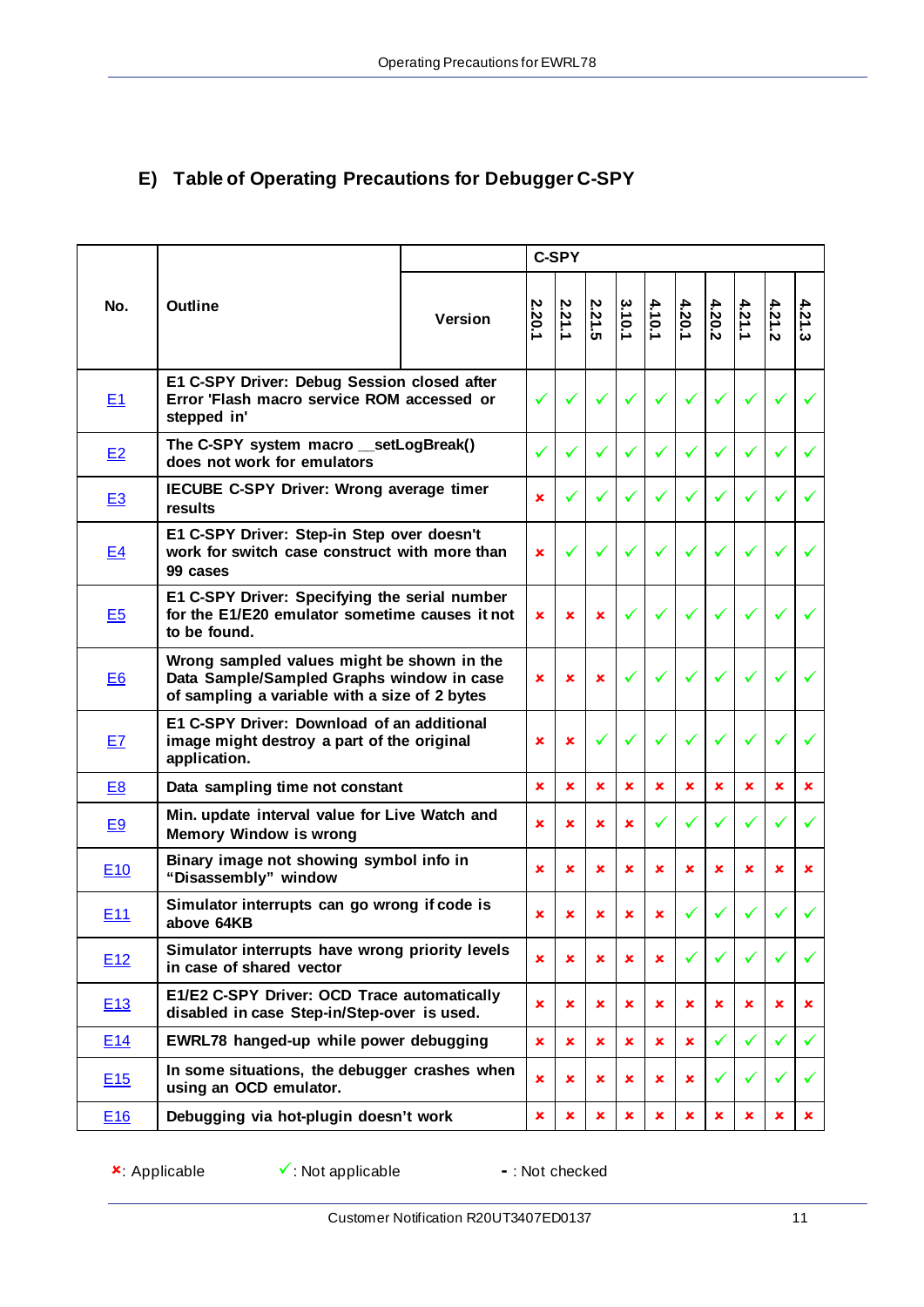|           |                          |                                                                                                                                                      | Runtime Library, Linker Files and Include<br><b>Files</b> |             |             |              |                         |              |                         |              |                |        |  |  |
|-----------|--------------------------|------------------------------------------------------------------------------------------------------------------------------------------------------|-----------------------------------------------------------|-------------|-------------|--------------|-------------------------|--------------|-------------------------|--------------|----------------|--------|--|--|
| No.       | <b>Outline</b>           | <b>Version</b>                                                                                                                                       | 2.20.1                                                    | 2.21.1      | 2.21.2      | 3.10.1       | $\frac{4.20.1}{4.10.1}$ |              | $\frac{4.21.1}{4.20.2}$ |              | $\mathbf{z}$ . | 4.21.3 |  |  |
| F1        | libraries                | Range error will be thrown by the linker in<br>case of using the "far runtime library calls"<br>feature in combination with integer arithmetic       |                                                           | $\mathbf x$ |             |              |                         |              |                         |              |                |        |  |  |
| E2        | called ".ftext"          | If the option "Use far runtime library calls" is<br>used, assembler support routines from the run<br>time library are placed in an incorrect section | $\mathbf x$                                               | $\mathbf x$ |             |              |                         |              |                         |              |                |        |  |  |
| <b>F3</b> |                          | The section name .textf_unit64kp is<br>misspelled in the linker files                                                                                | $\mathbf x$                                               | $\mathbf x$ | $\mathbf x$ |              |                         | ✓            |                         |              |                |        |  |  |
| <b>E5</b> |                          | Overlapping of two registers                                                                                                                         | $\mathbf x$                                               | $\mathbf x$ | $\mathbf x$ | $\checkmark$ | ✓                       | $\checkmark$ |                         | $\checkmark$ |                |        |  |  |
| <b>F6</b> | following internal error | In rare cases, the linker might fail with the                                                                                                        |                                                           | $\mathbf x$ | $\mathbf x$ | $\mathbf x$  | $\checkmark$            | $\checkmark$ |                         |              | $\checkmark$   |        |  |  |
| F7        |                          | Libraries generated with IAR V2.xx version<br>cannot be linked on newer IAR versions if the<br>library includes a vector table.                      | ✓                                                         |             |             | $\mathbf x$  | $\mathbf x$             | $\mathbf x$  | $\mathbf x$             | $\mathbf x$  | $\mathbf x$    | ×      |  |  |

<span id="page-11-0"></span>**F) Table of Operating Precautions for Runtime Library, Linker Files and Include Files**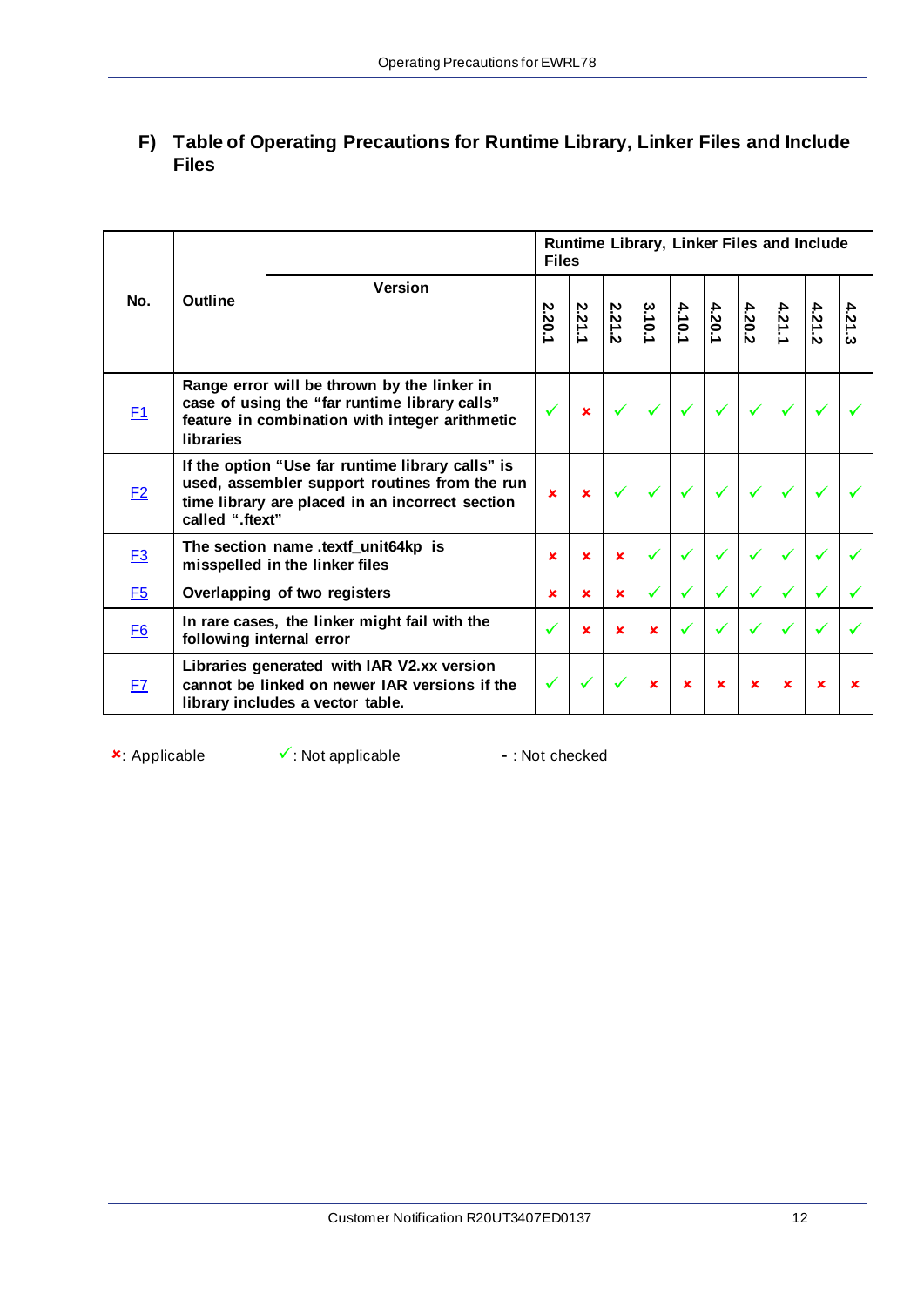## <span id="page-12-1"></span><span id="page-12-0"></span>**G) Description of Operating Precautions for the IDE EWRL78**

| No. A1 | Wrong flash mirror configuration for the device family RL78/G10                                                                                                                                                                                                                  |
|--------|----------------------------------------------------------------------------------------------------------------------------------------------------------------------------------------------------------------------------------------------------------------------------------|
|        | IAR Reference EW26031                                                                                                                                                                                                                                                            |
|        | Details<br>The flash mirror area of the device family RL78/G10 is specified as follows:                                                                                                                                                                                          |
|        | 0000H to 003FFH/007FFH/00FFFH mirrored to the area F8000H to F83FFH/F87FFH/F8FFFH                                                                                                                                                                                                |
|        | However, by using the IDE the flash mirror configuration is wrong. The flash mirror address<br>starts from the address 8000H instead of 0000H                                                                                                                                    |
|        | 8000H to 083FFH/087FFH/08FFFH mirrored to the area F8000H to F83FFH/F87FFH/F8FFFH                                                                                                                                                                                                |
|        | Workaround                                                                                                                                                                                                                                                                       |
|        | Workaround via command line:                                                                                                                                                                                                                                                     |
|        | Define the linker symbol NEAR CONST LOCATION START manually within the linker file<br>and build the application from the command line.                                                                                                                                           |
|        | define symbol NEAR CONST LOCATION START=0x00D8;<br>define symbol NEAR CONST LOCATION SIZE=0x100;                                                                                                                                                                                 |
|        | Workaround via IDE:                                                                                                                                                                                                                                                              |
|        | Define new linker symbols like e.g. _MY_NEAR_CONST_LOCATION_START and<br>1)<br>MY_NEAR_CONST_LOCATION_SIZE within your linker file<br>Rename all the symbols NEAR CONST LOCATION START and<br>(2)<br>_NEAR_CONST_LOCATION_SIZE within the linker file according to the new names |
|        |                                                                                                                                                                                                                                                                                  |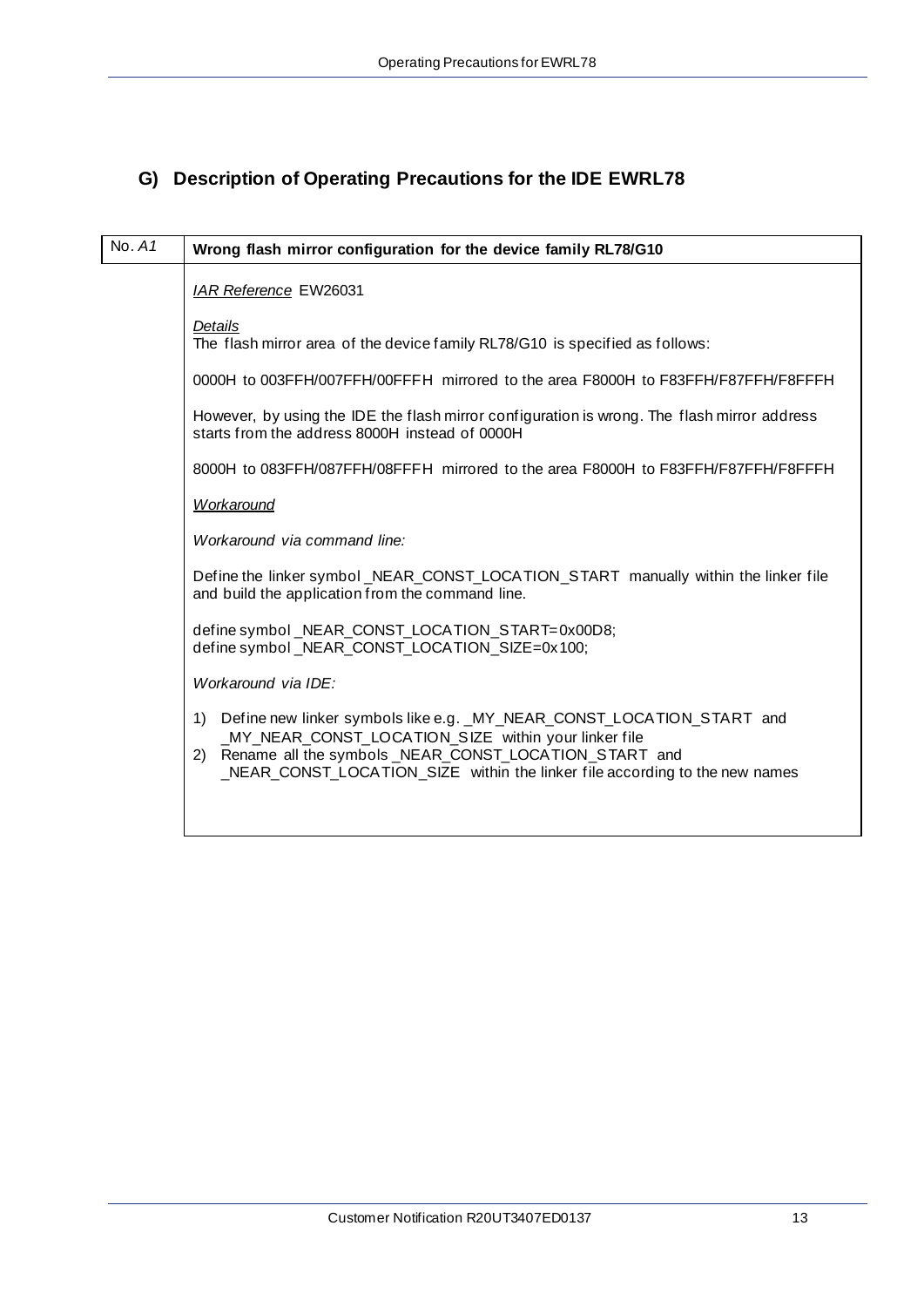<span id="page-13-0"></span>

| No. A2 | Wrong Section-Name in Linker-Control-File-Templates                                                                                                           |
|--------|---------------------------------------------------------------------------------------------------------------------------------------------------------------|
|        | <b>IAR Reference EWRL78-511</b>                                                                                                                               |
|        | Details<br>The section name .textf_unit64kp is misspelled in the linker-control-file-templates (*.icf):                                                       |
|        | Example:                                                                                                                                                      |
|        | "ROMFAR": place in ROM_far { block INIT_ARRAY,<br>R_TEXTF_UNIT64KP,<br>ro section .text_unit64kp,<br>ro section .constf,<br>ro section .switchf,<br>ro $\}$ ; |
|        | <b>Workaround</b>                                                                                                                                             |
|        | Correct the section name manually:                                                                                                                            |
|        | "ROMFAR": place in ROM_far { block INIT_ARRAY,<br>R_TEXTF_UNIT64KP,<br>ro section.textf_unit64kp,<br>ro section .constf,<br>ro section .switchf,<br>ro $\}$ ; |

| No. A3 | Wrong mirror end address                                                                                                                                                                                                                                               |
|--------|------------------------------------------------------------------------------------------------------------------------------------------------------------------------------------------------------------------------------------------------------------------------|
|        | <b>IAR Reference EWRL78-541</b><br>Details<br>The mirror area end address displayed in the project settings dialog is set to the real end-<br>address plus one instead of the just the end-address. This does not affect the linked code which<br>uses correct values. |
|        | Target<br>Output   Library Configuration<br>$-4$ $+$<br>Library Options<br>Stack/Heap                                                                                                                                                                                  |
|        | Floating-point<br>Device<br>Size of type 'double':<br><b>B+</b><br>RL78 - R5F100LE<br>32 bits<br>◯ 64 bits<br>Code model                                                                                                                                               |
|        | Near<br>Calling convention<br>Use far runtime library calls<br>Default<br>Data model                                                                                                                                                                                   |
|        | Near<br>Near constant location<br>End address:<br>Start address:<br>Ovemde default addresses                                                                                                                                                                           |
|        | 0xf2000<br>0xFEF00<br>Mirror ROM 0                                                                                                                                                                                                                                     |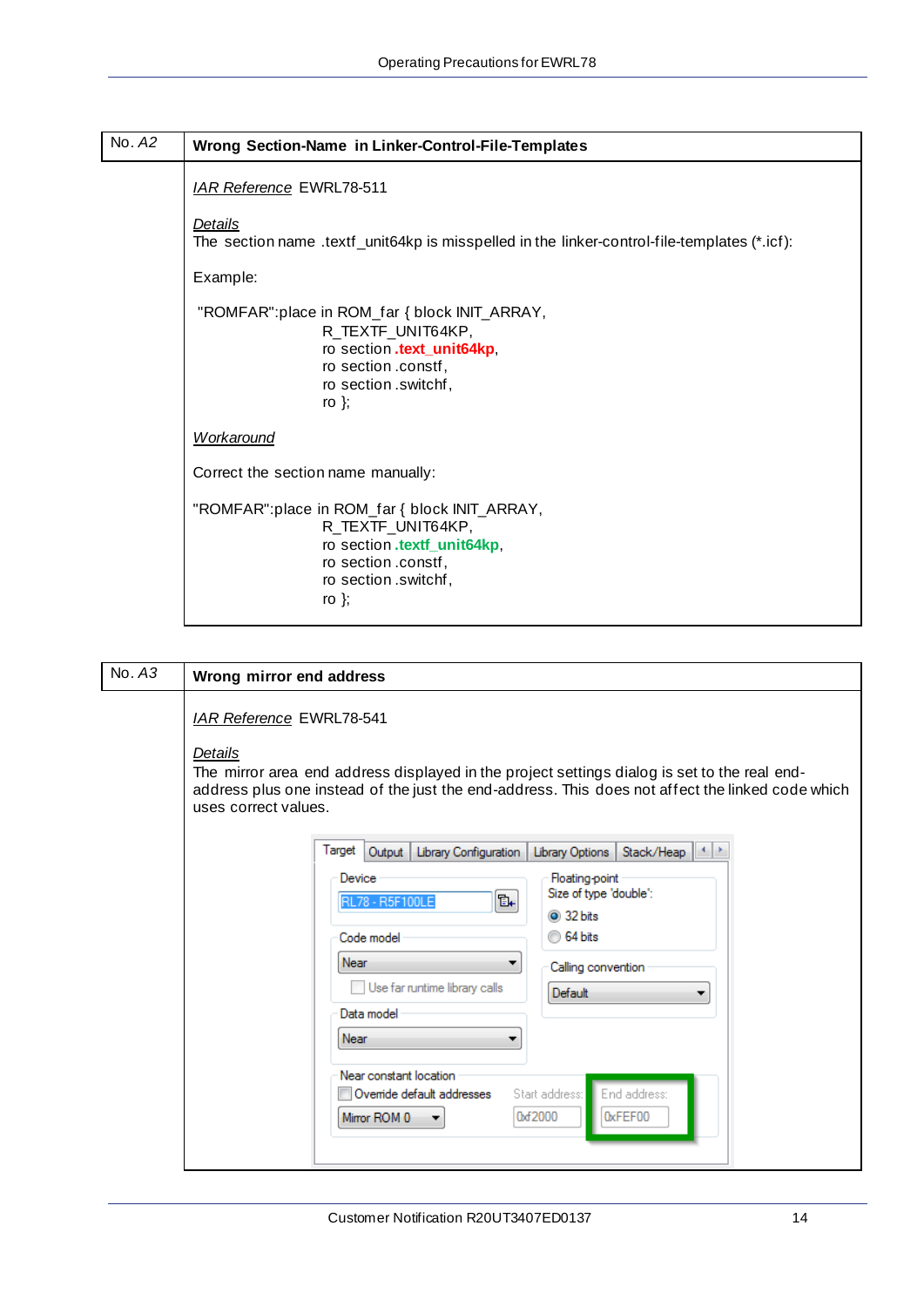<span id="page-14-0"></span>

| No. $A4$ | Mirror Area Size not checked                                                                                                                                                        |
|----------|-------------------------------------------------------------------------------------------------------------------------------------------------------------------------------------|
|          | IAR Reference EWRL78-558                                                                                                                                                            |
|          | Details<br>The size check of the mirror area is ignored if the size is set to zero. The linker allows to place<br>near-variables without checking the size size of the mirror area. |
|          | Near constant location<br>V Ovemide default addresses Start address:<br>End address:<br>0xFEF00<br>0xFEF00<br>Mirror ROM 0                                                          |
|          | Workaround<br>If enough Flash memory is available, don't use a mirror area of size zero.                                                                                            |

 $\overline{\phantom{a}}$ 

| No. A5 | Loading of .ipcf file generates warnings                 |                                                                                             |   |
|--------|----------------------------------------------------------|---------------------------------------------------------------------------------------------|---|
|        | IAR Reference IDE-2878<br><b>Details</b><br>might occur: | During the load procedure "Add Project Connection" of an *.ipcf file the following warnings |   |
|        |                                                          | <b>larldePm</b>                                                                             | × |
|        |                                                          | Could not enable the linker map file.<br>ок<br>Don't show again                             |   |
|        |                                                          | <b>larldePm</b>                                                                             | × |
|        |                                                          | Could not enable the linker log file.<br>OK<br>Don't show again                             |   |
|        | Workaround                                               | Press the "OK" button and ignore the messages.                                              |   |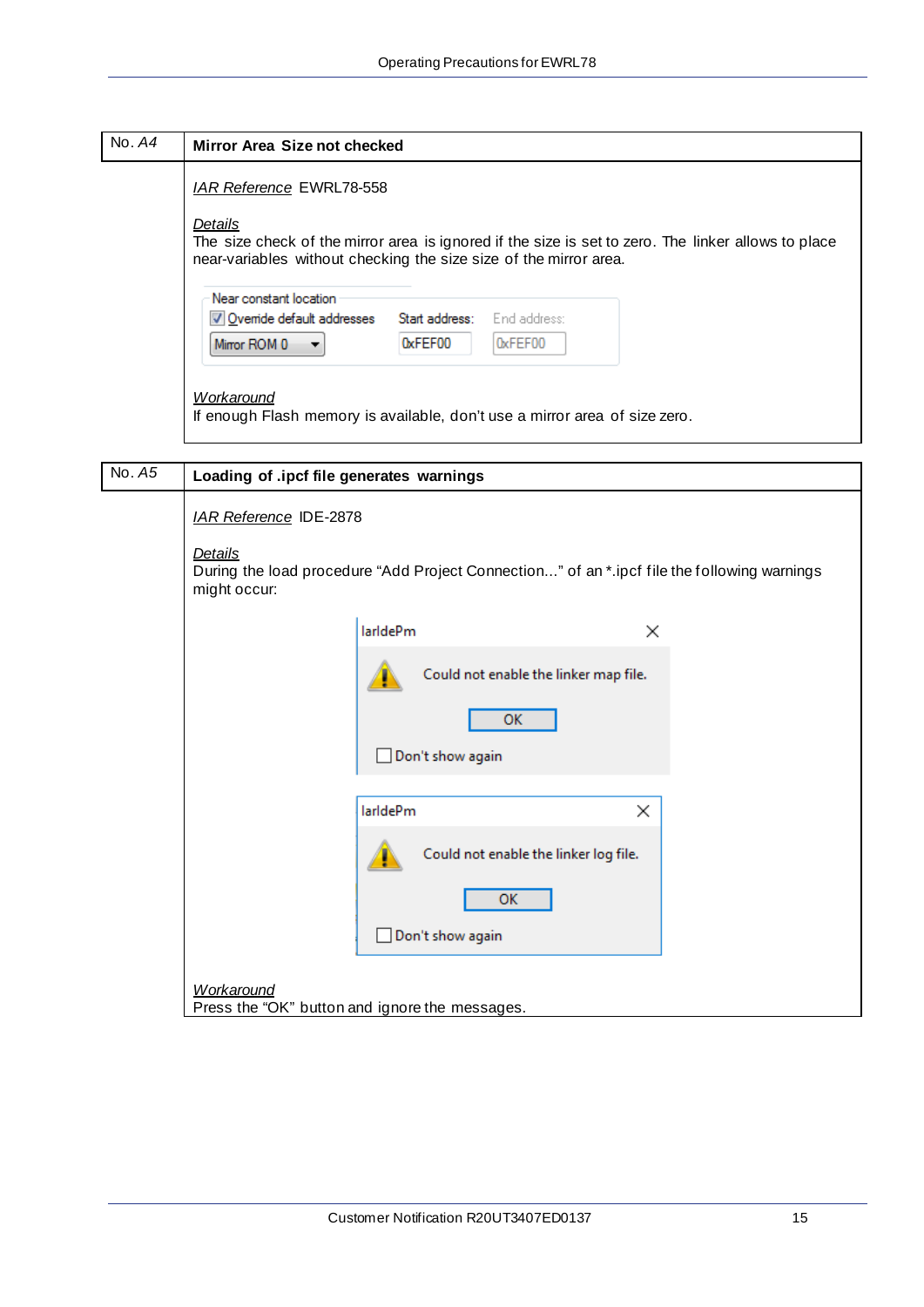<span id="page-15-1"></span><span id="page-15-0"></span>

| No. A6 | The symbol _NEAR_CONST_LOCATION_SIZE will be wrong calculated if Mirror ROM 1 is<br>selected                                                                                                                                                                                                                                                                                                                                                                                                                                                                                                                                                                                                                                                                                                                |
|--------|-------------------------------------------------------------------------------------------------------------------------------------------------------------------------------------------------------------------------------------------------------------------------------------------------------------------------------------------------------------------------------------------------------------------------------------------------------------------------------------------------------------------------------------------------------------------------------------------------------------------------------------------------------------------------------------------------------------------------------------------------------------------------------------------------------------|
|        | <b>IAR Reference EWRL78-540</b>                                                                                                                                                                                                                                                                                                                                                                                                                                                                                                                                                                                                                                                                                                                                                                             |
|        | Details<br>The symbol_NEAR_CONST_LOCATION_SIZE will be wrong calculated if Mirror ROM 1 is<br>selected as shown below:                                                                                                                                                                                                                                                                                                                                                                                                                                                                                                                                                                                                                                                                                      |
|        | $\mathbf{x}$<br>Options for node "StartupSampleQB-R5F104LE-TB"<br>Category:<br>General Options<br><b>Static Analysis</b><br>$C/C++$ Compiler<br>Target   Output  <br>Library Configuration   Library Options   Stack/Heap   1   1<br>Assembler<br><b>Output Converter</b><br><b>Custom Build</b><br>Device<br>Floating-point<br><b>Build Actions</b><br>Size of type 'double':<br>B.<br><b>RL78 - R5F104LE</b><br>Linker<br>32 bits<br>Debugger<br>◯ 64 bits<br>Code model<br>E1<br>E20<br>Near<br>▼<br>Calling convention<br>E2 Lite<br>Use far runtime library calls<br>EZ-CUBE<br>Default<br><b>IECUBE</b><br>Data model<br>Simulator<br>Near<br>▼<br>TK<br>Near constant location<br>Override default addresses<br>Start address:<br>End address:<br>0xf2000<br>0xFE900<br>Mirror ROM 1<br>0K<br>Cancel |
|        | Workaround<br>Replace _NEAR_CONST_LOCATION_SIZE in the linker file at the following two places with the<br>correct size.<br>define block MIRROR_ROM with maximum size = _NEAR_CONST_LOCATION_SIZE                                                                                                                                                                                                                                                                                                                                                                                                                                                                                                                                                                                                           |
|        | { ro R_CONST_init, ro section .const_init, ro section .switch_init };<br>define block MIRROR_RAM with maximum size = _NEAR_CONST_LOCATION_SIZE<br>{ rw R_CONST, rw section .const, rw section .switch };                                                                                                                                                                                                                                                                                                                                                                                                                                                                                                                                                                                                    |
|        | Example:                                                                                                                                                                                                                                                                                                                                                                                                                                                                                                                                                                                                                                                                                                                                                                                                    |
|        | The size for the above screenshot values shall be calculated as follows<br>$NEAR$ _CONST_LOCATION_SIZE = 0xFE900 - 0xF2000 = 0xC900                                                                                                                                                                                                                                                                                                                                                                                                                                                                                                                                                                                                                                                                         |
|        | The define_NEAR_CONST_LOCATION_SIZE shall be replaced within the linker file as follows:                                                                                                                                                                                                                                                                                                                                                                                                                                                                                                                                                                                                                                                                                                                    |
|        | define block MIRROR_ROM with maximum size = $0xC900$ { ro R_CONST_init,<br>ro section .const_init, ro section .switch_init };                                                                                                                                                                                                                                                                                                                                                                                                                                                                                                                                                                                                                                                                               |
|        | define block MIRROR_RAM with maximum size = $0xC900$ { rw R_CONST, rw<br>section .const, rw section .switch };                                                                                                                                                                                                                                                                                                                                                                                                                                                                                                                                                                                                                                                                                              |

 $\overline{\phantom{a}}$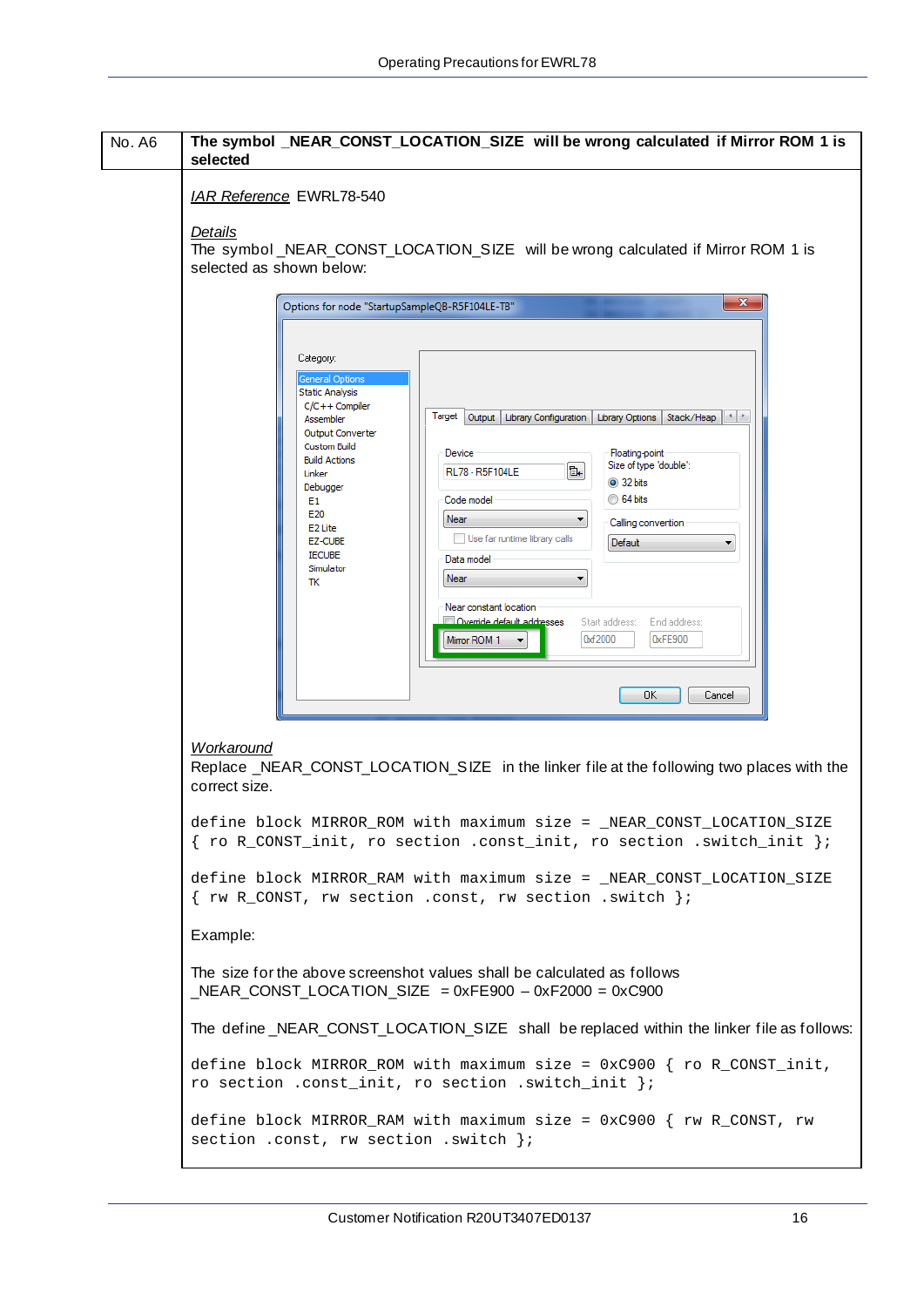<span id="page-16-0"></span>

| No. A7 | <b>MISRA C violation on Assembler module</b>                                                                                                                                                                                                                                                |
|--------|---------------------------------------------------------------------------------------------------------------------------------------------------------------------------------------------------------------------------------------------------------------------------------------------|
|        | <b>IAR Reference EWRL78-636</b>                                                                                                                                                                                                                                                             |
|        | Details<br>The cstartup.s file provided by IAR as a template includes two symbol definitions @cstart and<br>@cend. These symbols are not referenced by the application, but they will be used by the<br>Renesas CS+ debugger in order to identify the start and the end of the application. |
|        | In case the source file cstartup.s is added to the application and the MISRA C checker is<br>activated an error for the MISRA-C 2004 rule 8.10 will be thrown, because a symbol is defined in<br>an assembler module but is not referenced.                                                 |
|        | Workaround<br>If the Renesas CS+ debugger is not used for debugging you can remove the definition of the<br>symbols @cstart and @cend from the cstartup.s file. Otherwise, treat that error as a warning<br>and document why the MISRA C error appears.                                     |
| No. A8 | The ROM mirror area size is one byte smaller when using the IAR Embedded Workbench                                                                                                                                                                                                          |
|        | <b>IAR Reference EWRL78-673</b>                                                                                                                                                                                                                                                             |
|        | Details                                                                                                                                                                                                                                                                                     |
|        | The ROM mirror area size is one byte smaller when using the IAR Embedded Workbench.                                                                                                                                                                                                         |
|        | <b>Workaround</b><br>Replace _NEAR_CONST_LOCATION_SIZE in the linker file at the following two places with the<br>correct size.                                                                                                                                                             |
|        | define block MIRROR_ROM with maximum size = _NEAR_CONST_LOCATION_SIZE { ro<br>R_CONST_init, ro section .const_init, ro section .switch_init };                                                                                                                                              |
|        | define block MIRROR_RAM with maximum size = _NEAR_CONST_LOCATION_SIZE { rw<br>R_CONST, rw section .const, rw section .switch };                                                                                                                                                             |
|        | Example:                                                                                                                                                                                                                                                                                    |
|        | The mirror size for the R5F104LE shall be 0xC900. However, in case of using the IDE for the<br>build the size is one byte smaller:<br>$NEAR$ CONST LOCATION SIZE = 0xC8FF                                                                                                                   |
|        | The symbol_NEAR_CONST_LOCATION_SIZE shall be replaced within the linker file as<br>follows:                                                                                                                                                                                                 |
|        | define block MIRROR_ROM with maximum size = $0xC900$ { ro R_CONST_init, ro<br>section .const_init, ro section .switch_init };                                                                                                                                                               |
|        | define block MIRROR_RAM with maximum size = $0xC900$ { rw R_CONST, rw section .const, rw                                                                                                                                                                                                    |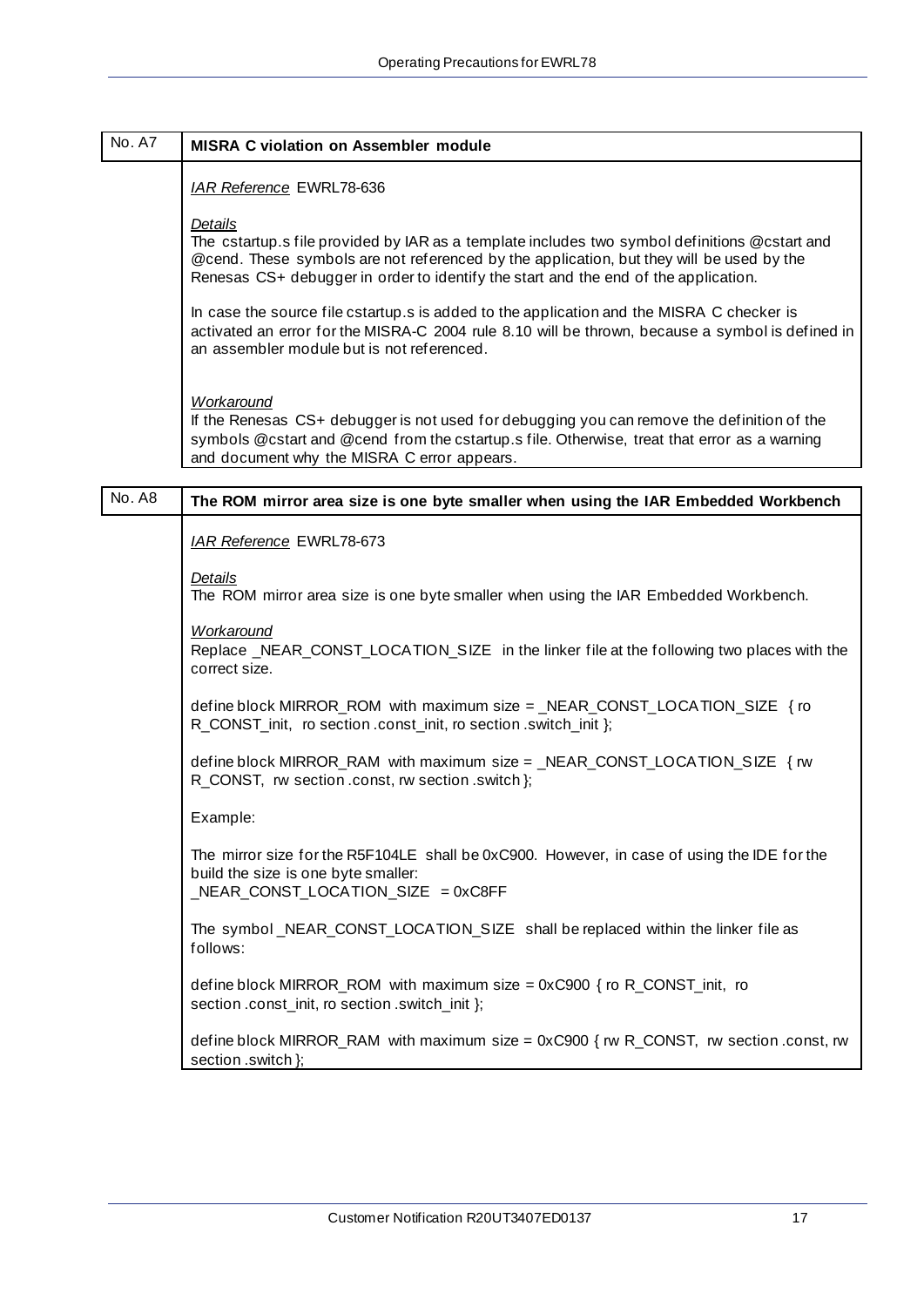<span id="page-17-0"></span>

| <b>No. A9</b> | Library Configuration tab under General Options displays the old style of library names                                                                                                                                                                                                                                                                                                                                                                                                                                                                                                                                                                                                                                                                                                                           |
|---------------|-------------------------------------------------------------------------------------------------------------------------------------------------------------------------------------------------------------------------------------------------------------------------------------------------------------------------------------------------------------------------------------------------------------------------------------------------------------------------------------------------------------------------------------------------------------------------------------------------------------------------------------------------------------------------------------------------------------------------------------------------------------------------------------------------------------------|
|               | <b>IAR Reference EWRL78-763</b>                                                                                                                                                                                                                                                                                                                                                                                                                                                                                                                                                                                                                                                                                                                                                                                   |
|               | Details<br>The Library Configuration tab under General Options displays the old style of library names<br>instead of the new one used by V4.10                                                                                                                                                                                                                                                                                                                                                                                                                                                                                                                                                                                                                                                                    |
|               | Example:                                                                                                                                                                                                                                                                                                                                                                                                                                                                                                                                                                                                                                                                                                                                                                                                          |
|               | The library file in the following example should be dirinnf 23n.a instead of diri78nnf 23n.a:                                                                                                                                                                                                                                                                                                                                                                                                                                                                                                                                                                                                                                                                                                                     |
|               | Category:<br><b>General Options</b><br><b>Static Analysis</b><br>$C/C++$ Compiler<br>Library Options 2<br>MISRA C:2004<br><b>MISRA C:1998</b><br>Stack/Heap<br>Assembler<br>Library Configuration<br>Output Converter<br>Target<br>Library Options 1<br>Output<br><b>Custom Build</b><br>Description:<br>Library:<br><b>Build Actions</b><br>Use the nomal configuration of the C/EC++<br>Normal<br>۰<br>Linker<br>runtime library. No locale interface, C locale, no<br>Debugger<br>file descriptor support, no multibytes in printf and<br>E1<br>scanf, and no hex floats in strtod.<br>E <sub>2</sub><br>E20<br>E2 Lite / E2 On-board<br>Library file:<br>EZ-CUBE<br>\$TOOLKIT_DIR\$\LIB\dlrl78nnf23n.a<br><b>IECUBE</b><br>Simulator<br>Configuration file:<br>\$TOOLKIT DIR\$\LIB\DLib Config Normal.h<br>тк |
|               | Workaround<br>Please ignore the displayed library file. Internally the correct file will be used.                                                                                                                                                                                                                                                                                                                                                                                                                                                                                                                                                                                                                                                                                                                 |
| $No$ $A10$    | Two windows might become invisible                                                                                                                                                                                                                                                                                                                                                                                                                                                                                                                                                                                                                                                                                                                                                                                |

<span id="page-17-1"></span>

| No. A10 | Two windows might become invisible                                                                                                                                                                                         |
|---------|----------------------------------------------------------------------------------------------------------------------------------------------------------------------------------------------------------------------------|
|         | <i>IAR Reference EWRL78-775/IDE-4531</i>                                                                                                                                                                                   |
|         | Details<br>If you undock two windows in the debugger and, put them outside the IDE and, put them<br>together and, leave the debugger, these windows become invisible and cannot be used for<br>sub-sequent debug sessions. |
|         | Workaround<br>None                                                                                                                                                                                                         |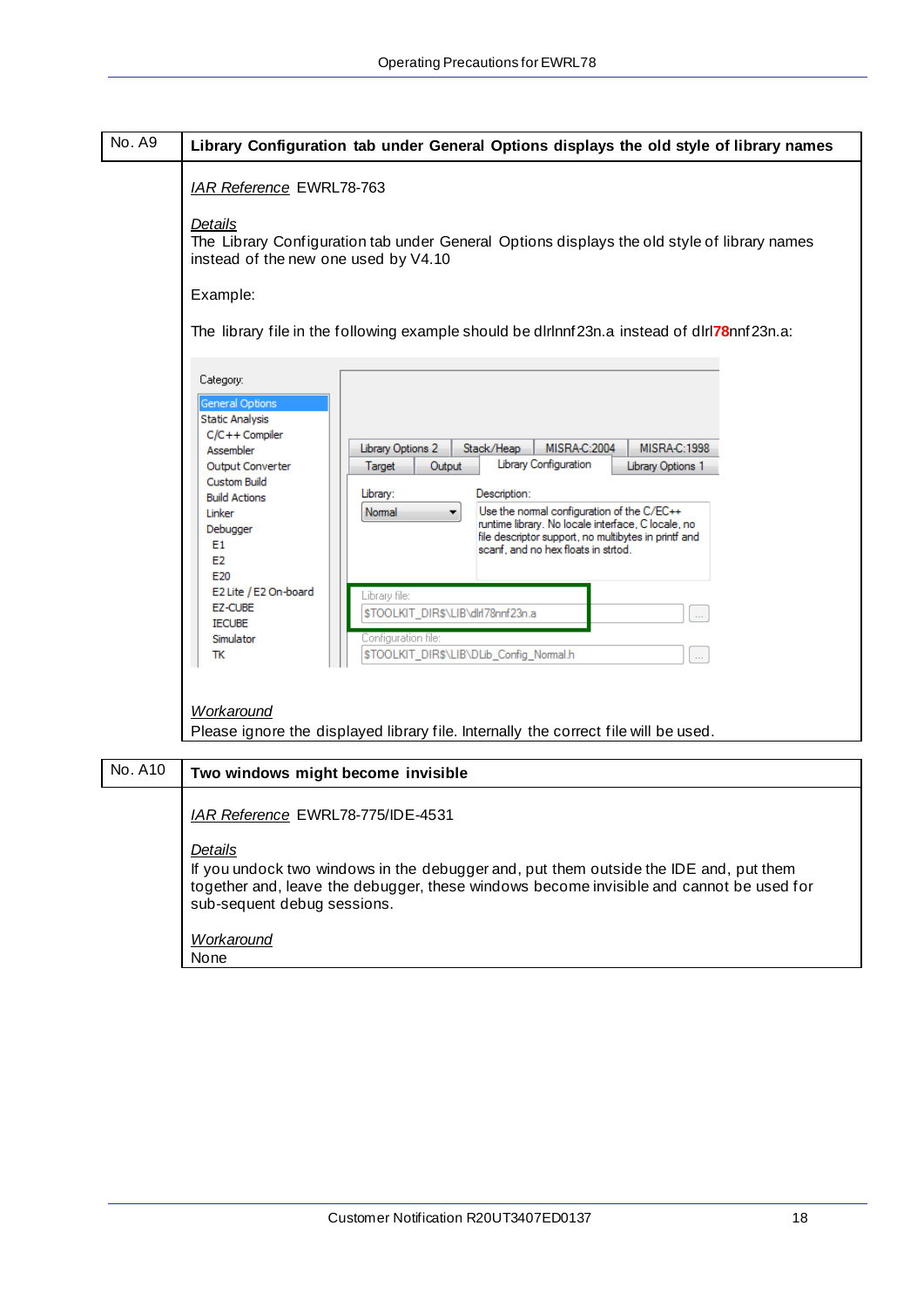| No. A11 | The Renesas E2 self utility does not work                                                                                                                      |
|---------|----------------------------------------------------------------------------------------------------------------------------------------------------------------|
|         | <b>IAR Reference EWRL78-799</b>                                                                                                                                |
|         | Details<br>The Renesas E2 self utility does not work with the E2.                                                                                              |
|         | Workaround<br>Download the latest E2 self utility (E2SCP_Vxxxx.exe) via the following link:<br>http://www.renesas.eu/update?oc=RTE0T00020KCE00000R#packageInfo |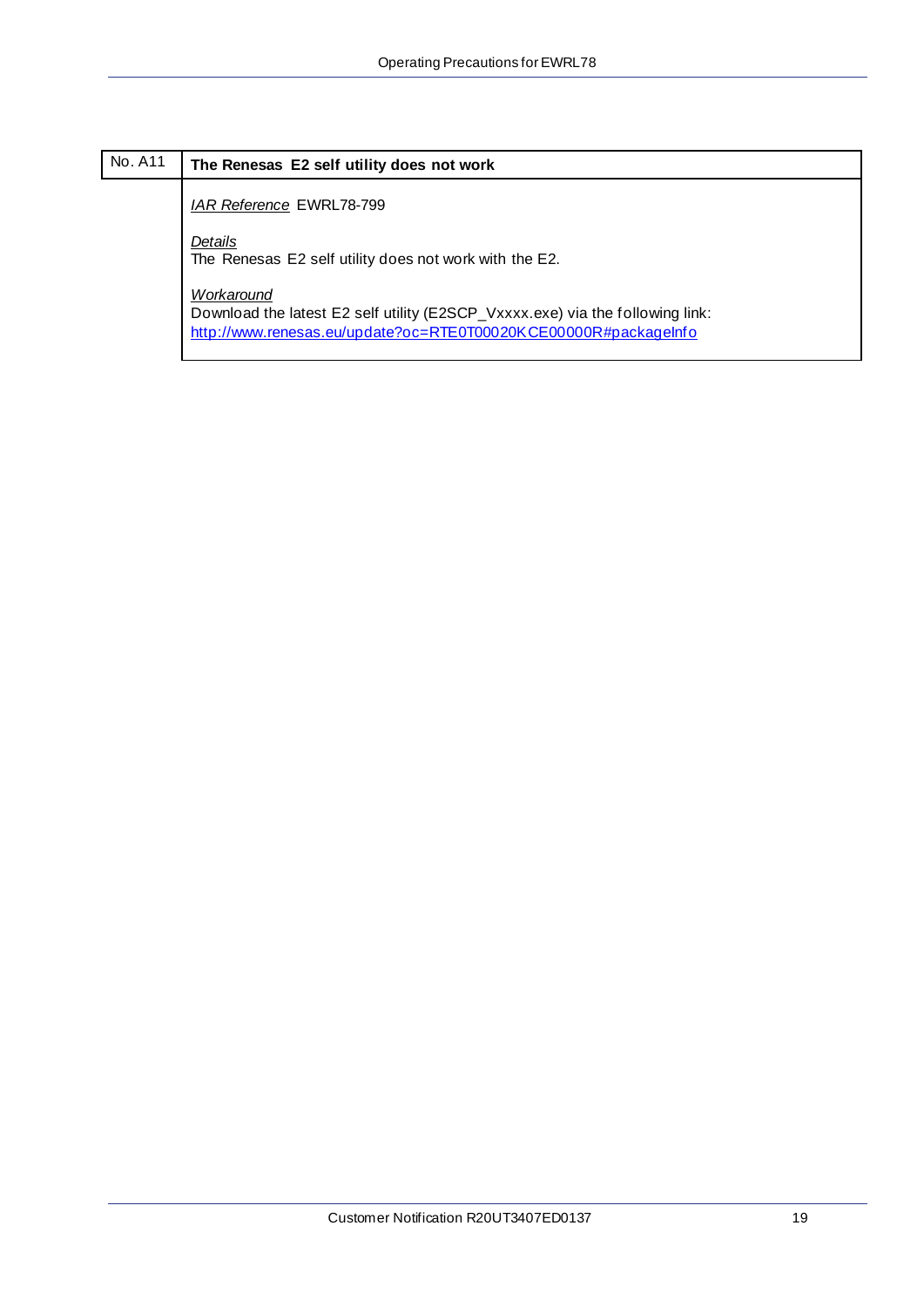## <span id="page-19-1"></span><span id="page-19-0"></span>**H) Description of Operating Precautions for the Assembler ARL78**

| No. B1 | RSEG Directives cannot be used in Macro Definitions                                                                                     |
|--------|-----------------------------------------------------------------------------------------------------------------------------------------|
|        | Details                                                                                                                                 |
|        | The assembler calculates a wrong relative jump-distance if the RSEG directive is used within a<br>macro definition:                     |
|        | <b>Example</b>                                                                                                                          |
|        | myDummyMacro MACRO<br>RSEG<br>CODE:CODE<br><b>NOP</b><br><b>ENDM</b>                                                                    |
|        | <b>Workaround</b>                                                                                                                       |
|        | Don't use the RSEG directive in macro definitions. The used code-segment must be defined in<br>the code where the macro is expanded to. |

| <b>No. B2</b> | Assembler File must contain at least one Directive                                                      |
|---------------|---------------------------------------------------------------------------------------------------------|
|               | <b>Details</b>                                                                                          |
|               | An assembler module without any assembler directive causes the following error message:                 |
|               | Error[As074]: Each file must contain at least one directive                                             |
|               | Example                                                                                                 |
|               | #if PLATFORM == RL78<br>; section without directive<br>#else<br>; section without directive<br>#endif   |
|               | <b>Workaround</b>                                                                                       |
|               | Please use the END directive:                                                                           |
|               | #if PLATFORM == RL78<br>; section code<br><b>END</b><br>#else<br>; section code<br><b>END</b><br>#endif |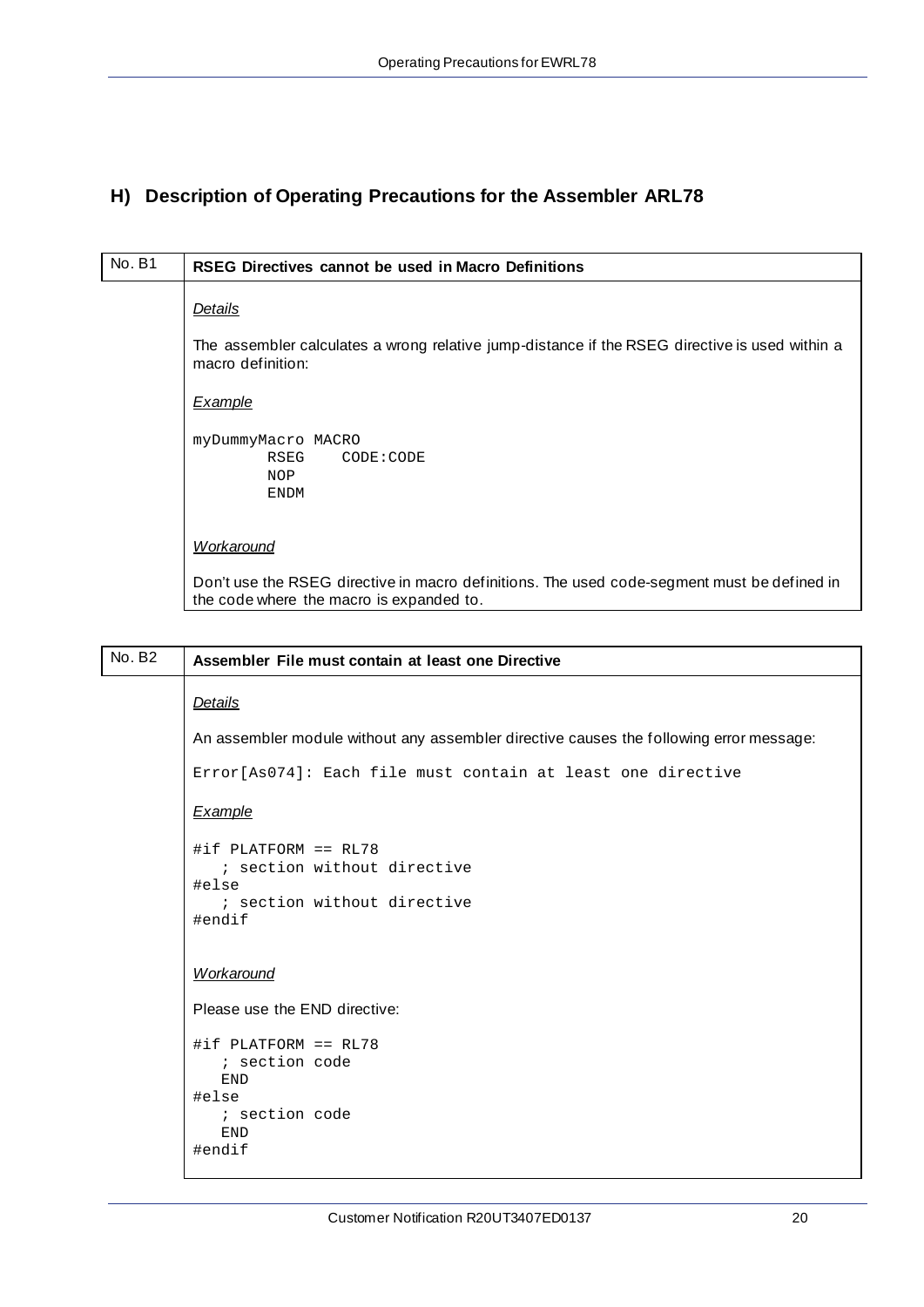## <span id="page-20-1"></span><span id="page-20-0"></span>**I) Description of Operating Precautions for the C/C++ Compiler ICCRL78**

| No. C1 | <b>Internal Compiler Error: Stack Overflow</b>                                                                                                                                      |
|--------|-------------------------------------------------------------------------------------------------------------------------------------------------------------------------------------|
|        | IAR Reference: EW24353                                                                                                                                                              |
|        | <b>Details</b>                                                                                                                                                                      |
|        | Very deep nestlings of structure declarations, parenthesis or if-else statements, may generate a<br>stack overflow error in the compiler.                                           |
|        | Internal Error:<br>[CoreUtil/General]: Stack overflow (0xXXXXXXXX) at xxxxxxxx                                                                                                      |
|        | Examples                                                                                                                                                                            |
|        | 1)<br>#define LBR1 ( ( ( ( ( ( ( ( (<br>#define RBR1 $)$ $)$ $)$ $)$ $)$ $)$ $)$ $)$ $)$<br>int $q5_{var} = LBR4$ 0 RBR4;<br>2)<br>#define ONE else if $(0)$ $\{ \}$<br>#define HUN |
|        | void foo()<br>$\{$<br>if $(0) \{ \}$                                                                                                                                                |
|        | }                                                                                                                                                                                   |
|        | Workaround<br>Avoid such code, this will be listed as a known problem.                                                                                                              |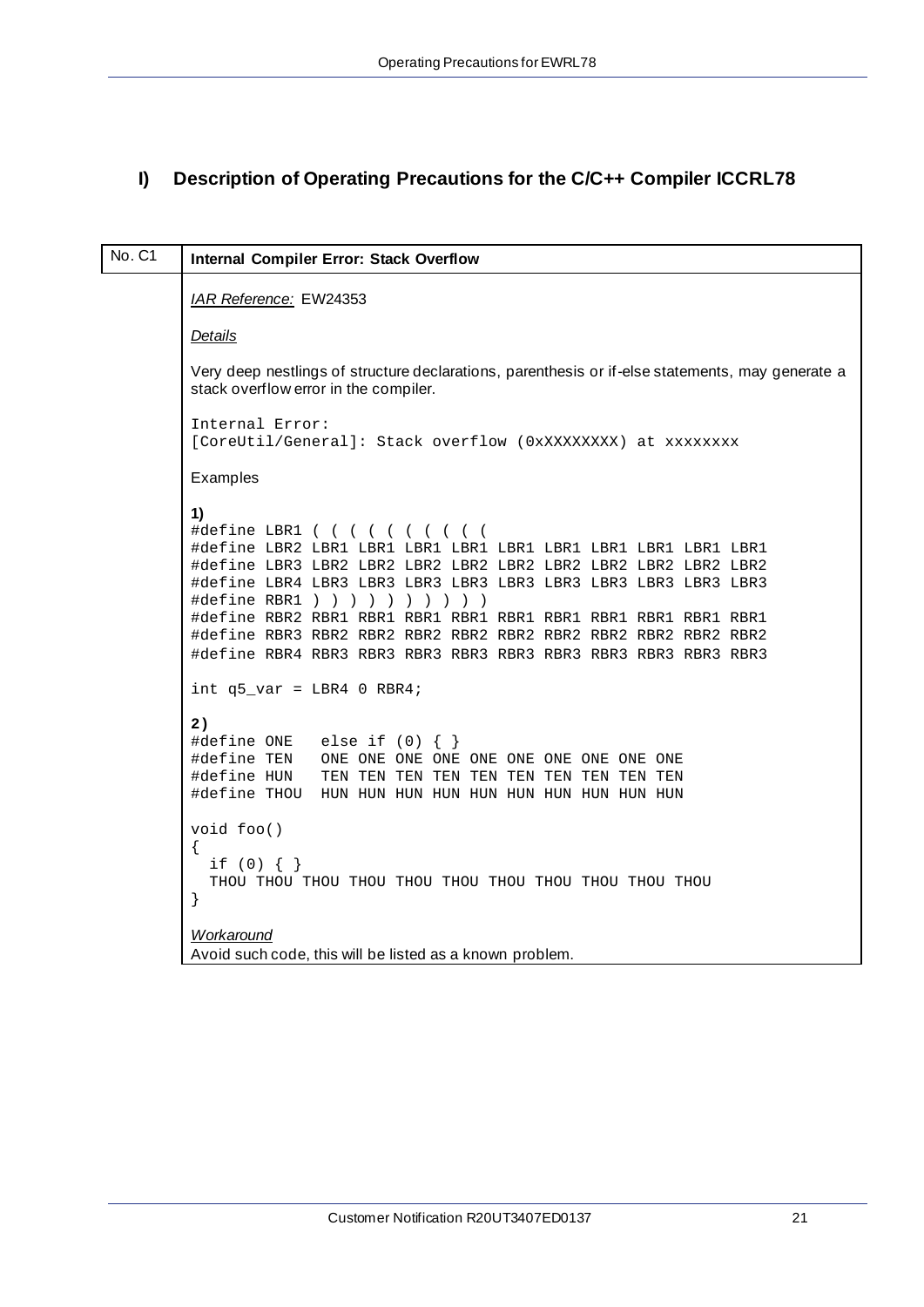<span id="page-21-0"></span>

| No. C <sub>2</sub> | Internal Compiler Error: Size mismatch                                                                                                  |
|--------------------|-----------------------------------------------------------------------------------------------------------------------------------------|
|                    | IAR Reference: EW25533                                                                                                                  |
|                    | <b>Details</b>                                                                                                                          |
|                    | Reading a 16-bit SFR that is located between 0xFFF00-0xFFF1F might generate an internal<br>error:                                       |
|                    | Internal error:<br>[CoreUtil/General]: Size mismatch for " MOVW HL, S:0xFFFxx ;; 1<br>cycle, inserted as 3 bytes, assembled as 2 bytes. |
|                    | Examples                                                                                                                                |
|                    | #include <ior5f10ppj.h></ior5f10ppj.h>                                                                                                  |
|                    | unsigned short v1[10];<br>unsigned char v2;                                                                                             |
|                    | void test(void)<br>$\left\{ \right.$<br>$v1[v2] = ADCR$<br>}                                                                            |
|                    | Workaround<br>Use a static temporary variable:                                                                                          |
|                    | void test(void)<br>$\{$<br>static unsigned short dummy;<br>$dummy = ADCR$ ;<br>$v1[v2] = \text{dummy}$<br>$\}$                          |
|                    | The issue will be fixed in future update.                                                                                               |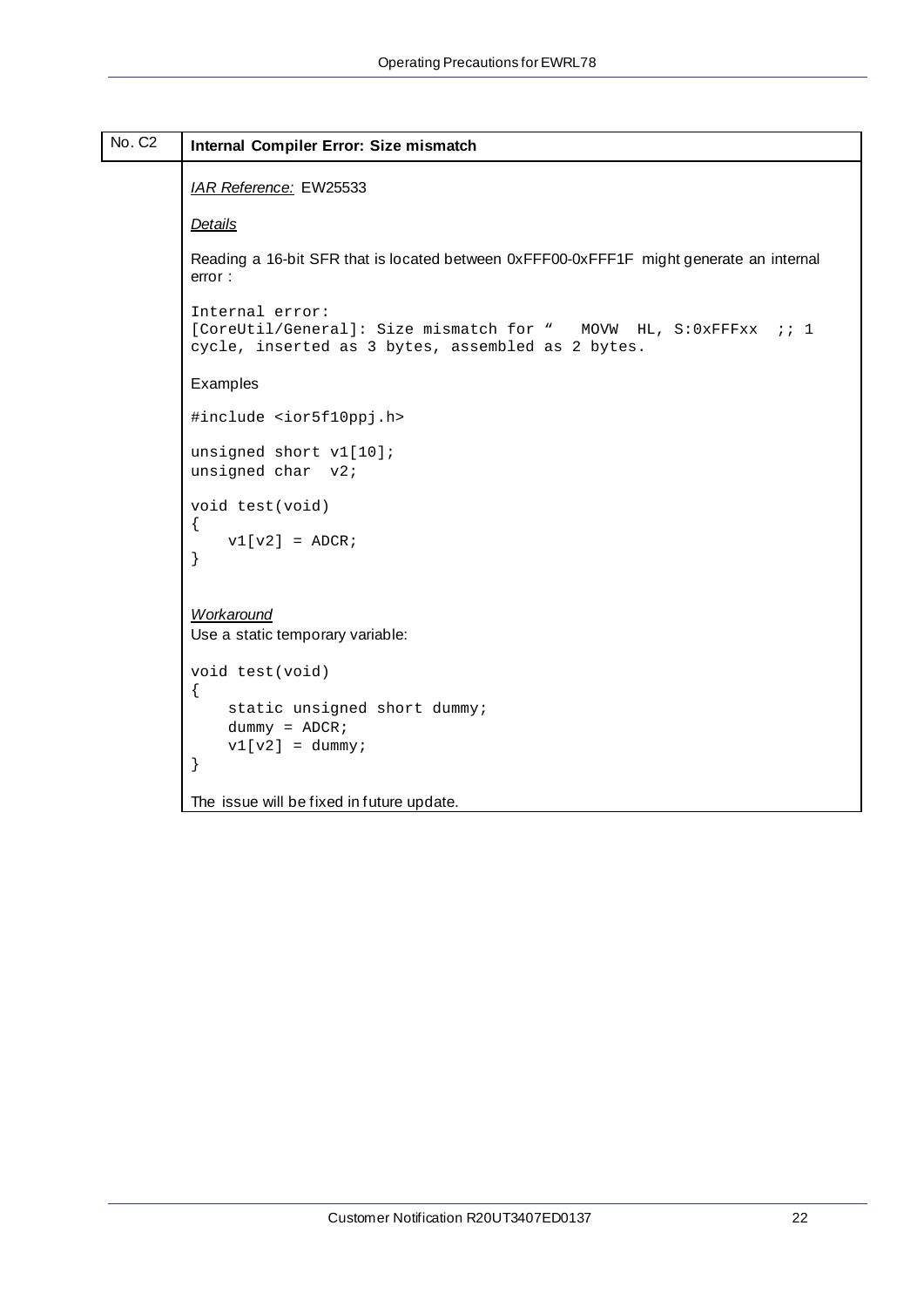#### <span id="page-22-0"></span>No. C3 **Internal Compiler Error: Bad Operator**

#### *IAR Reference:* EW25541

#### *Details*

In case of using explicit double casting, an internal compiler error occurs:

```
Internal error: 
[GoBinaryExprCvm::Evaluate]: bad operator
```
#### *Example*

```
void test ( void )
{
 (void)(unsigned short int)( (*(unsigned short *)0xF06E6) );
}
Workaround
```
Either remove the (void) cast or make the pointer cast volatile: (void)(unsigned short int)( (\*(unsigned short volatile \*)0xF06E6) )

| No. C4 | Scratch Registers are not saved in Interrupt Service Routine                                                                                                        |
|--------|---------------------------------------------------------------------------------------------------------------------------------------------------------------------|
|        | IAR Reference: EW25593                                                                                                                                              |
|        | <b>Details</b>                                                                                                                                                      |
|        | Interrupt service routines using the new Renesas calling convention (v2) fail to save the scratch<br>registers. This occurs independently of the used optimization. |
|        | Example                                                                                                                                                             |
|        | _far const unsigned char data[] = { 0xfa, 0xfa, 0xfa};<br>unsigned long v1;                                                                                         |
|        | #pragma vector = $0x7A$<br>interrupt void isr01(void)<br>$v1 = (unsigned long) \& data[0];$                                                                         |
|        | <b>Workaround</b>                                                                                                                                                   |
|        | Change the calling convention of the for the interrupt service routine:                                                                                             |
|        | _v1_call __interrupt void isr01(void)<br>$v1 = (unsigned long) & data[0];$                                                                                          |
|        |                                                                                                                                                                     |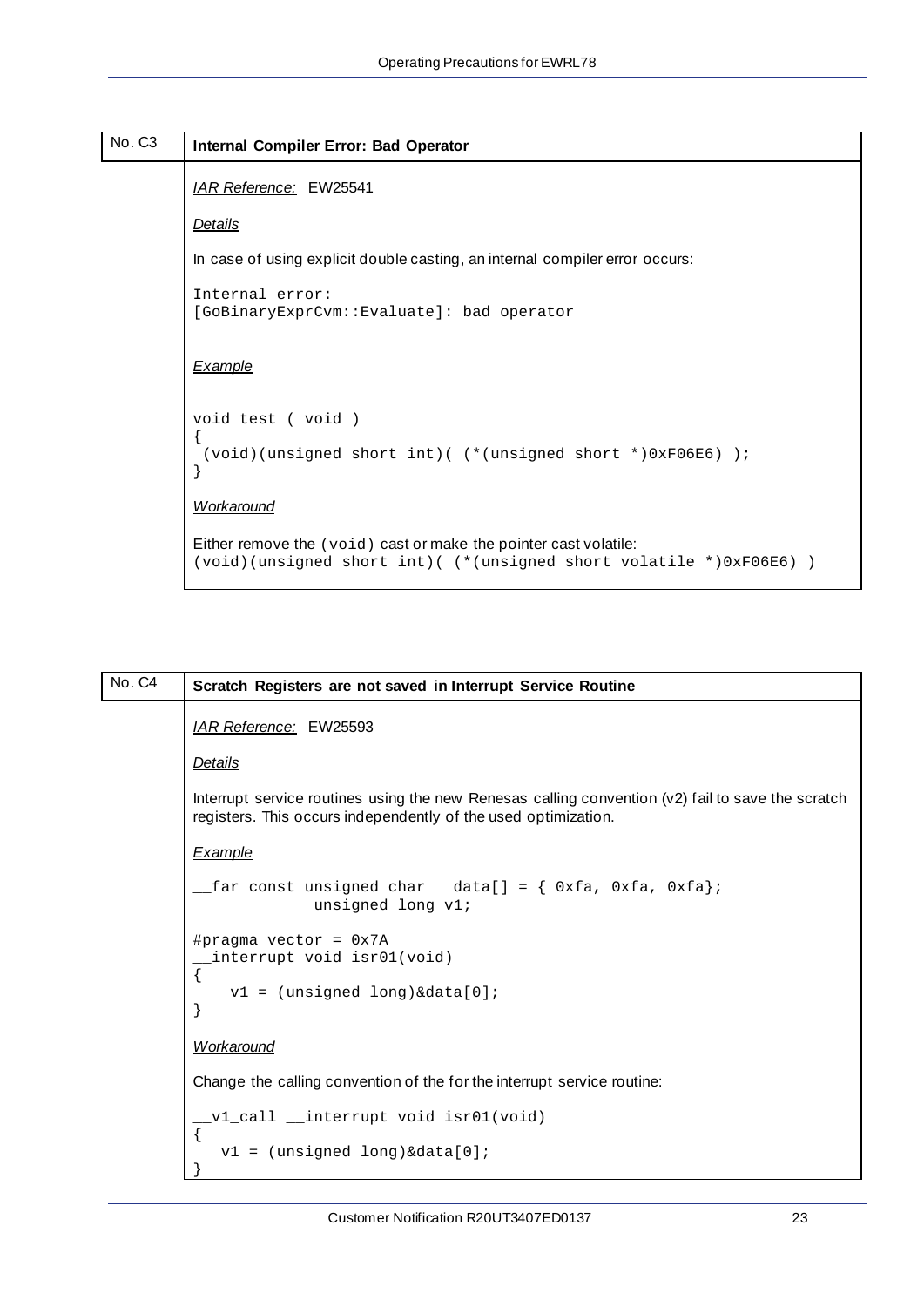```
No. C5 Internal Compiler Error: Illegal State
          IAR Reference: EW25713
          Details
          Far pointers that have a constant value (known at compile time) that points into the short 
          address area can generate an internal error. 
          Example
          typedef union {
                struct {
                   unsigned char p10 :1;<br>unsigned char p11 :1;
                   unsigned char p11
                    unsigned char reserve1:6;
                } ;
                unsigned char all;
          } SFRDEF;
          typedef union {
                SFRDEF byte;
          } SFR;
          _{\text{max}} SFR sfr @(0xFFF01) ;
          void test( void )
          {
                    sfr.byte.p10 = 0;
                    sfr.byte.all = 0;}
          Workaround
          Avoid absolute addressing by using a user defined data segment:
          #pragma dataseg= __saddr MySeg
           __far SFR sfr;
          #pragma dataseg= default
```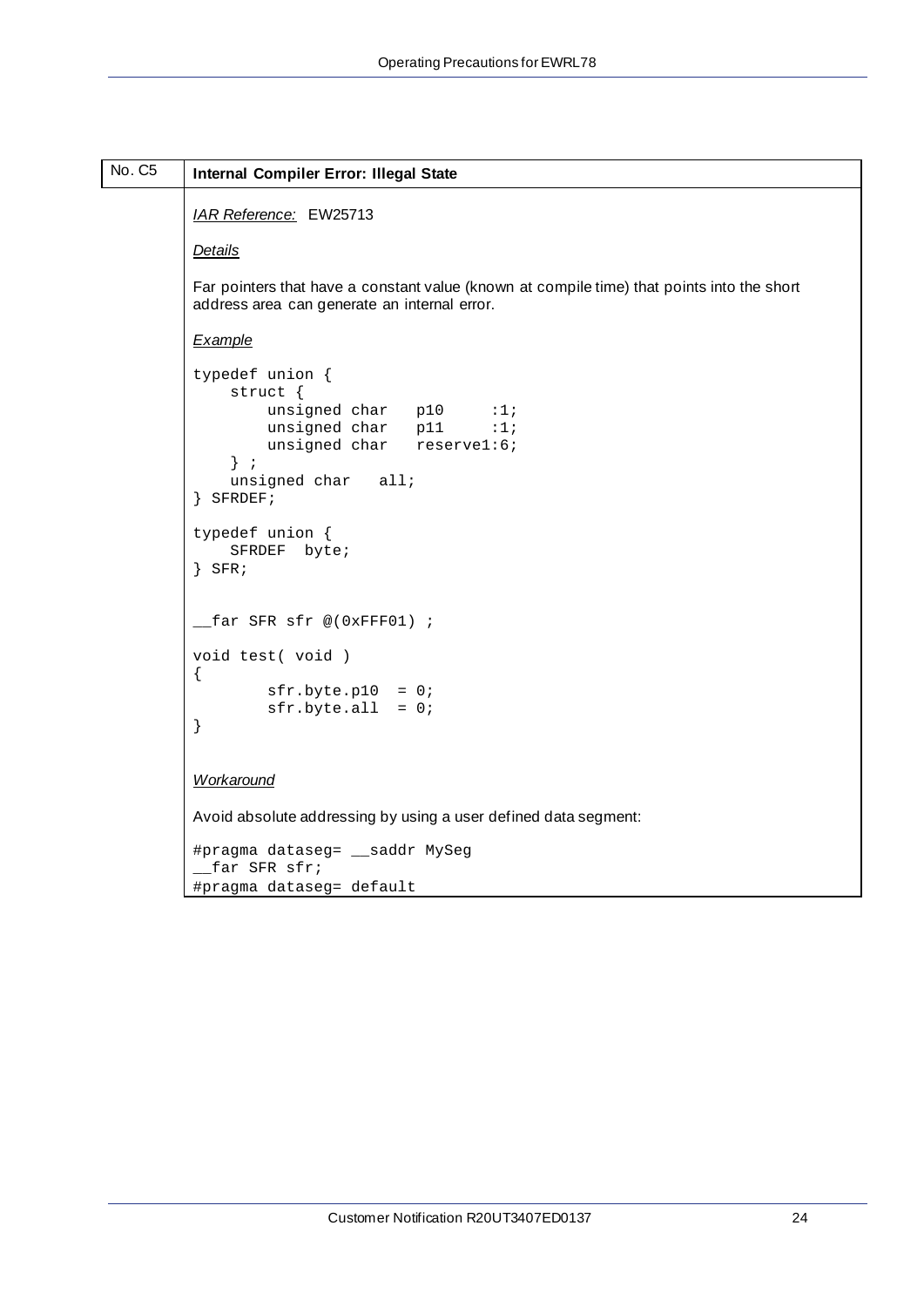<span id="page-24-0"></span>

| No. C6 | Wrong Code may generated for Instructions using Operand imm[BC]                                                                                 |
|--------|-------------------------------------------------------------------------------------------------------------------------------------------------|
|        | IAR Reference: EW25763                                                                                                                          |
|        | <b>Details</b>                                                                                                                                  |
|        | Instructions that have one operand of type imm[BC] can in some cases generate wrong<br>offsets to BC if the offset is a constant (not a label). |
|        | Example                                                                                                                                         |
|        | #define D (*((volatile T __near *)(0x1234)))                                                                                                    |
|        | typedef struct {<br>unsigned char c[10];<br>$\}$ T;                                                                                             |
|        | int $i = 0$ ;<br>$int j$ ;                                                                                                                      |
|        | void test( void )<br>{<br>$j = D.c[i];$<br>// wrong generated code:<br>// 000004 49 3412 MOV A, (0x1234)[BC] ;; 1 cycle                         |
|        | $D.c[i] = ji$<br>// correct code:<br>$(0x1234)[BC]$ , A $i:1$ cycle<br>// 000013 48 1234 MOV                                                    |
|        | $\}$                                                                                                                                            |
|        | Workaround<br>None.                                                                                                                             |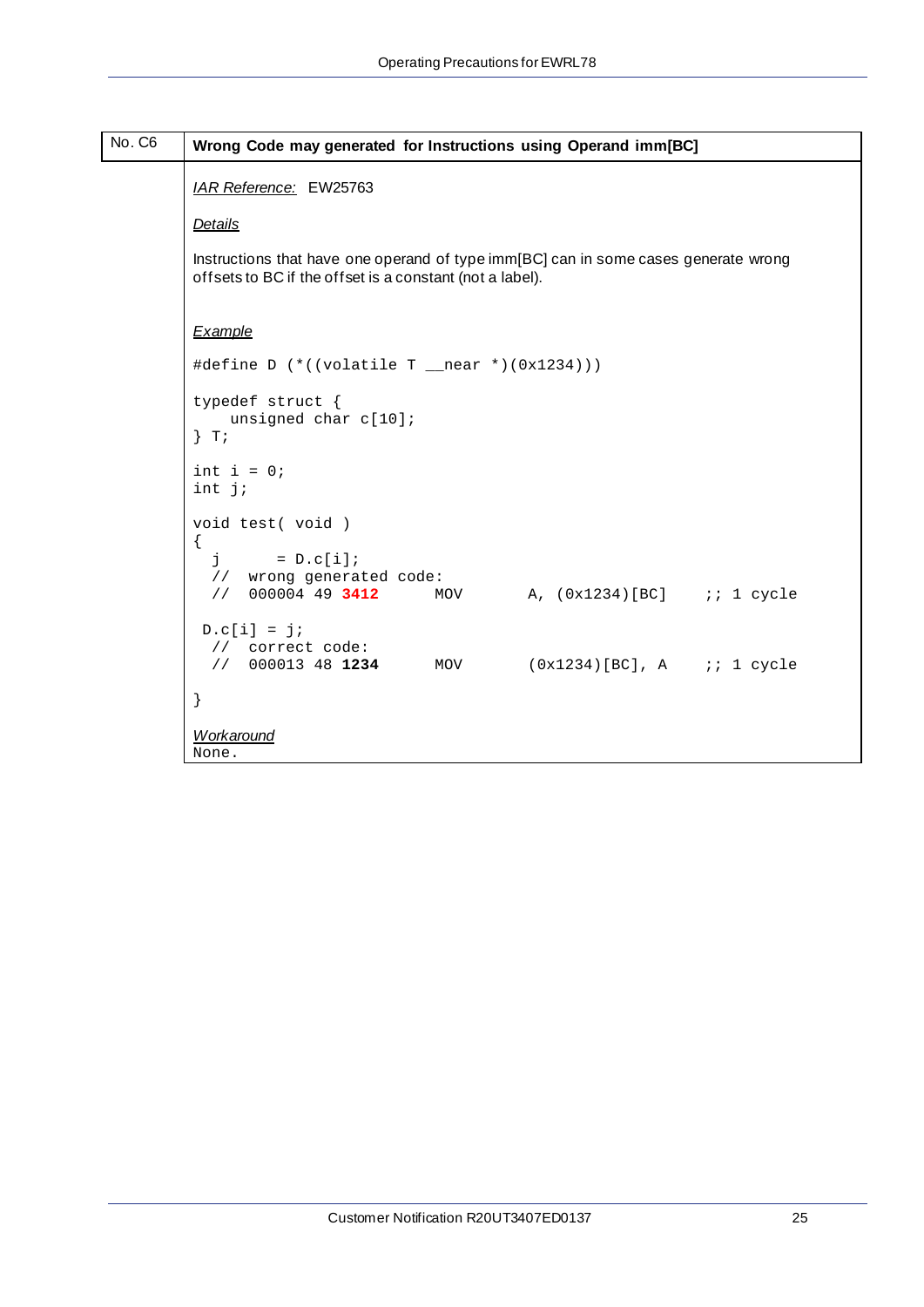<span id="page-25-0"></span>

| No. C7 | Inconsistency of extended Keyword _monitor                                                                                                                                                                                                                                                                                             |
|--------|----------------------------------------------------------------------------------------------------------------------------------------------------------------------------------------------------------------------------------------------------------------------------------------------------------------------------------------|
|        | IAR Reference: EW25971                                                                                                                                                                                                                                                                                                                 |
|        | Details                                                                                                                                                                                                                                                                                                                                |
|        | Using IAR function object attributes (like _monitor) with member functions of template<br>classes defined outside the class definition does not work properly. Specifying the<br>attribute both on the declaration and the definition of the function results in a<br>nonsensical error message ("declaration is incompatible with "). |
|        | Example:                                                                                                                                                                                                                                                                                                                               |
|        | template <typename long="" size="" t,="" unsigned=""><br/>class buffer<br/>monitor void clear();<br/><math>\}</math>;</typename>                                                                                                                                                                                                       |
|        | template <typename long="" size="" t,="" unsigned=""><br/>_monitor void buffer<t, size="">::clear() {<br/><math>1/</math></t,></typename>                                                                                                                                                                                              |
|        | Workaround                                                                                                                                                                                                                                                                                                                             |
|        | None; it will be fixed in next update.                                                                                                                                                                                                                                                                                                 |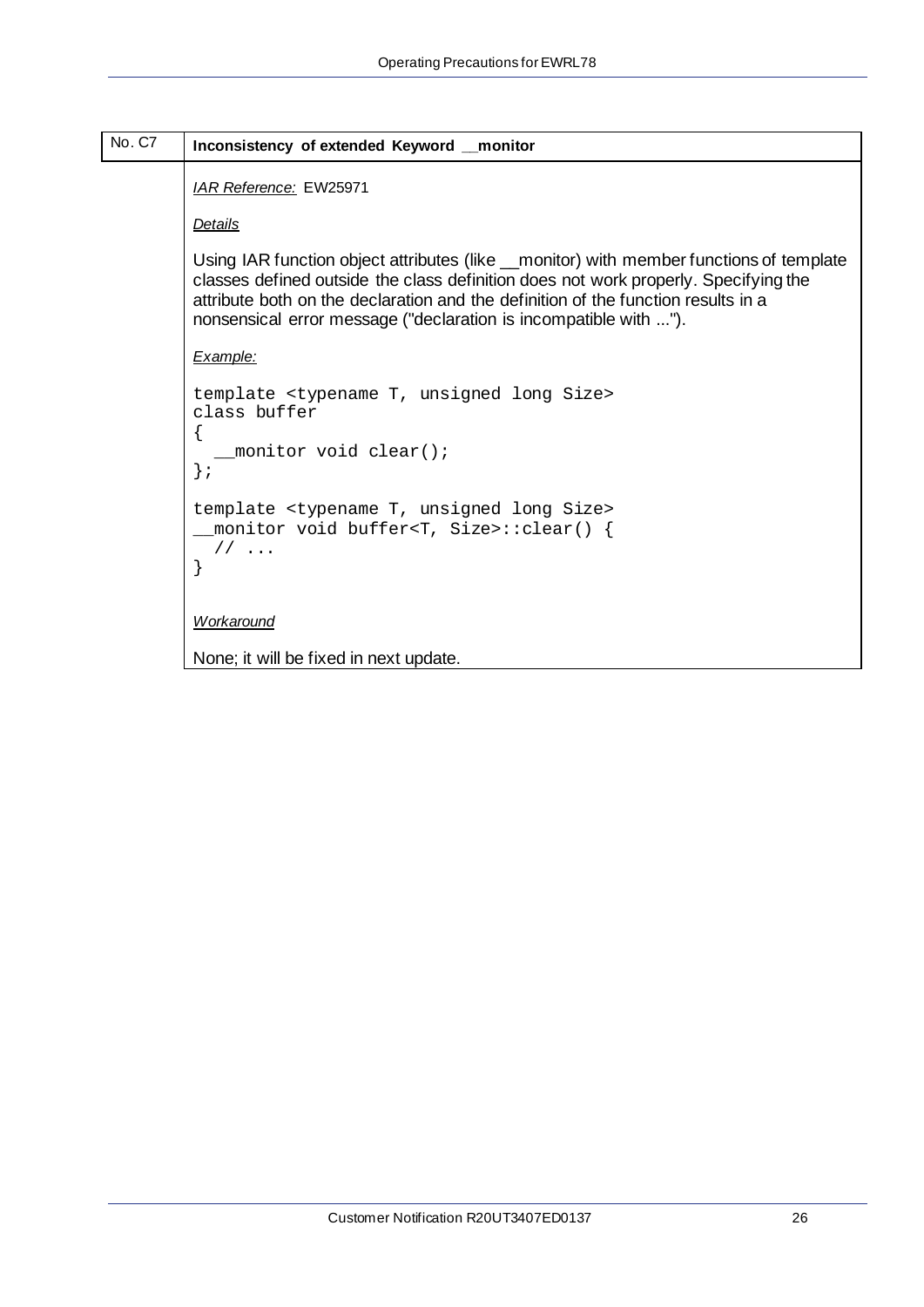<span id="page-26-0"></span>

| No. C8 | Floating point comparison fails if the difference between the operands is one bit only.                                                      |
|--------|----------------------------------------------------------------------------------------------------------------------------------------------|
|        | IAR Reference: EW26007                                                                                                                       |
|        | <b>Details</b>                                                                                                                               |
|        | A floating point comparison fails if the difference between the operands is one bit only.                                                    |
|        | Example:                                                                                                                                     |
|        | The following code should return 0, because the value of the expression $(-16777215.0F \leq$<br>$-16777216.0F$ ) is false. But it returns 1. |
|        | volatile float a;<br>const float $t = -16777216.0F$                                                                                          |
|        | int main()<br>ſ                                                                                                                              |
|        | int ret = $0$ ;<br>$a = (-16777215.0F);$<br>if(a <= $-16777216.0F$ ) ret $= 1i$<br>$if(a \leq t)$<br>ret $ = 2i$<br>return ret;<br>}         |
|        | Workaround<br>Compare with a (const) volatile variable or an external const variable instead of a<br>constant.                               |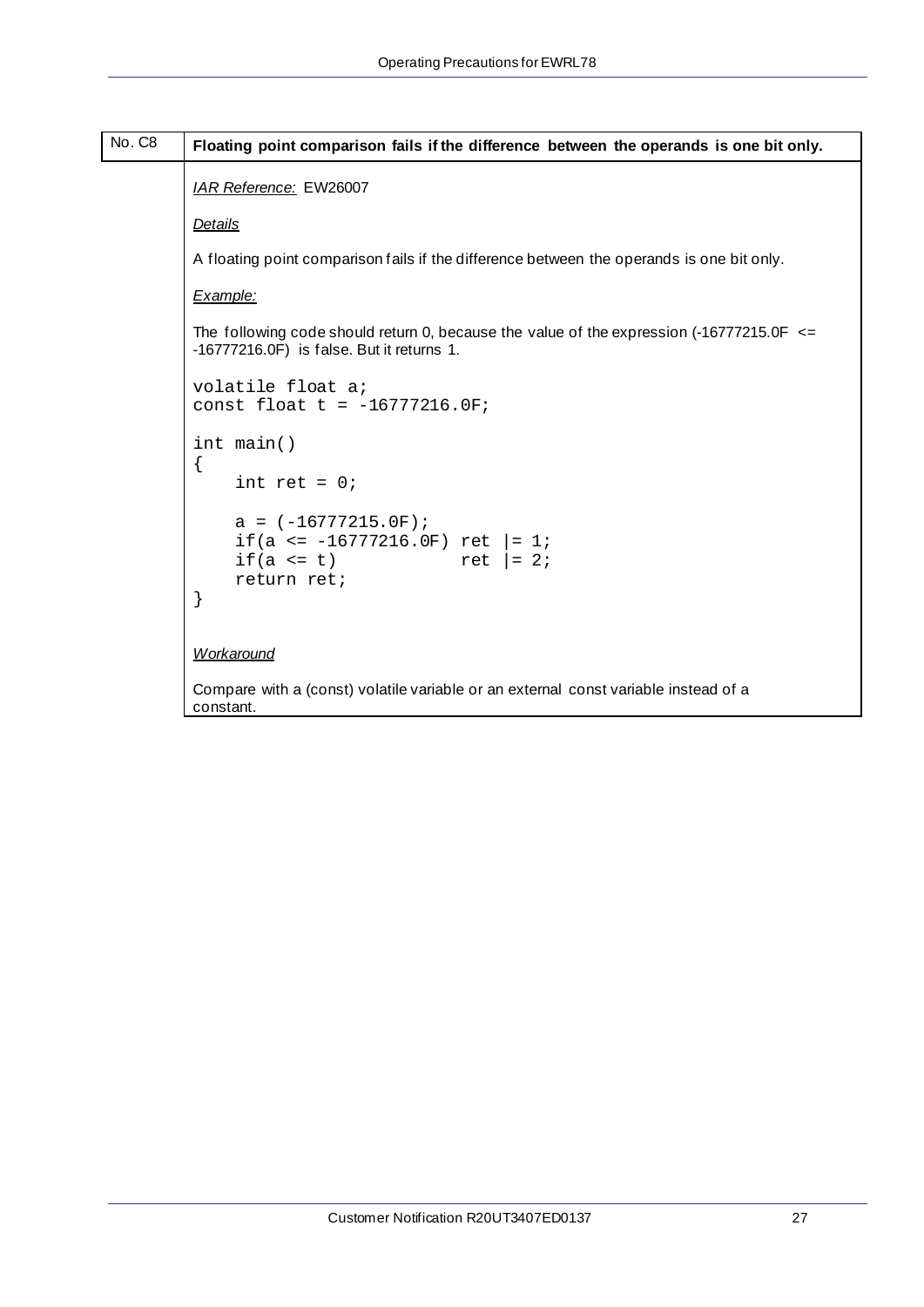```
No. C9 An internal error will be generated in case of accessing a section address by using sfe
          IAR Reference: EW25997
          Details
          An internal error will be generated in case of accessing section address by using the sfe and 
          inline Assembler. Following internal error will be thrown. 
          Internal Error: [CoreUtil/General]: Access violation (0xc0000005) at 0040997E 
          (reading from address 0x18) Internal
          Error: [CoreUtil/General]: Access violation (0xc0000005) at 0040997E (reading 
          from address 0x18)
          Example:
          int main()
          {
                asm("MOVW SP, #LWRD(sfe(""CSTACK""))");
          }
          Workaround
          Use #pragma section before accessing section addresses: 
          #pragma section="CSTACK"
```
asm("MOVW SP, #LWRD(sfe(""CSTACK""))");

```
No. C10 An internal error will be generated in case of sequential pointer casting
           IAR Reference: EWRL78-506
           Details
           An internal error can be generated in case of casting a near pointer to a short, then casting it to 
           far pointer and then casting to a long, if optimization level medium or higher is used.
           Internal Error: [TaOpPrefix::GetWordIndex]: 
           Diagnostics: Not implemented yet)
            Example:
           unsigned long l;
           char __near np;
           void test()
            {
             l = (unsigned long) (void <code>__far *</code>) (unsigned short) <math>@np</math>;}
           Workaround
           Avoid pointer casting sequence or reduce optimization level for the function by using #pragma
```

```
optimize.
```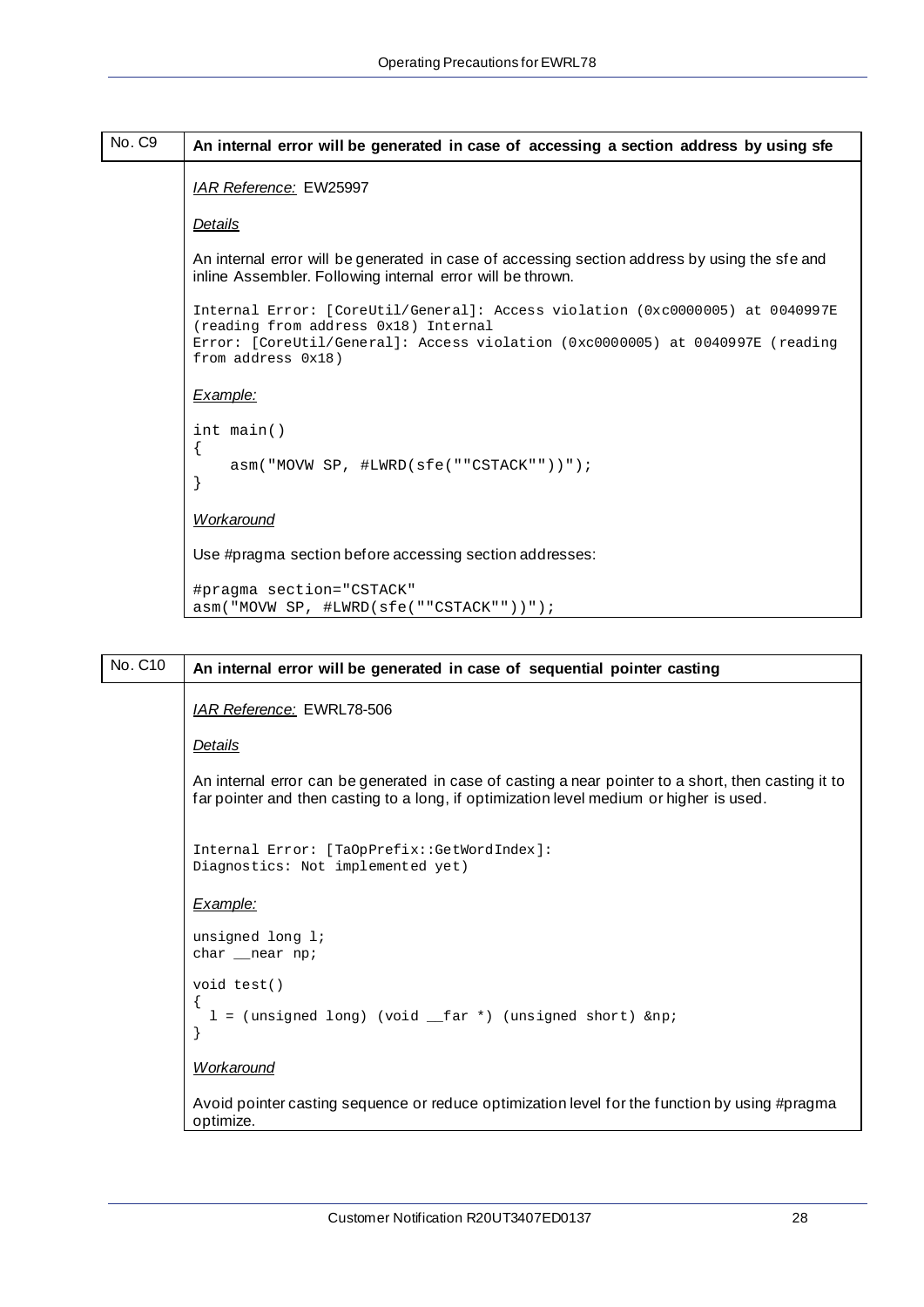<span id="page-28-0"></span>

| No. C11 | Wrong Optimization of static local Variable                                                                                                                    |
|---------|----------------------------------------------------------------------------------------------------------------------------------------------------------------|
|         | IAR Reference: EWRL78-547                                                                                                                                      |
|         | <b>Details</b>                                                                                                                                                 |
|         | At optimization level 'high', static local variables assigned only the constants 0 and 1, but<br>initialized with another value, can be optimized incorrectly. |
|         | Example:                                                                                                                                                       |
|         | typedef enum {<br>$tt1 = 0,$<br>tt2,<br>tInvalid<br>} tMyTpe;                                                                                                  |
|         | int $g1, g2$ ;                                                                                                                                                 |
|         | void test()<br>$\{$<br>static tMyTupe v1;                                                                                                                      |
|         | if $(g1 < g2)$ & (v1 != tt2) {                                                                                                                                 |
|         | }<br>$\}$                                                                                                                                                      |
|         | <b>Workaround</b>                                                                                                                                              |
|         | Set initial start value of the first struct member to 1:                                                                                                       |
|         | typedef enum {<br>$tt1 = 1,$<br>tt2,<br>tInvalid<br>} tMyTpe;                                                                                                  |

# No. C12 **Inserted NOP after DIVWU/DIVHU Instruction moved (cross call optimization)** *IAR Reference:* EWRL78-576 *Details* The compiler adds a NOP instruction for the RL78 S3 MCU core after every DIVWU and DIVHU instruction as a workaround for an error in the MCU. However, the cross call optimizer will in some cases move an instruction in between the DIVHU/DIVWU instruction and the NOP. This happens only if cross call optimization is activated. *Example:* None *Workaround*

Disable the cross call optimization by using the compiler option --no\_crosscall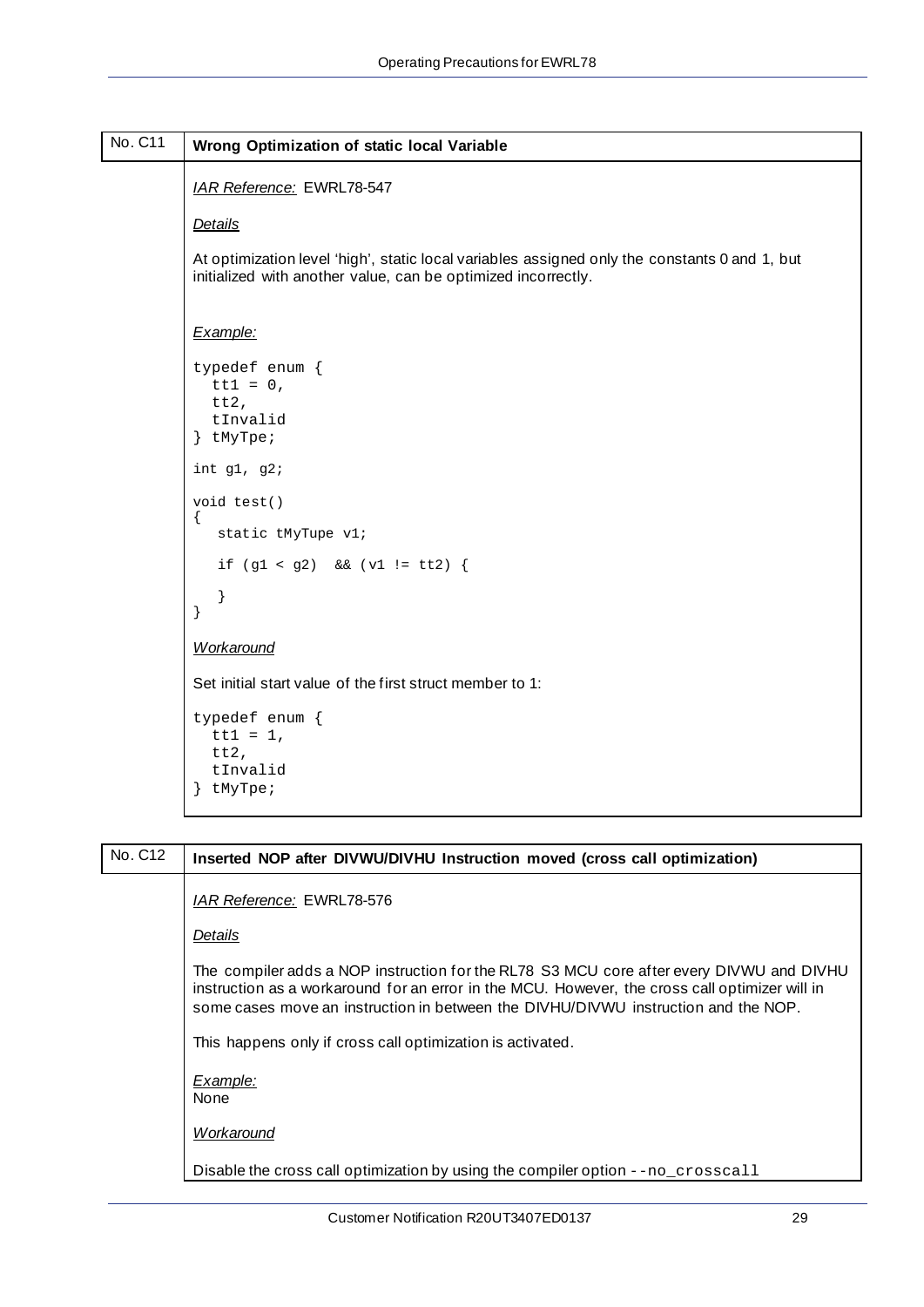#### <span id="page-29-0"></span>No. C13 **The C library function isblank(c) will in some cases erroneously return true**

*IAR Reference:* EW26558/EWRL78-584

#### *Details*

The C library function isblank(c) will in some cases erroneously return true for a few characters  $(\forall f, \ln, \forall r \text{ and } \forall y)$ .

#### *Example*

```
if( isblank( '\v\n\vee' ) ) {
  printf( "This line will be printed in case of wrong return value!!!" );
}
Workaround
```
None

# No. C14 **Switch statement inside recursive function does not work correctly.** *IAR Reference:* EW26549/EWRL78-585 *Details* On optimization level -Om or higher the compiler can generate erroneous code for functions with a recursive call followed directly by a switch statement where one of the switch cases has the only effect that the function exits. *Example*

```
#include <stdio.h>
int val = 0;
void func( int p )
\{ if( p > 0 ) {
   func(-1);
    switch( val ) {
     case 0 :
      val = 1;
       break ;
     case 1 :
      val = 2i break ;
     default :
       break ;
\qquad \qquad }
}
int main( void )
{
   func( 1 );
   if( val != 1 ) {
   printf( "FAILED" );
   } else {
   printf( "OK");
   }
Workaround
None
```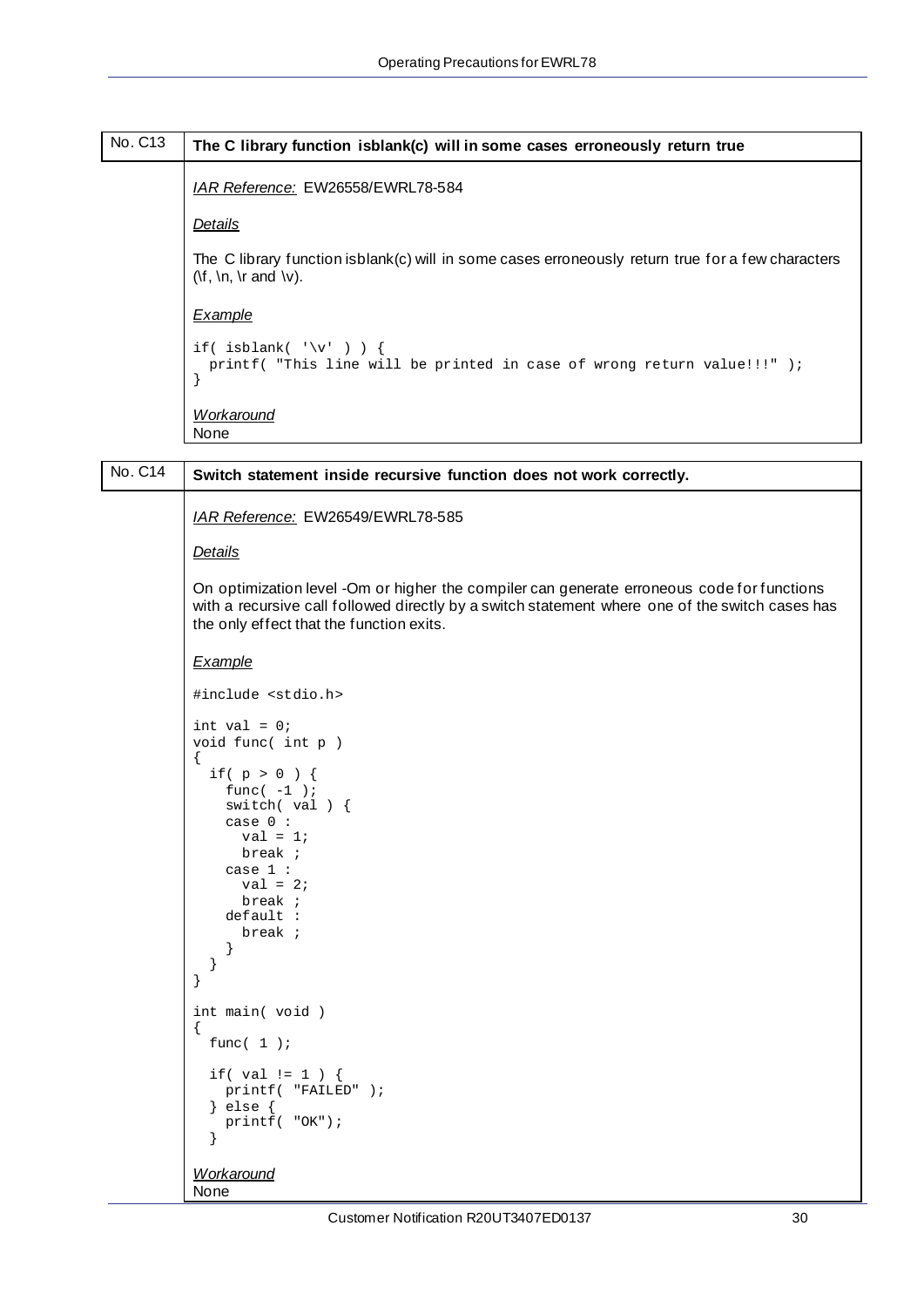# <span id="page-30-0"></span>No. C15 **Error in case a simple character literal is followed by a wide character literal** *IAR Reference:* EW26564/EWRL78-587 *Details* If the code contains a simple character literal followed by a wide character literal, an error is issued. See Example. *Example* wchar\_t buf[] =  $L$ "1""2" ; Error:[Pe1282]: string literals with different character kinds cannot be concatenated

*Workaround* None

| No. C16 | Range error on nextXXX() functions                                                                                                                               |
|---------|------------------------------------------------------------------------------------------------------------------------------------------------------------------|
|         | IAR Reference: EWRL78-603                                                                                                                                        |
|         | <b>Details</b>                                                                                                                                                   |
|         | The range error occurs when the first argument of the following function is 0.0<br>nextatter / nextatterf / nextatterl / nexttoward / nexttowardf / nexttowardl. |
|         | <b>Example</b>                                                                                                                                                   |
|         | #include <stdio.h><br/>#include <string.h><br/>#include <math.h><br/>#include <errno.h></errno.h></math.h></string.h></stdio.h>                                  |
|         | int main (void)<br>1<br>$errno = 0$ ;<br>$nextafter( 0.0, 1.0 )$ ;                                                                                               |
|         | if ( $\text{errno} = 0$ ) {<br>$printf('OK")$ ;<br>$\}$ else $\{$<br>$printf( "NG" )$ ;<br>ł                                                                     |
|         | $return(0)$ ;<br>$\}$                                                                                                                                            |
|         | <b>Workaround</b><br>None                                                                                                                                        |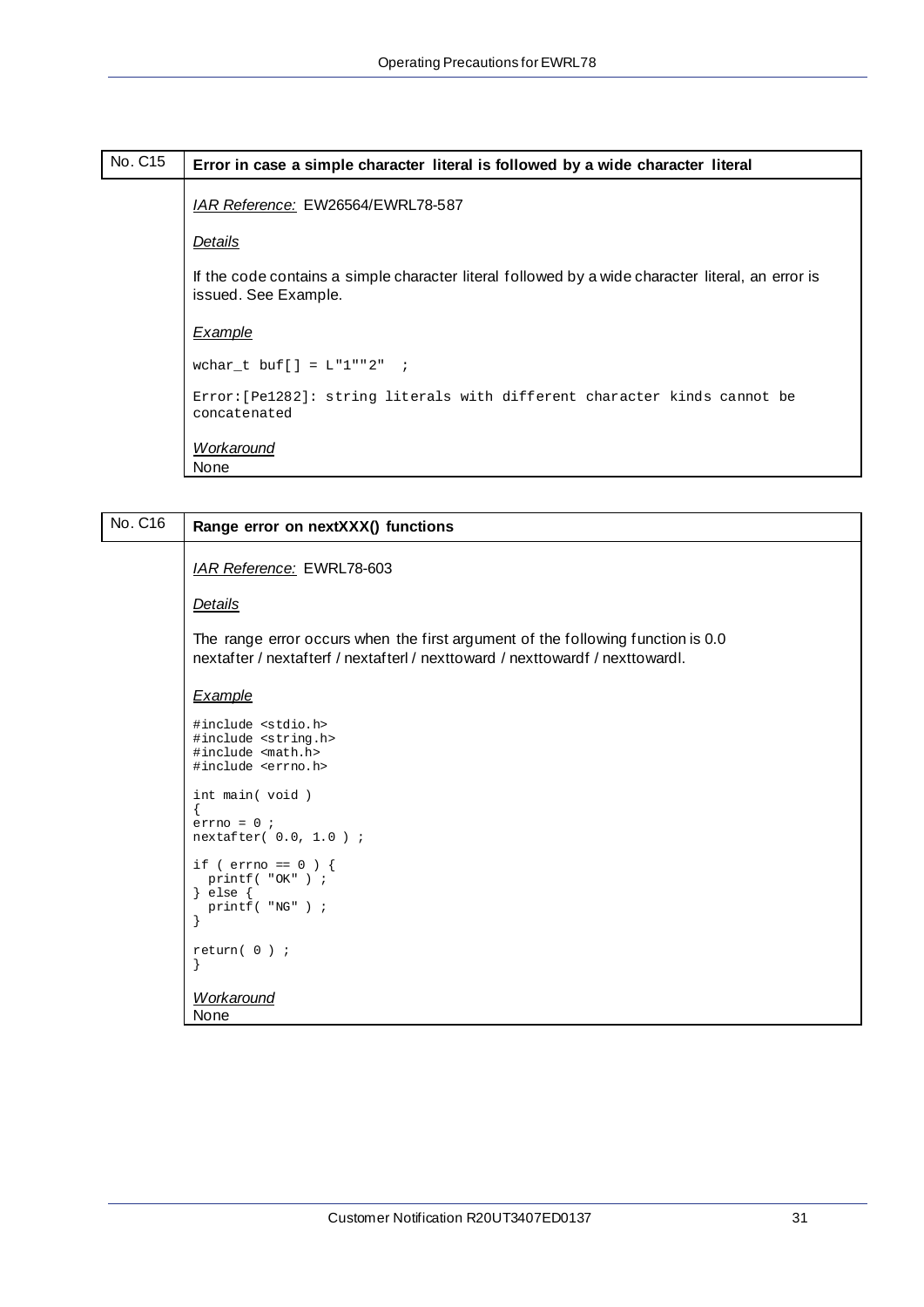<span id="page-31-0"></span>

| No. C17 | No output to stdout when putchar(-1) is used                                                                                                                                                                                            |
|---------|-----------------------------------------------------------------------------------------------------------------------------------------------------------------------------------------------------------------------------------------|
|         | IAR Reference: EWRL78-606                                                                                                                                                                                                               |
|         | Details                                                                                                                                                                                                                                 |
|         | The library function putchar() does not handle the input value -1 according to the standard.<br>Instead of printing '\0377' (-1 casted to unsigned char) to stdout and return this value it does not<br>output anything and returns -1. |
|         | Example                                                                                                                                                                                                                                 |
|         | #include <stdio.h><br/>#include <string.h><br/>#include <math.h><br/>#include <errno.h></errno.h></math.h></string.h></stdio.h>                                                                                                         |
|         | int main (void)<br>$errno = 0$ ;<br>nextafter( 0.0, 1.0 ) ;                                                                                                                                                                             |
|         | if ( $\text{errno} = 0$ ) {<br>printf( "OK") ;<br>$\}$ else $\{$<br>printf ( "NG" ) ;                                                                                                                                                   |
|         | $return(0)$ ;                                                                                                                                                                                                                           |
|         | Workaround                                                                                                                                                                                                                              |
|         | Cast the parameter to unsigned char when calling putchar.                                                                                                                                                                               |
|         | putchar((unsigned char)-1);                                                                                                                                                                                                             |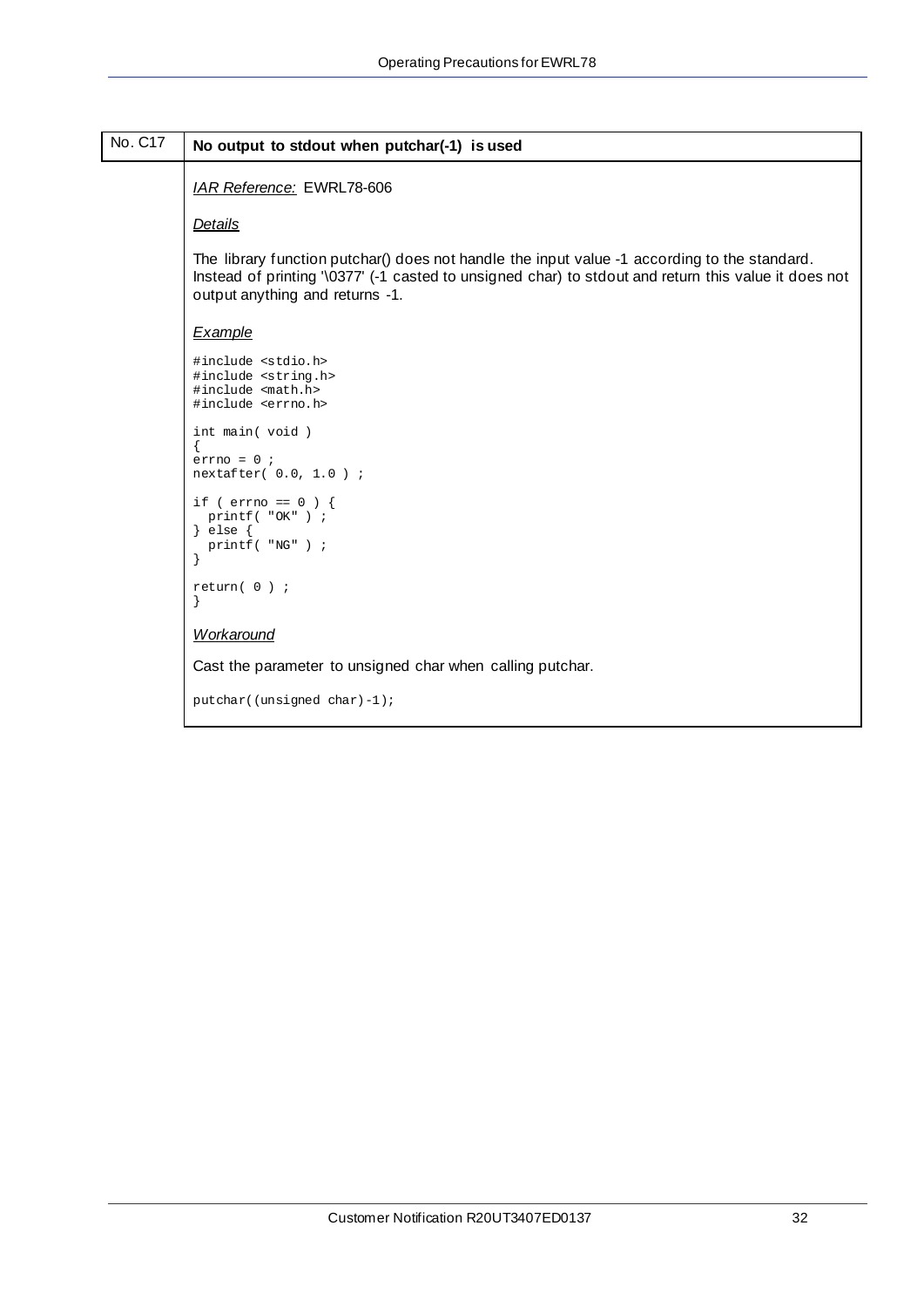<span id="page-32-0"></span>

| No. C18 | Different return value between iswctype and iswblank                                                                                                                                                                                                                                                           |
|---------|----------------------------------------------------------------------------------------------------------------------------------------------------------------------------------------------------------------------------------------------------------------------------------------------------------------|
|         | IAR Reference: EWRL78-602 / EW26582                                                                                                                                                                                                                                                                            |
|         | <b>Details</b>                                                                                                                                                                                                                                                                                                 |
|         | The return value of iswctype(wc, wctype("blank")) and the return value of iswblank(wc) are<br>NOT same.                                                                                                                                                                                                        |
|         | // $res1=1$<br>$res1 = iswblank(L'')$ ;<br>$res2 = iswctype(L'', wctype('blank''))$ ;<br>$\frac{\pi}{2}$ res2=0                                                                                                                                                                                                |
|         | IAO/IEC9899:1999 describes that iswctype(wc, wctype("blank")) and iswblank(wc) have the<br>same return value.                                                                                                                                                                                                  |
|         | $++++$<br>IAO/IEC9899:1999 : 7.25.2.2.1 The iswctype function Each of the following expressions has<br>a truth-value equivalent to the call to the wide character classification function<br>(7.25.2.1) in the comment that follows the expression:<br>iswctype(wc, wctype("blank")) // iswblank(wc)<br>$++++$ |
|         | Example                                                                                                                                                                                                                                                                                                        |
|         | #include <stdio.h><br/>#include <wctype.h></wctype.h></stdio.h>                                                                                                                                                                                                                                                |
|         | int main (void)<br>int resl, res2 ;                                                                                                                                                                                                                                                                            |
|         | $res1 = iswblank( L' ' )$ ;<br>$res2 = iswctype( L' ', wctype( "blank" ) )$ ;                                                                                                                                                                                                                                  |
|         | if( $res1 := res2$ ) {<br>print( "NG") ;<br>$\}$ else $\{$<br>$printf( OK")$ ;                                                                                                                                                                                                                                 |
|         | $return(0)$ ;<br>$\left\{ \right.$                                                                                                                                                                                                                                                                             |
|         | Workaround                                                                                                                                                                                                                                                                                                     |
|         | None                                                                                                                                                                                                                                                                                                           |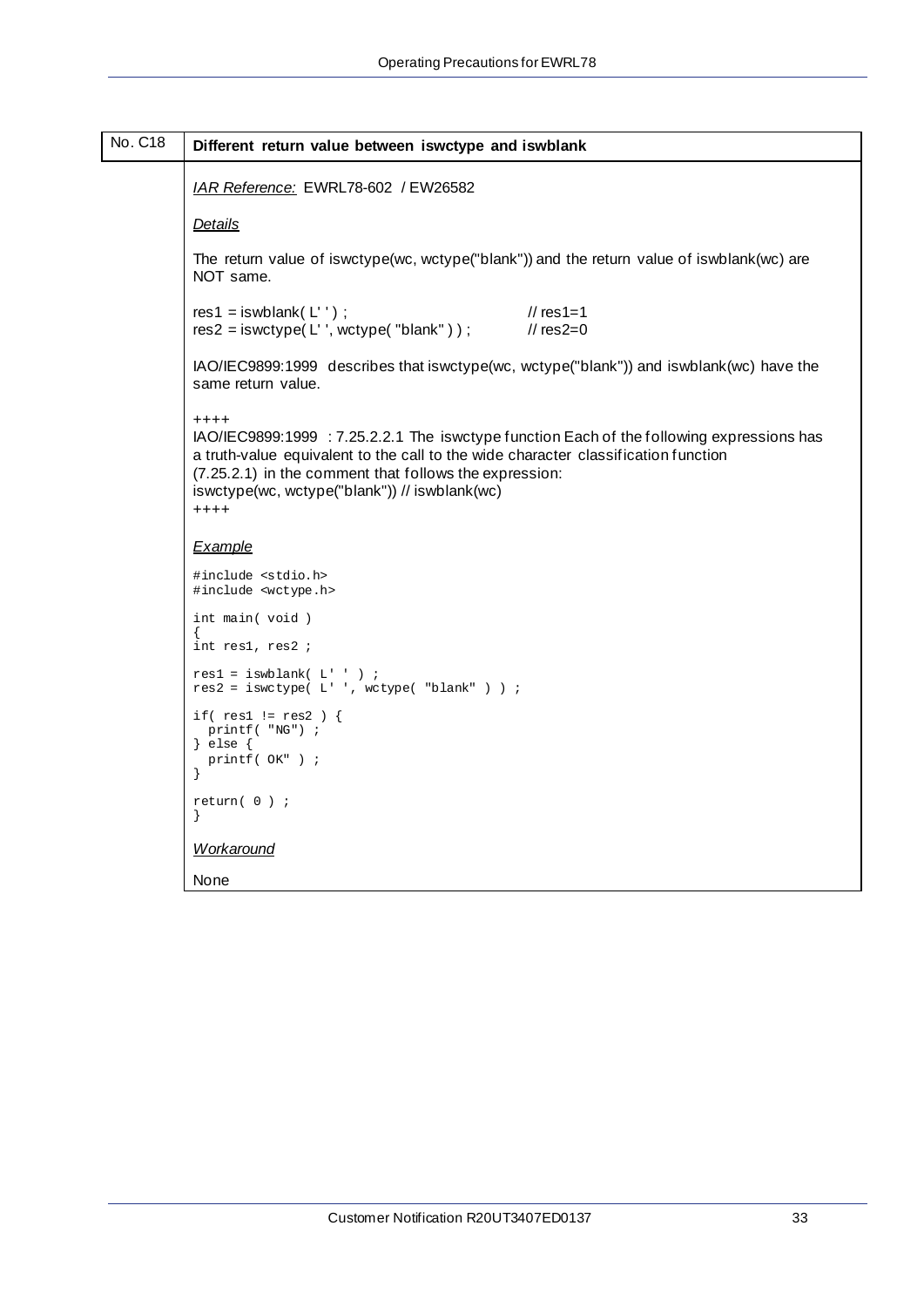<span id="page-33-0"></span>

| No. C19 | %Z format output for strftime is wrong                                                                                                                                                                                      |
|---------|-----------------------------------------------------------------------------------------------------------------------------------------------------------------------------------------------------------------------------|
|         | IAR Reference: EWRL78-605 / EW26595                                                                                                                                                                                         |
|         | <b>Details</b>                                                                                                                                                                                                              |
|         | By default the character ":" is used as a replacement for %Z if the application has not<br>implemented time zone handling. However, here the value 0x00 will be written instead of<br>0x3A ":".                             |
|         | Example                                                                                                                                                                                                                     |
|         | #include <stdio.h><br/>#include <time.h><br/>#include <string.h></string.h></time.h></stdio.h>                                                                                                                              |
|         | int main(void)<br>$expected[] = " : " :"$<br>char<br>char<br>$result[100]$ ;<br>struct tm input ;                                                                                                                           |
|         | input.tm_sec = $0$ ;<br>input.tm_min = $0$ ;<br>input.tm_hour = $0$ ;<br>$input.tm_mday = 1$ ;<br>input.tm_mon = $0$ ;<br>$input.tm\_year = 0$ ;<br>input.tm_wday = $0$ ;<br>input.tm_yday = $0$ ;<br>$input.tm_isdst = 0;$ |
|         | strftime( result, 100, "%Z", &input ) ;<br>if (strcmp(result, expected) == $0$ ) {<br>$printf( "OK" )$ ;<br>} else $\{$<br>$printf( "NG" )$ ;<br>$\left\{ \right.$                                                          |
|         | $return( 0 )$ ;<br>$\left\{ \right\}$                                                                                                                                                                                       |
|         | Workaround                                                                                                                                                                                                                  |
|         | None                                                                                                                                                                                                                        |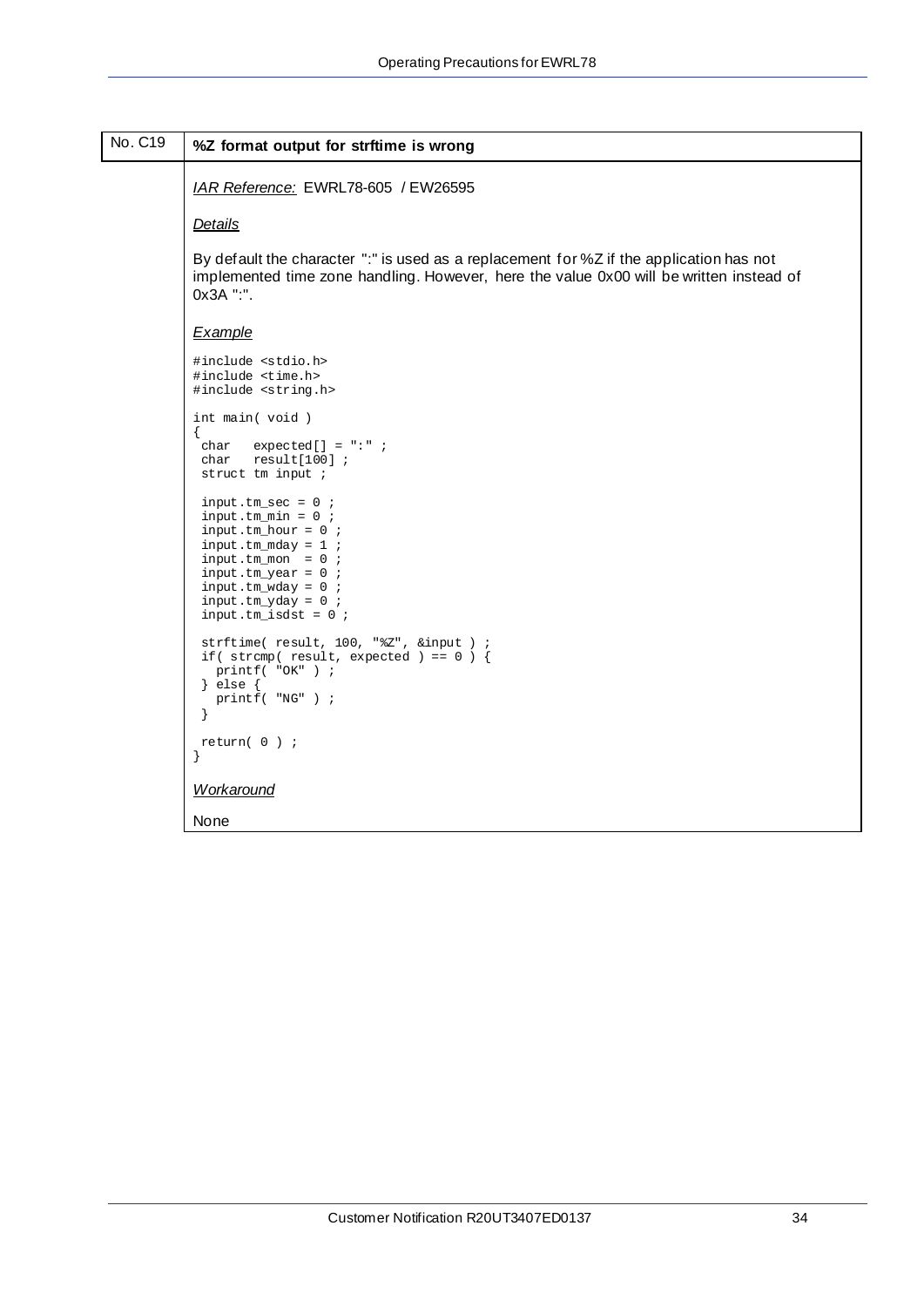<span id="page-34-0"></span>

| No. C <sub>20</sub> | Square root function in the floating point library returns +0.0 for sqrt(-0.0)                                                         |
|---------------------|----------------------------------------------------------------------------------------------------------------------------------------|
|                     | IAR Reference: EWRL78-607 / EW26605                                                                                                    |
|                     | <b>Details</b>                                                                                                                         |
|                     | The square root function in the floating point library returns $+0.0$ for sqrt(-0.0) and not<br>-0.0 as the standard specifies.        |
|                     | Example                                                                                                                                |
|                     | #include <stdio.h><br/>#include <math.h></math.h></stdio.h>                                                                            |
|                     | volatile float sqrt_result;<br>float compare_value = $-0.0f$ ;                                                                         |
|                     | unsigned long int * value_1 = (unsigned long int *)&sqrt_result;<br>unsigned long int * value_2 = (unsigned long int *)&compare_value; |
|                     | int main (void)<br>$\mathcal{L}$                                                                                                       |
|                     | $sqrt(-0.0f)$ ;                                                                                                                        |
|                     | if( $*value_1 == *value_2$ ) {<br>$print( "OK")$ ;<br>$\}$ else $\{$<br>$printf( "NG" )$ ;                                             |
|                     | $return(0)$ ;<br>}                                                                                                                     |
|                     | Workaround                                                                                                                             |
|                     | None                                                                                                                                   |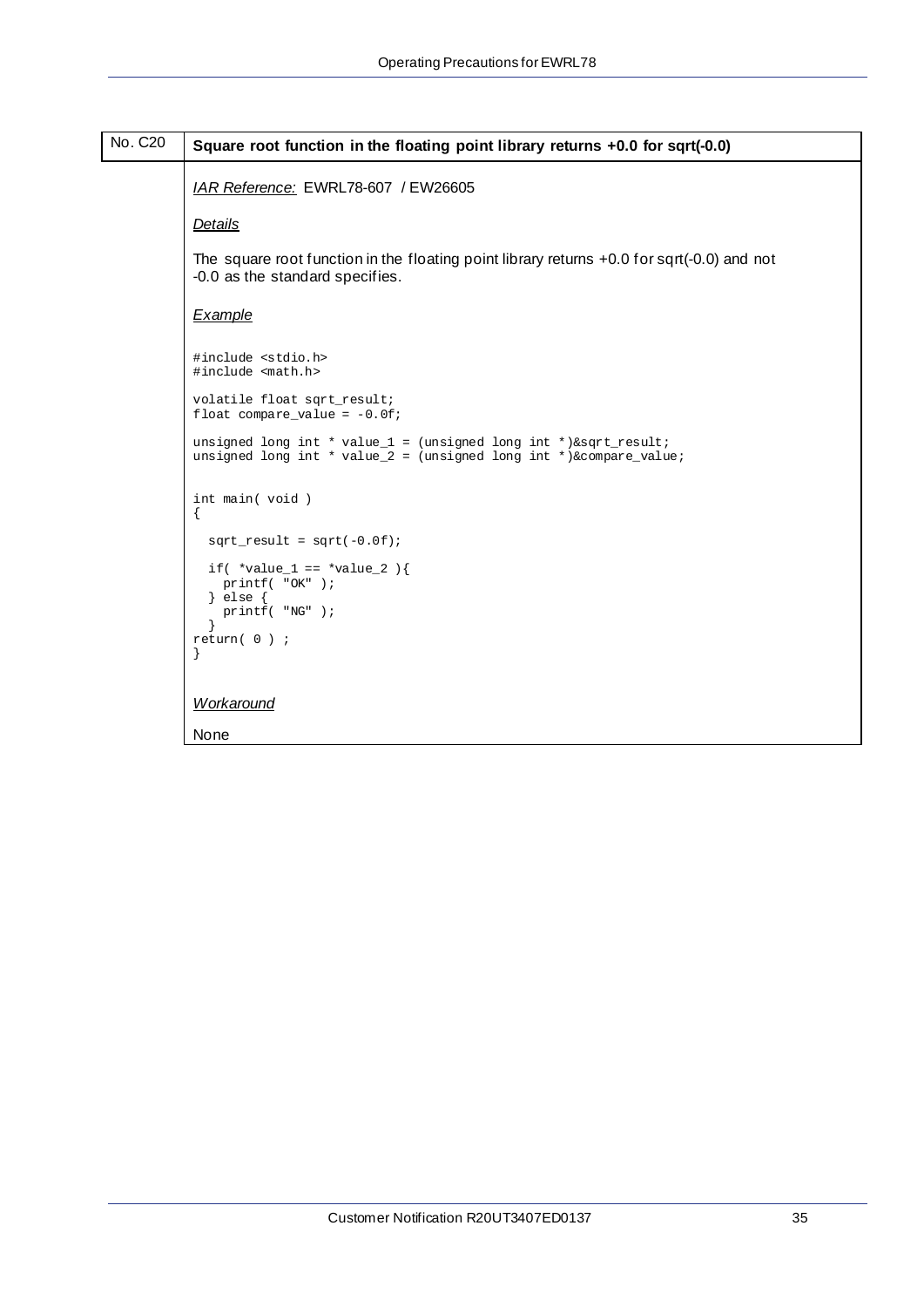<span id="page-35-0"></span>

| No. C <sub>21</sub> | errno() might cause a range error                                                                                                                                |
|---------------------|------------------------------------------------------------------------------------------------------------------------------------------------------------------|
|                     | IAR Reference: EWRL78-604 / EW26577                                                                                                                              |
|                     | <b>Details</b>                                                                                                                                                   |
|                     | errno() might cause a range error if the first argument to a function is $\pm$ DBL_MIN and the sign of<br>the second argument is opposite to the first argument. |
|                     | Example                                                                                                                                                          |
|                     | #include <stdio.h><br/>#include <string.h><br/>#include <math.h><br/>#include <errno.h><br/>#include <float.h></float.h></errno.h></math.h></string.h></stdio.h> |
|                     | int main (void)<br>$errno = 0$ ;<br>nextafter(DBL_MIN, -0.1);                                                                                                    |
|                     | if ( $\text{errno} == 0$ ) {<br>$printf('"OK")$ ;<br>$\}$ else $\{$<br>$printf( "NG" )$ ;                                                                        |
|                     | $return(0)$ ;                                                                                                                                                    |
|                     | <b>Workaround</b>                                                                                                                                                |

None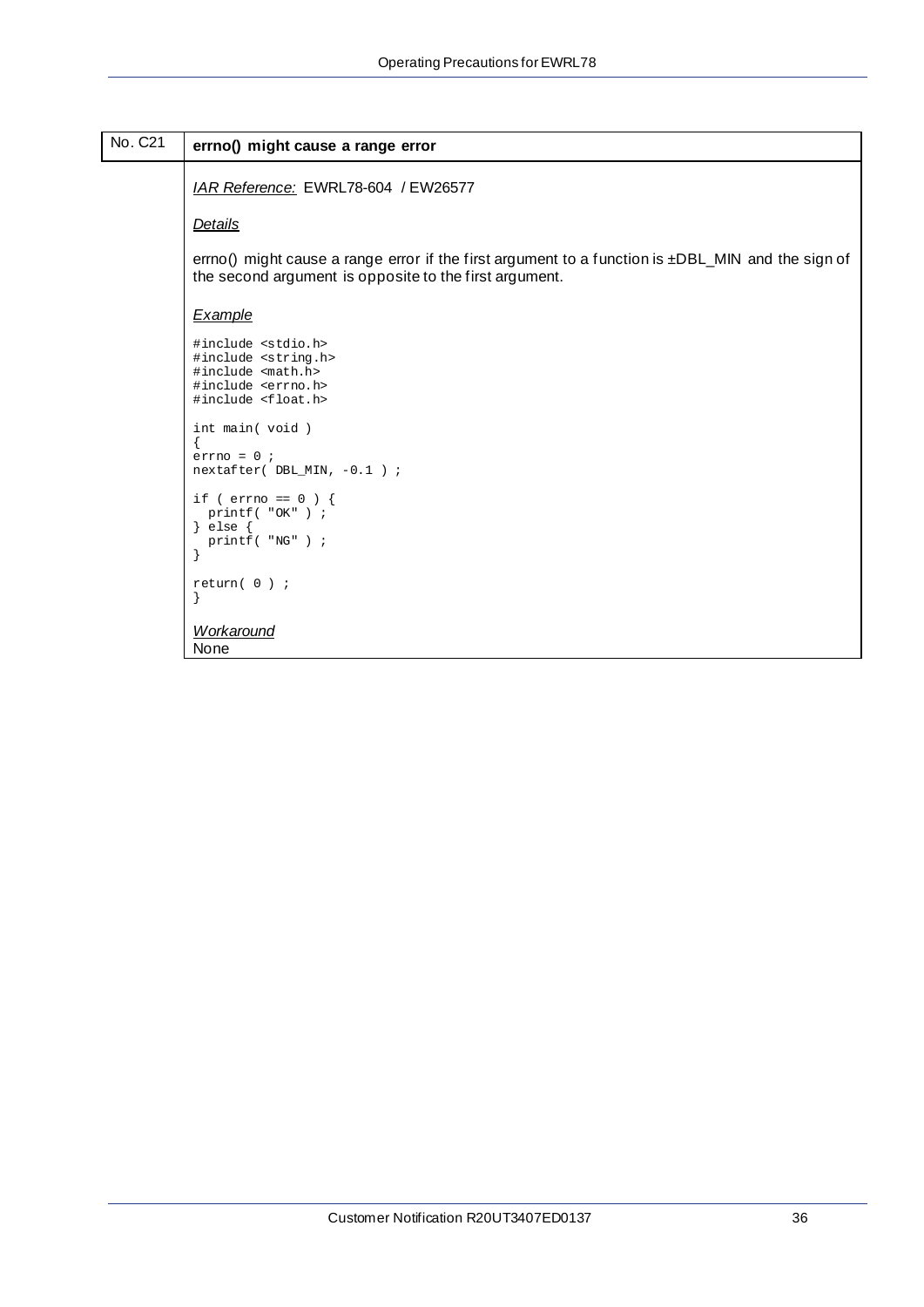<span id="page-36-0"></span>

| No. C <sub>22</sub> | Wrong result in case of Complex_I multiplication with -0.0                                                                                                                                                                                                                                                               |
|---------------------|--------------------------------------------------------------------------------------------------------------------------------------------------------------------------------------------------------------------------------------------------------------------------------------------------------------------------|
|                     | IAR Reference: EWRL78-601 / EW26599                                                                                                                                                                                                                                                                                      |
|                     | <b>Details</b>                                                                                                                                                                                                                                                                                                           |
|                     | A multiplication of a real floating point type (r1) with a complex type will promote r1 to a complex<br>type before the multiplication. This will produce undesirable results when infinite number, NaNs,<br>or -0.0:s are involved. The same thing happens when you divide a complex type with a real<br>floating type. |
|                     | Example                                                                                                                                                                                                                                                                                                                  |
|                     | #include <stdio.h><br/>#include <math.h><br/>#include <complex.h><br/>#include <string.h></string.h></complex.h></math.h></stdio.h>                                                                                                                                                                                      |
|                     | int main (void)<br>complex double $d = -0.0 *$ _Complex_I ;<br>char real[10], $image[10]$ ;                                                                                                                                                                                                                              |
|                     | sprintf( real, " $sq$ ", creal(d) ) ;<br>sprintf( image, "%g", $cimaq(d)$ ) ;                                                                                                                                                                                                                                            |
|                     | if( $(strcmp( real, "-0") != 0)    (strcmp( image, "-0") != 0 ) )$<br>printf( "%-12s %04d:NG $[-0]$ [-0]--->[%s][%s]\n", _FILE_, _LINE_, real, image ) ;<br>$\}$ else $\{$<br>printf ( $"\text{-}12s \text{ }04d:OK\n", \_\text{FILE}, \_\text{LINE}$ ) ;                                                                |
|                     | $return(0)$ ;                                                                                                                                                                                                                                                                                                            |
|                     | Workaround<br>None                                                                                                                                                                                                                                                                                                       |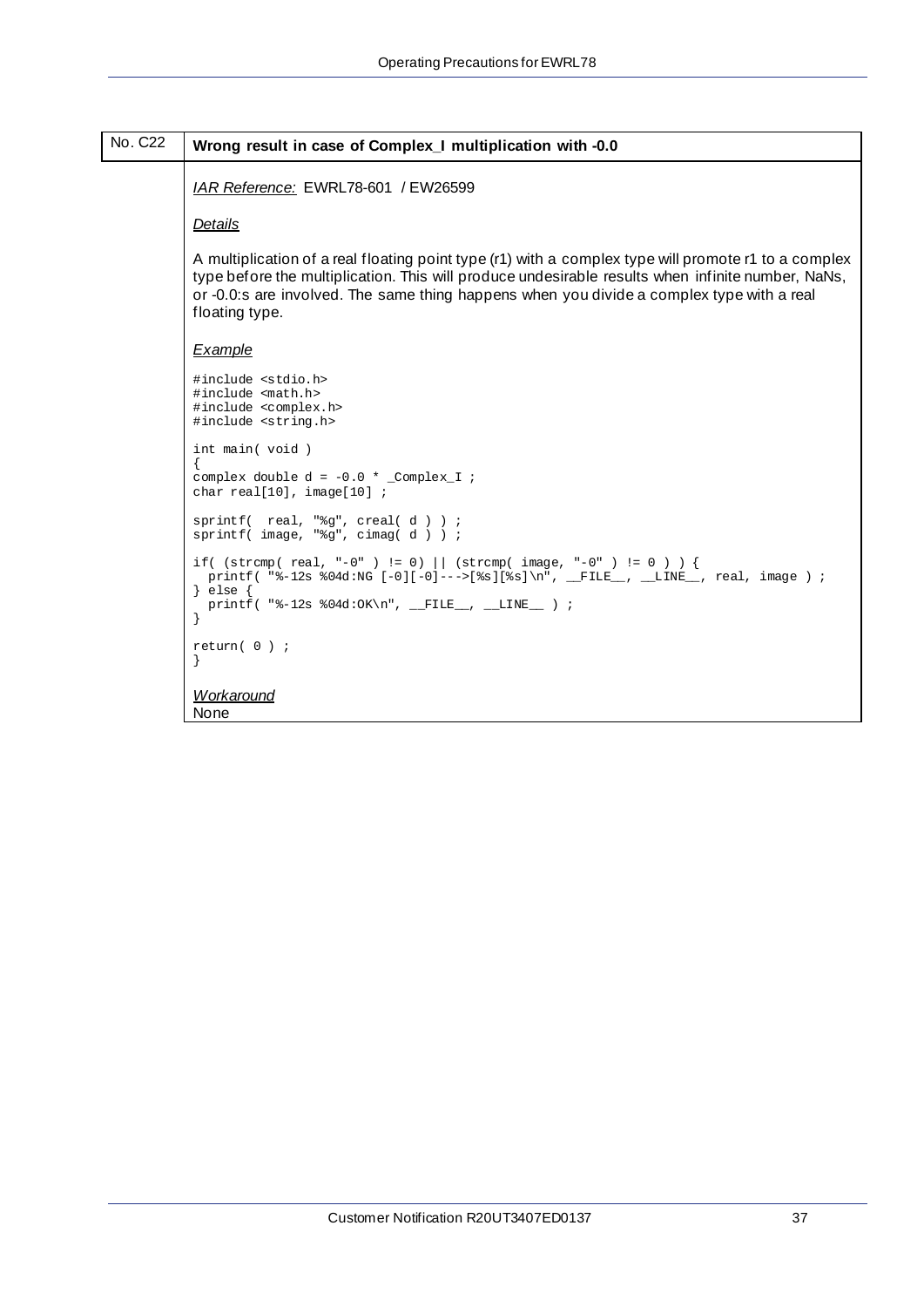<span id="page-37-0"></span>

| No. C <sub>23</sub> | Function cosh() does not set errno()                                                                                                                                                                                                                                |
|---------------------|---------------------------------------------------------------------------------------------------------------------------------------------------------------------------------------------------------------------------------------------------------------------|
|                     | IAR Reference: EWRL78-612 / EW26609                                                                                                                                                                                                                                 |
|                     | Details                                                                                                                                                                                                                                                             |
|                     | The standard library function cosh() called with an infinite does not set errno() to EDOM (domain<br>error) as expected.                                                                                                                                            |
|                     | <b>Example</b>                                                                                                                                                                                                                                                      |
|                     | #include <stdio.h><br/>#include <string.h><br/>#include <math.h><br/>#include <errno.h><br/>int main(void)</errno.h></math.h></string.h></stdio.h>                                                                                                                  |
|                     | double result ;<br>union u_data {<br>double $d$ ;<br>signed long $dt[2]$ ;<br>$\}$ pt = {0.0 };<br>$errno = 0$ ;<br>pt.dt[1] $= 0x7ff00000u1$ ; //<br>result = $cosh(pt.d)$ ;<br>printf( "cosh--->[ $E$ ][ $\$ s]\n", result, strerror( errno) ) ;<br>$return(0)$ ; |
|                     |                                                                                                                                                                                                                                                                     |

```
Workaround
None
```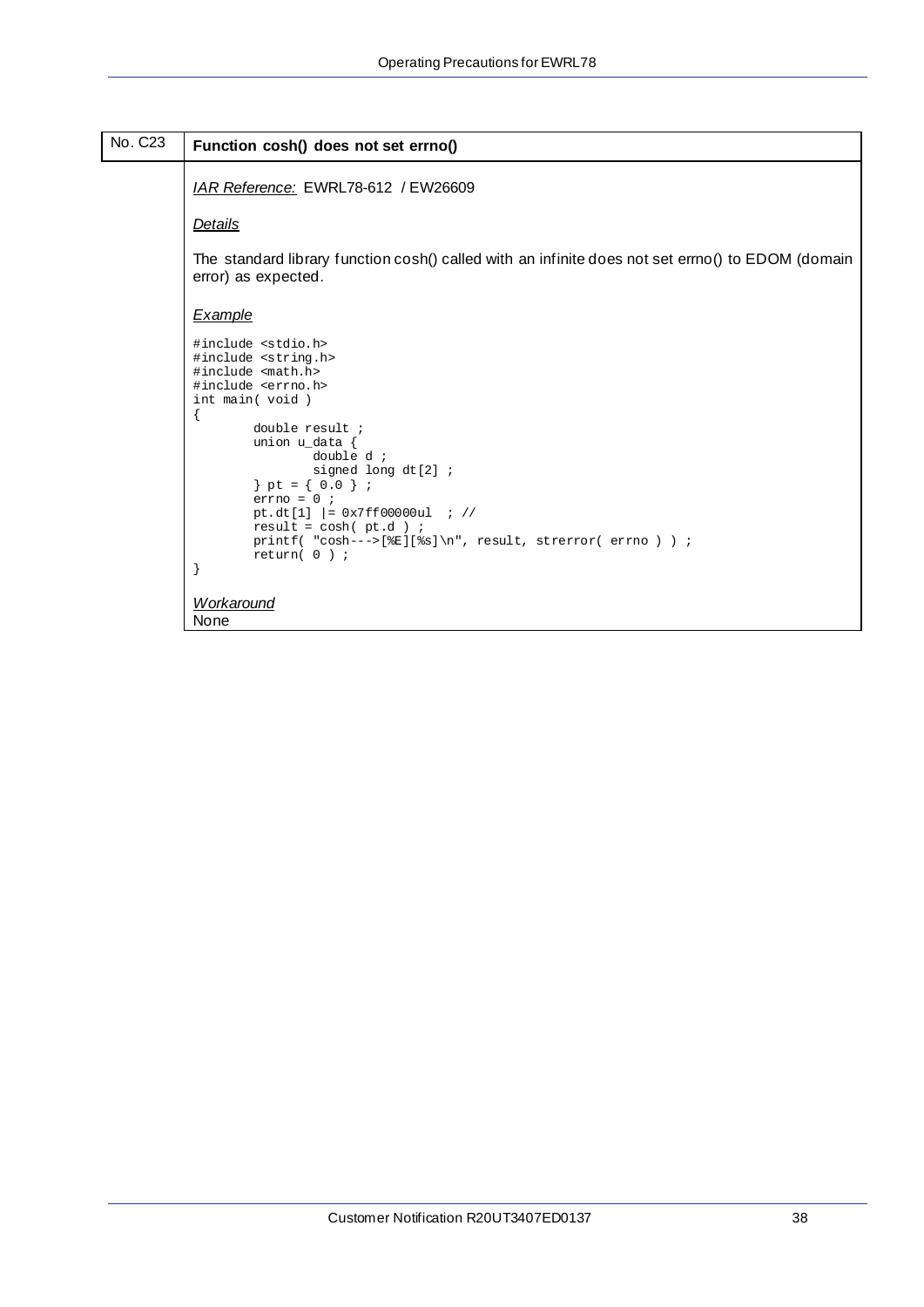<span id="page-38-0"></span>

| No. C <sub>24</sub> | A const long long int array element value is not referenced correctly                                                                                                 |
|---------------------|-----------------------------------------------------------------------------------------------------------------------------------------------------------------------|
|                     | IAR Reference: EWRL78-646                                                                                                                                             |
|                     | <b>Details</b>                                                                                                                                                        |
|                     | The compiler can sometimes fail to calculate correct live ranges for local long long arrays<br>causing them to share the same stack space with other local variables. |
|                     | Example                                                                                                                                                               |
|                     | #include <stdio.h></stdio.h>                                                                                                                                          |
|                     | int $f1q = 0$ ;                                                                                                                                                       |
|                     | void sub(void);                                                                                                                                                       |
|                     | void sub(void)<br>$\left\{ \right.$<br>int i<br>const signed long long int $\text{ary}[1] = \{ 0 \text{LL } \}$ ;                                                     |
|                     | for ( $i = 0$ ; $i < 1$ ; $i++)$ {<br>if ( $ary[i] := 0LL$ ) {<br>flg++ $\cdot$<br>$\overline{ }$<br>}<br>$\}$                                                        |
|                     | int main (void)<br>$sub()$ ;                                                                                                                                          |
|                     | if $($ !flg $)$ {<br>printf( "%-12s %04d: OK\n", __FILE__, __LINE__ ) ;<br>$\}$ else $\{$<br>printf( $"\text{-}12s %04d:NG\n'$ , _FILE_, _LINE_ ) ;<br>$\mathcal{F}$  |
|                     | $return( 0 )$ ;<br>$\left\{ \right\}$                                                                                                                                 |
|                     | <b>Workaround</b><br>None                                                                                                                                             |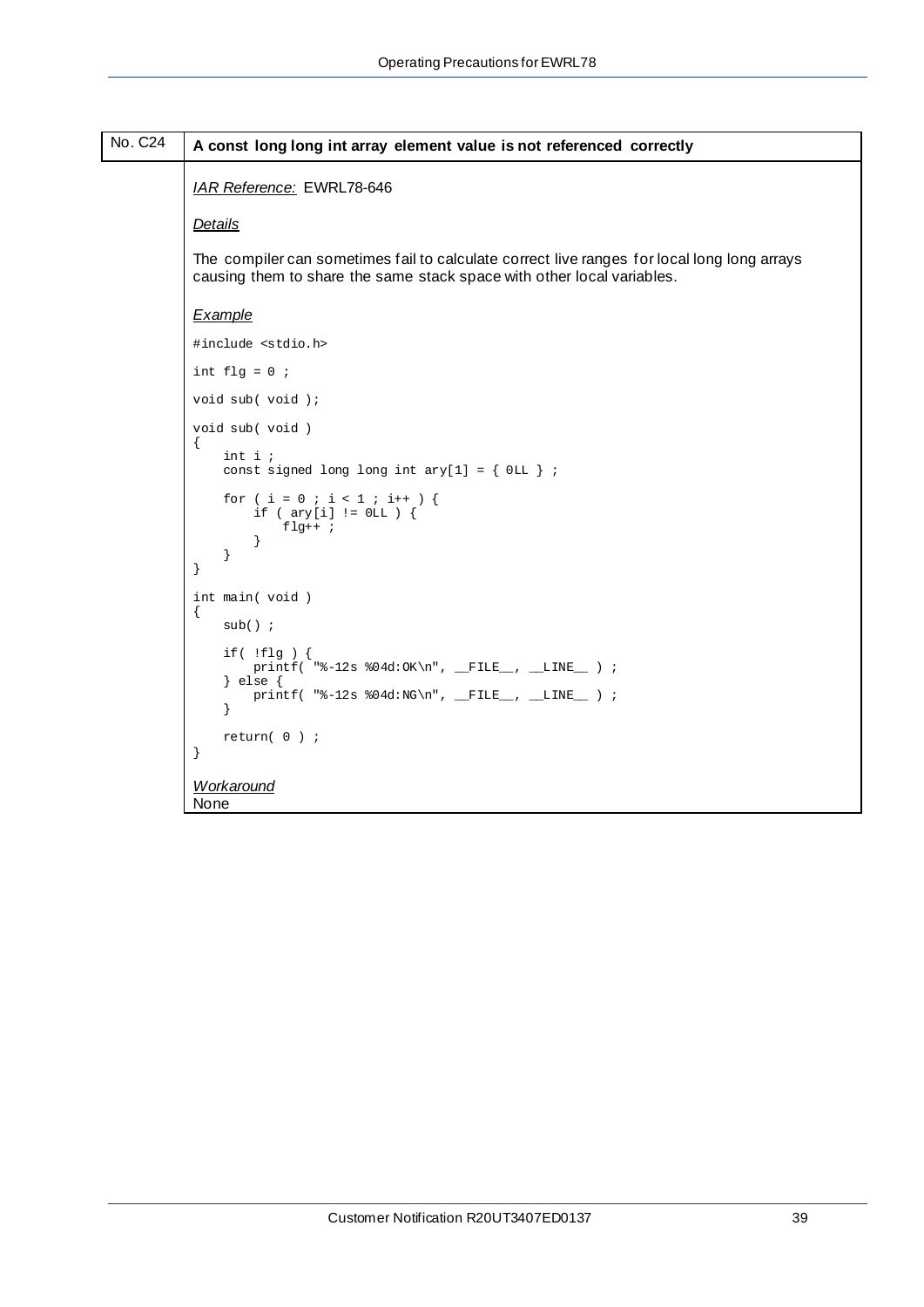#### <span id="page-39-0"></span>No. C25 **If there are multiple if-statements that refer to function argument values, value judgment is incorrect.** *IAR Reference:* EWRL78-644 *Details* The compiler can sometimes remove 16-bit compares in if statements if the variable value instead of being re-read is restored by adding a constant before the compare. *Example* #include <stdio.h> void sub( signed int ); void sub( signed int a ) { if ( a > 10 ) { printf( "%-12s %04d:NG [1]\n", \_\_FILE\_\_, \_\_LINE\_\_ ) ; } else if (  $a > 0$  &&  $a \le 10$  )  $printf($  "%-12s %04d:NG  $[2]\n$ ", \_\_FILE\_\_, \_\_LINE\_\_ ) ; } else if ( a >= -10 && a < 0 ) { printf( "%-12s %04d:NG [3]\n", \_\_FILE\_\_, \_\_LINE\_\_ ) ; } else { printf( "%-12s %04d:OK\n", \_\_FILE\_\_, \_\_LINE\_\_ ) ;<br>}  $\qquad \qquad \}$ } int main( void ) { sub( 0 ) ; return( 0 ) ; } *Workaround*

None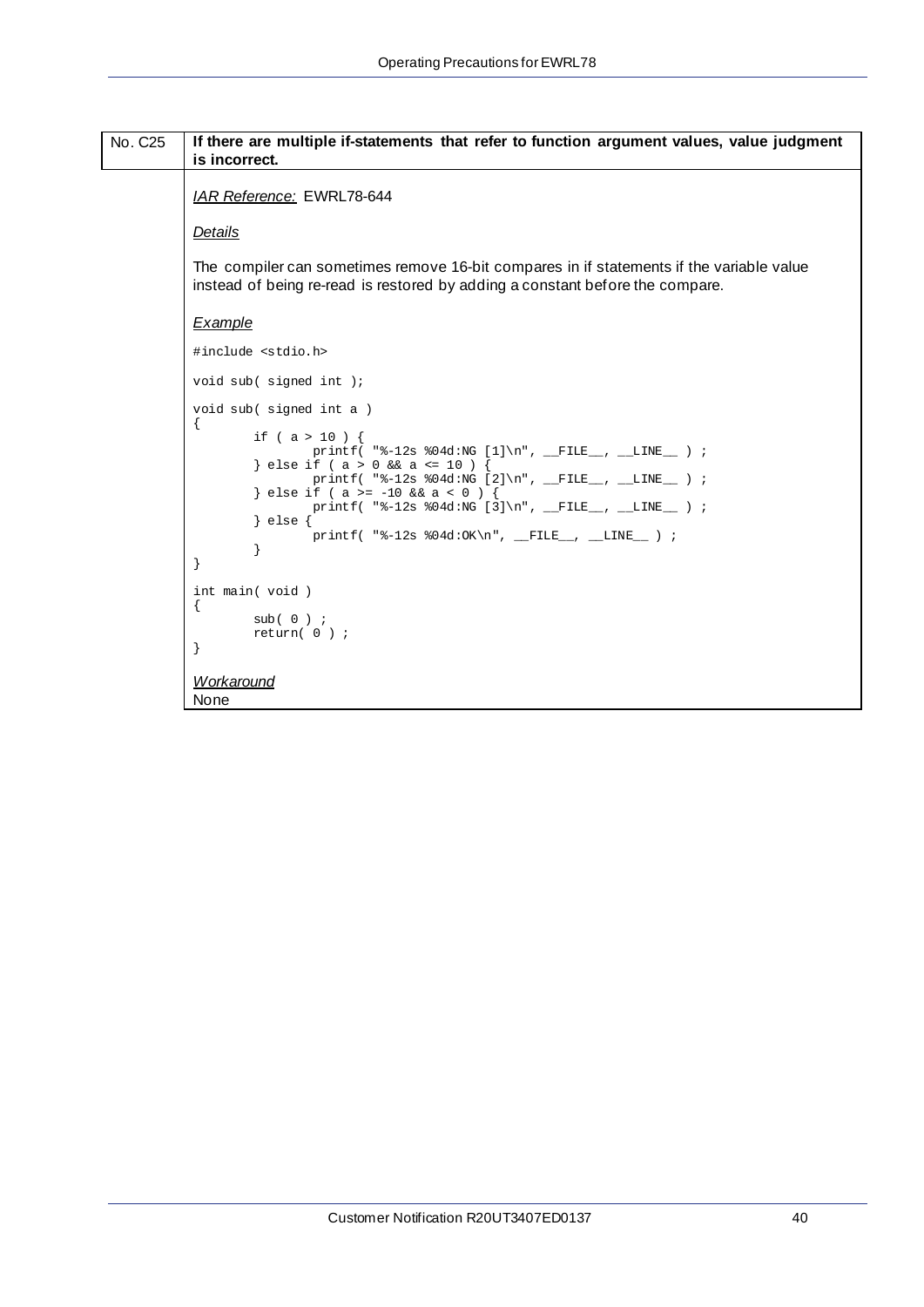<span id="page-40-0"></span>

| No. C <sub>26</sub> | correctly.                             | A long long int array element value with auto storage duration is not referenced                                                                                |
|---------------------|----------------------------------------|-----------------------------------------------------------------------------------------------------------------------------------------------------------------|
|                     |                                        | IAR Reference: EWRL78-645                                                                                                                                       |
|                     | <b>Details</b>                         |                                                                                                                                                                 |
|                     |                                        | The compiler can sometimes fail to calculate correct live ranges for local long long arrays<br>causing them to share the same stack space with other variables. |
|                     | Example                                |                                                                                                                                                                 |
|                     | #include <stdio.h></stdio.h>           |                                                                                                                                                                 |
|                     | int $flg = 0$ ;                        |                                                                                                                                                                 |
|                     | #define N 2                            |                                                                                                                                                                 |
|                     | void func( void );                     |                                                                                                                                                                 |
|                     | void func( void )<br>$\left\{ \right.$ |                                                                                                                                                                 |
|                     |                                        | int i<br>long long int $a[N] = \{ 0, 1 \}$ ;                                                                                                                    |
|                     | $\}$                                   | for ( i = 0; i < N; i++ ) {<br>if $(a[i] != i) fly++ ;$<br><sup>}</sup>                                                                                         |
|                     | int main (void)                        |                                                                                                                                                                 |
|                     |                                        | $func()$ ;                                                                                                                                                      |
|                     |                                        | if $(f \leq f \leq g)$ = $(0)$ {<br>printf( "%-12s %04d: OK\n", __FILE__, __LINE__ ) ;                                                                          |
|                     |                                        | } else $\{$<br>$printf($ "%-12s %04d:NG\n", __FILE__, __LINE__ ) ;                                                                                              |
|                     |                                        |                                                                                                                                                                 |
|                     |                                        | $return(0)$ ;                                                                                                                                                   |
|                     | Workaround<br>None                     |                                                                                                                                                                 |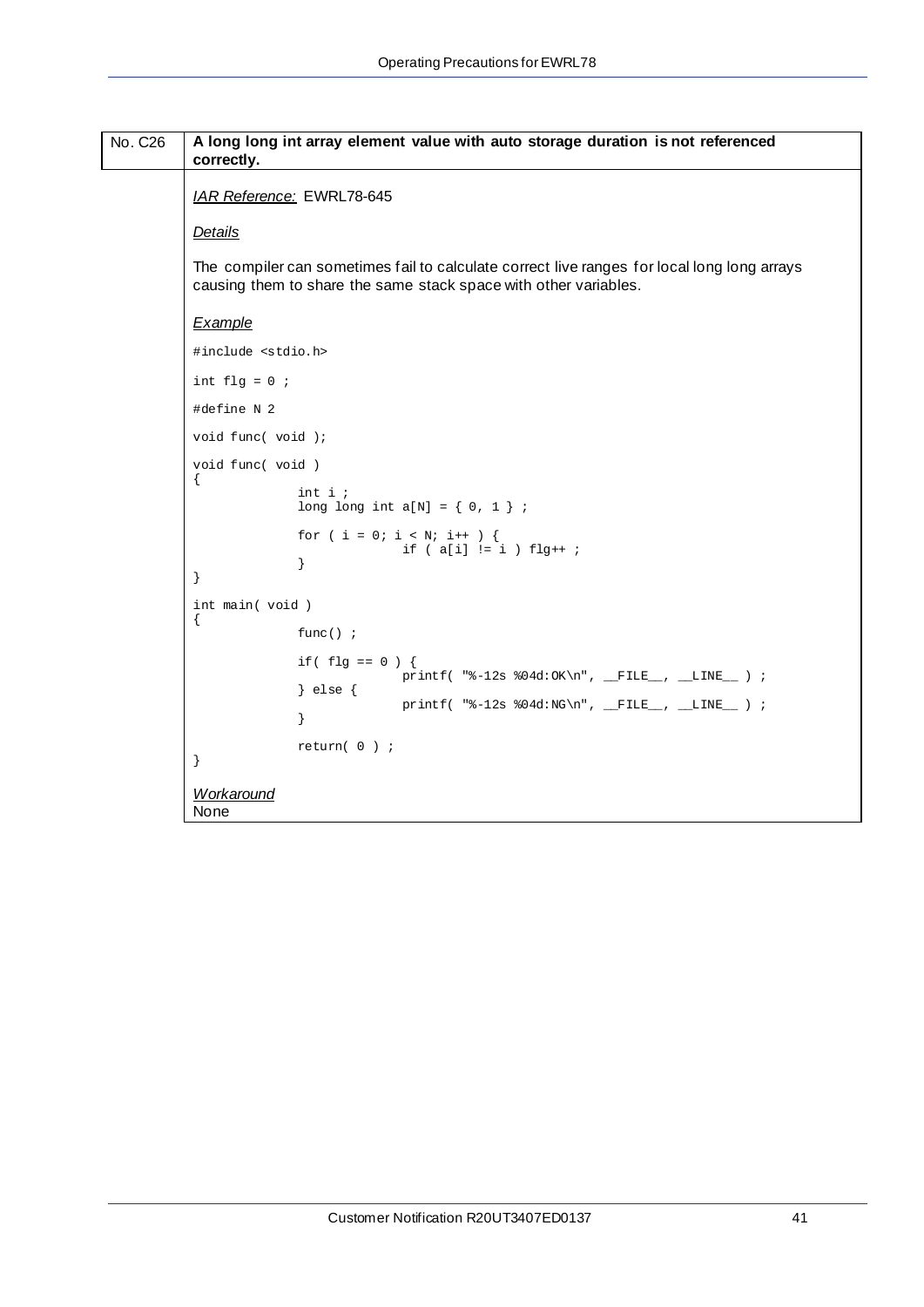```
No. C27 A long long int array element value is not referenced using the const pointer correctly
           within the for-statement.
           IAR Reference: EWRL78-640/EWRL78-641
           Details
           Taking the address of a local long long array/struct and using it to initialize a local long long
           pointer can cause the two variables to share the same stack address.
           Example
           #include <stdio.h>
           int flg = 0 ;
           void sub( void );
           void sub( void )
           {
                           int i ;
                          signed long long int ary[1] = \{ 0LL \};
            const signed long long int *ptr = &ary[0] ;
           for ( i = 0 ; i < 1 ; i++, ptr++ ) {
            if ( *ptr != 0LL ) {
                                         \begin{aligned} \texttt{fly++} \end{aligned} \hspace{0.2cm} ;\{x_i\}_{i=1}^n and \{x_i\}_{i=1}^n\begin{array}{ccc} \cdot & \cdot & \cdot & \cdot \end{array}}
           int main( void )
           {
                           sub() ;
                           if( !flg ) {
                                        printf( "8-12s 804d:OK\n", _FILE_, , _LINE_, ) ; } else {
                          printf( "\-12s 04d:NG\n,  FILE_,  LINE_ ) ;<br>}
            }
                           return( 0 ) ;
           }
           Workaround
           None
```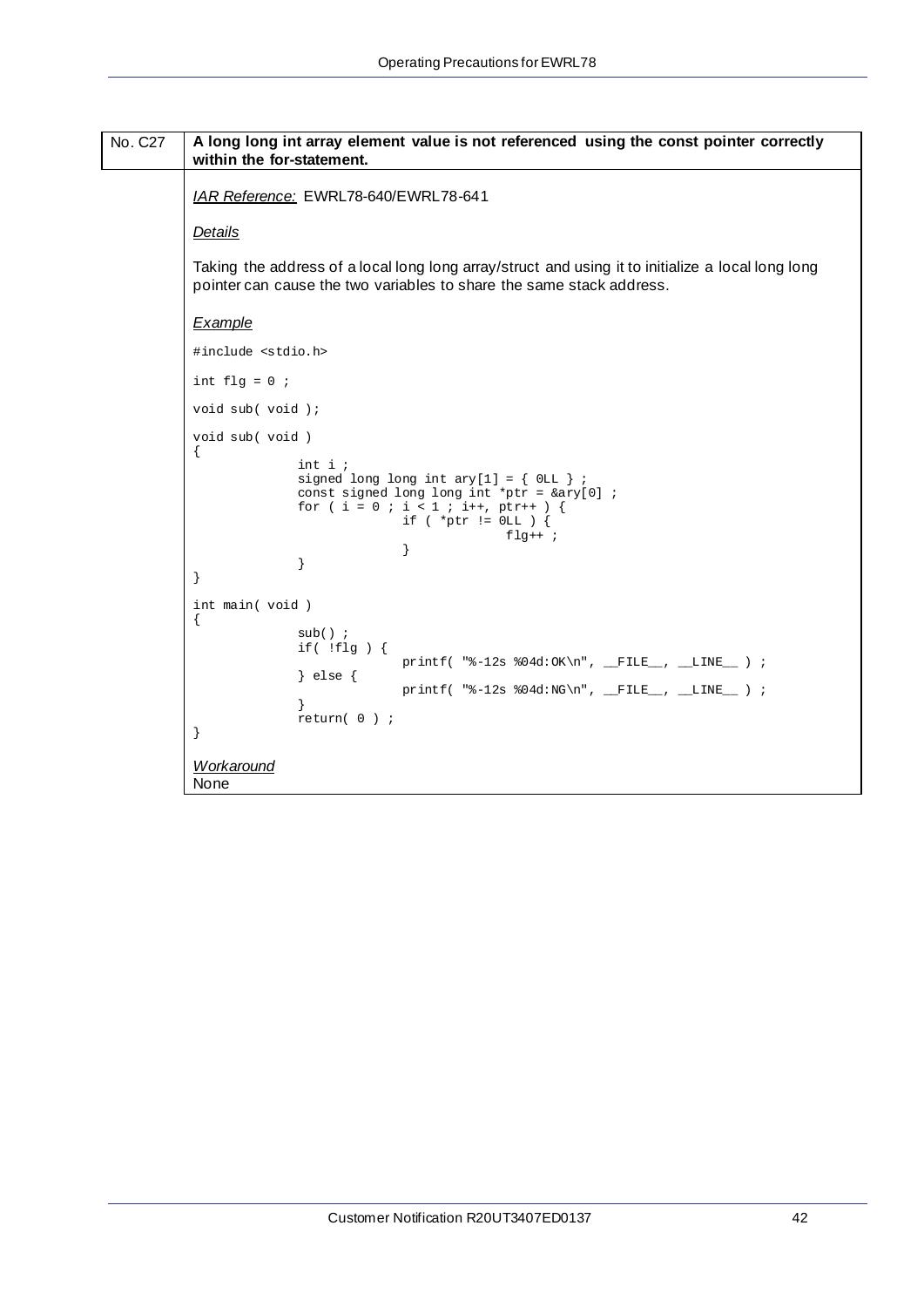<span id="page-42-0"></span>

| No. C <sub>28</sub> | printf outputs nothing after long long int two-dimension arrays operation                                                                                                                                                                                                                                                                 |
|---------------------|-------------------------------------------------------------------------------------------------------------------------------------------------------------------------------------------------------------------------------------------------------------------------------------------------------------------------------------------|
|                     | IAR Reference: EWRL78-638                                                                                                                                                                                                                                                                                                                 |
|                     | <b>Details</b>                                                                                                                                                                                                                                                                                                                            |
|                     | The compiler can sometimes fail to calculate correct live ranges for local long long arrays<br>causing them to share the same stack space.                                                                                                                                                                                                |
|                     | <b>Example</b>                                                                                                                                                                                                                                                                                                                            |
|                     | #include <stdio.h><br/>int flg = <math>0</math> ;<br/>void sub(void);</stdio.h>                                                                                                                                                                                                                                                           |
|                     | void sub(void)<br>int $i, j$ ;<br>signed long long int ary 1[1][6] = { { 1, 1, 1, 1, 1, 1, } } ;<br>signed long long int ary 2[1][6] = { { 1, 1, 1, 1, 1, 1, } } ;<br>for( $i = 0$ ; $i < 1$ ; $i++)$<br>for( $j = 0$ ; $j < 6$ ; $j++)$ {<br>$ary1[i][j]$ -= $ary2[i][j]$ ;<br>if ( $ary1[i][j]$ != 0 ) {<br>$flg++$ ;<br>ł<br>ł<br>$\}$ |
|                     | int main (void)<br>$sub()$ ;<br>if( $!$ flg $)$ {<br>printf( "%-12s %04d:OK\n", __FILE__, __LINE__ ) ;<br>$\}$ else $\{$<br>$printf($ "%-12s %04d:NG\n", __FILE__, __LINE__ ) ;<br>$return( 0 )$ ;<br>$\left\{ \right\}$                                                                                                                  |
|                     | Workaround<br>None                                                                                                                                                                                                                                                                                                                        |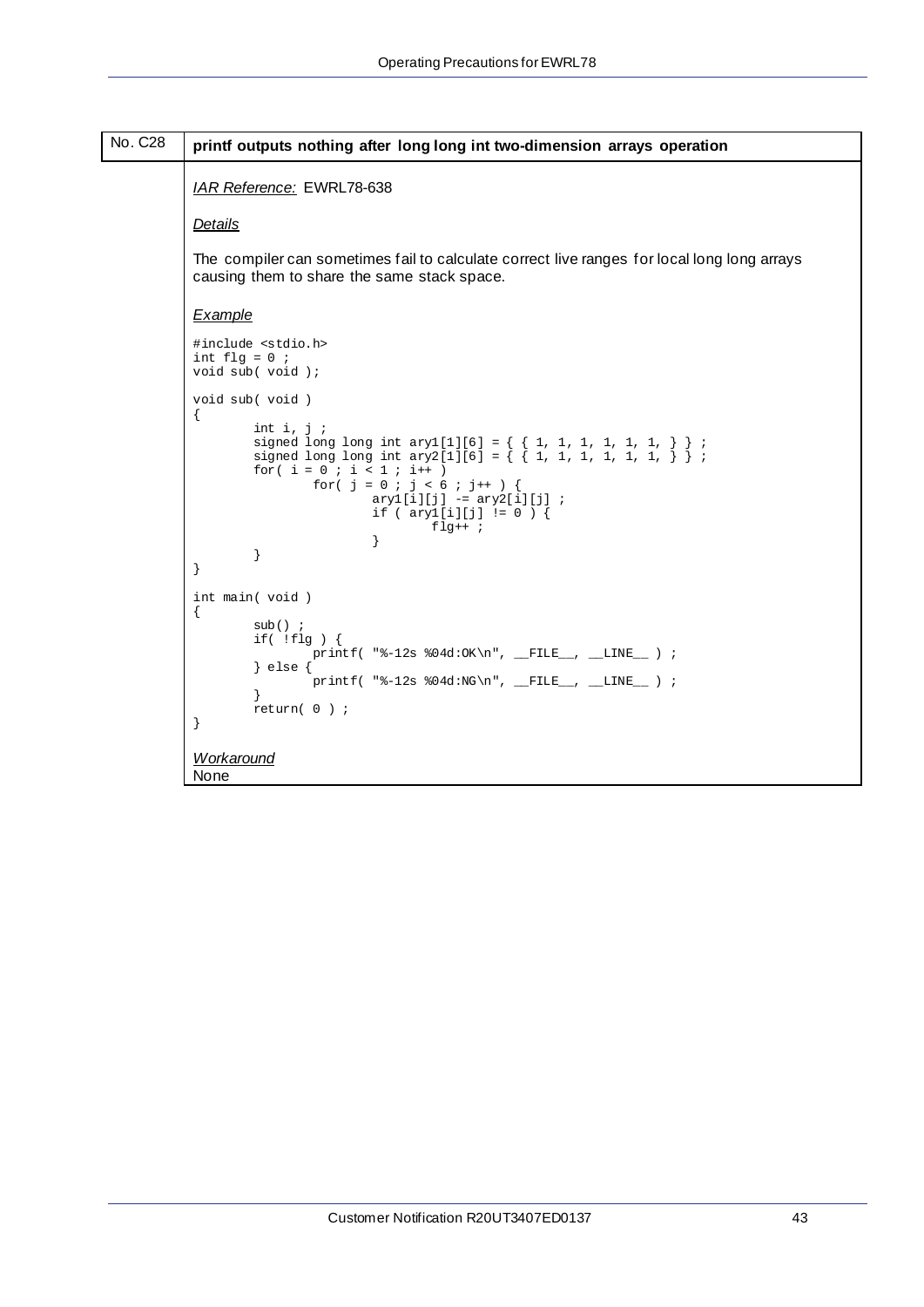<span id="page-43-0"></span>

No. C30 **Files based on the UTF-8 (BOM) format cannot be compiled** *IAR Reference:* EWRL78-719 *Details* The compiler emits "Error[Pe007]: unrecognized token" for UTF-8 (BOM) encoded source files. *Example* None *Workaround* None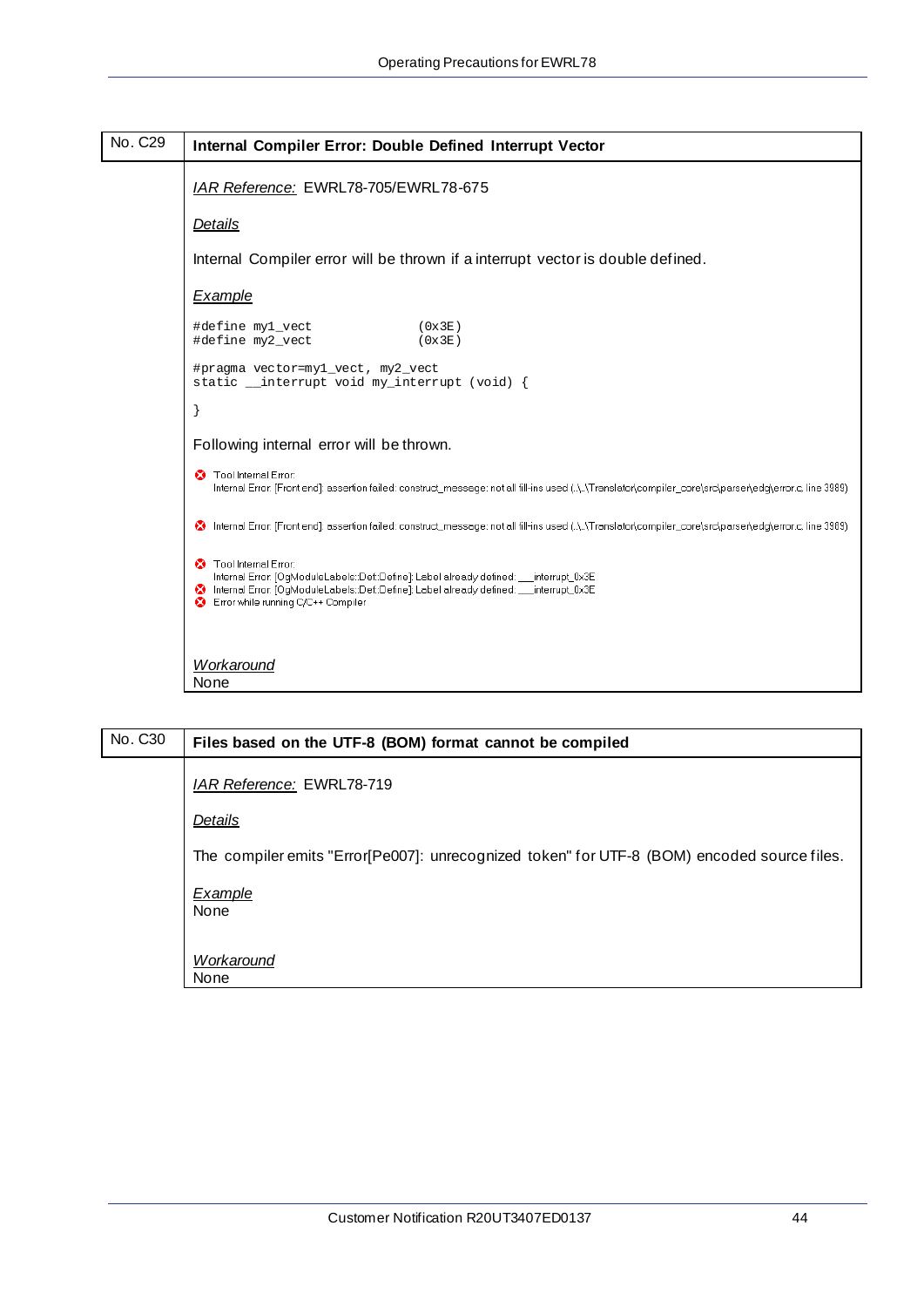<span id="page-44-0"></span>

| No. C31 | Compiler can generate faulty code for 8-bit logical and arithmetic operations                                                                                                           |
|---------|-----------------------------------------------------------------------------------------------------------------------------------------------------------------------------------------|
|         | IAR Reference: EWRL78-699                                                                                                                                                               |
|         |                                                                                                                                                                                         |
|         | <b>Details</b>                                                                                                                                                                          |
|         | Depending on the register allocation, the compiler can generate faulty code for<br>8-bit logical and arithmetic operations where one of the operands is an<br>indirection of a pointer. |
|         | Example                                                                                                                                                                                 |
|         | static unsigned char cs_check(COMM_INFO *pi)<br>$\{$                                                                                                                                    |
|         | RCV_DATA<br>$*$ pp;<br>unsigned char rtn;<br>unsigned char cs;<br>unsigned int<br>i, dtlen;                                                                                             |
|         | $pp =$ $\π$ ->Rx;<br>$cs = 0;$<br>$dtlen = pp->Len;$                                                                                                                                    |
|         | for $(i = 0; i < dtlen; i++)$                                                                                                                                                           |
|         | $cs$ ^= pp->Buf[i];<br>$if(cs == 0)$                                                                                                                                                    |
|         | /* CheckByte OK */<br>$rtn = TRUE;$                                                                                                                                                     |
|         | else<br>/* CheckByte Ng */<br>$rtn = FALSE;$                                                                                                                                            |
|         | return rtn;<br>}                                                                                                                                                                        |
|         |                                                                                                                                                                                         |
|         | <b>Workaround</b><br>Declare one of the operands volatile.                                                                                                                              |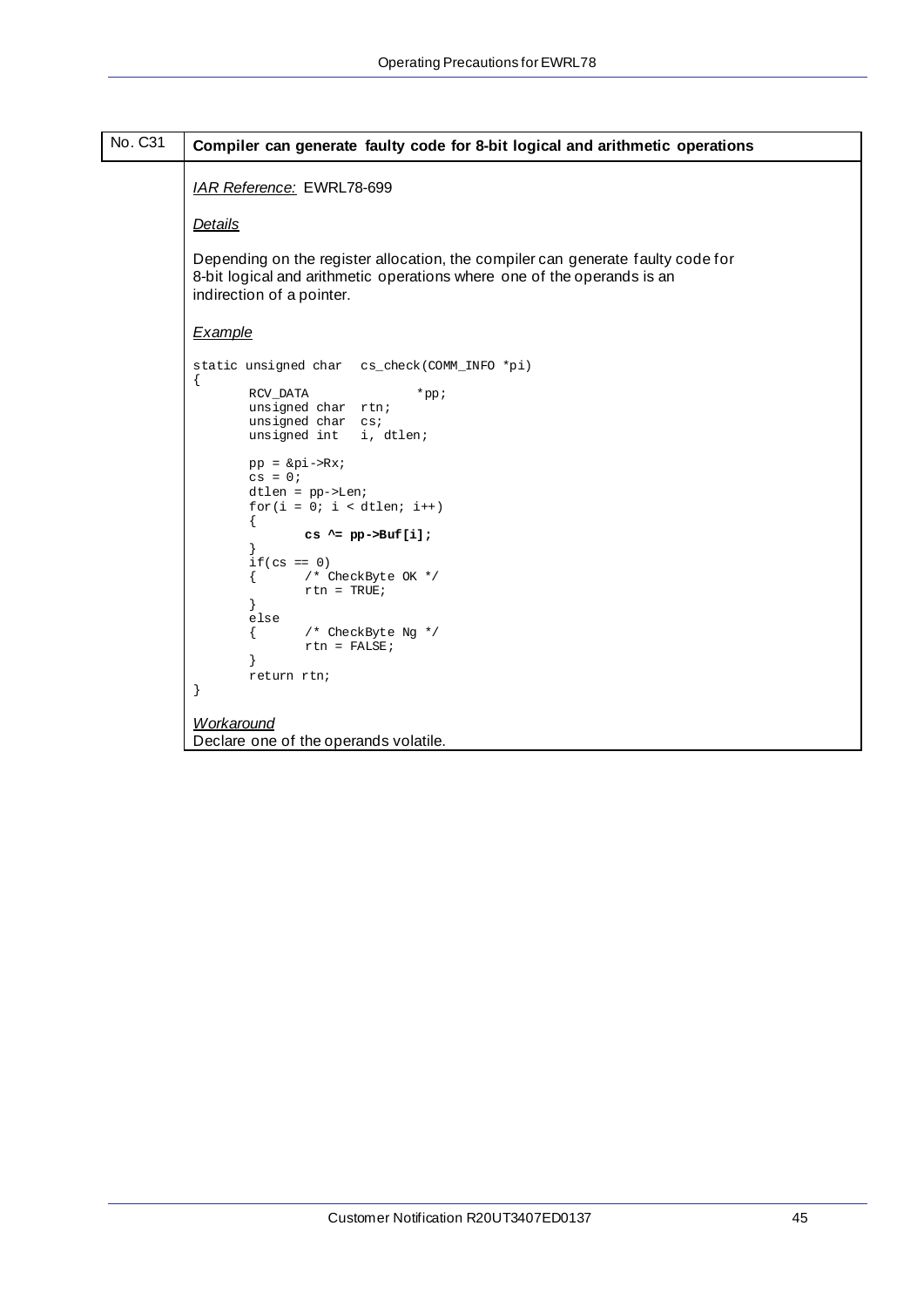<span id="page-45-0"></span>

| No. C32 | Data model will be ignored in case of using #pragma constseg                                                                                                                                                               |
|---------|----------------------------------------------------------------------------------------------------------------------------------------------------------------------------------------------------------------------------|
|         | IAR Reference: EWRL78-698                                                                                                                                                                                                  |
|         | <b>Details</b>                                                                                                                                                                                                             |
|         | #pragma constseg defaults to near memory regardless of selected data model.                                                                                                                                                |
|         | Example                                                                                                                                                                                                                    |
|         | If project data model is set to far the constant TSV in the example shall be treated as far<br>constant. However, in the example below the TSV constant will be treated as near constant<br>whereas the data model is far. |
|         | const unsigned char $TCV = 0x33$<br>#pragma constseg=__far "TSFar"<br>const unsigned char TSV far = $0x55$ ;<br>#pragma constseg="TS"<br>const unsigned char $TSV = 0x77$ ;<br>#pragma constseg = default                  |
|         | unsigned char TC;<br>unsigned char TSfar;<br>unsigned char TS;                                                                                                                                                             |
|         | void main(void)<br>$TC = TCV$<br>$TSfar = TSVfar;$<br>$TS = TSV;$                                                                                                                                                          |
|         | Workaround<br>Specify a memory attribute when you use #pragma constseg:                                                                                                                                                    |
|         | #pragma constseg= _far "MY_SEG"                                                                                                                                                                                            |

### No. C33 **Inline Assembler instruction generates an illegal syntax error**

*IAR Reference:* EWRL78-747

*Details*

The instruction MOV ES, S:label generates an illegal syntax error.

#### *Example*

```
__saddr unsigned char _AA;
int main( void )
{
      asm("MOV ES, S:_AA");
      return _AA;
} 
Workaround
None
```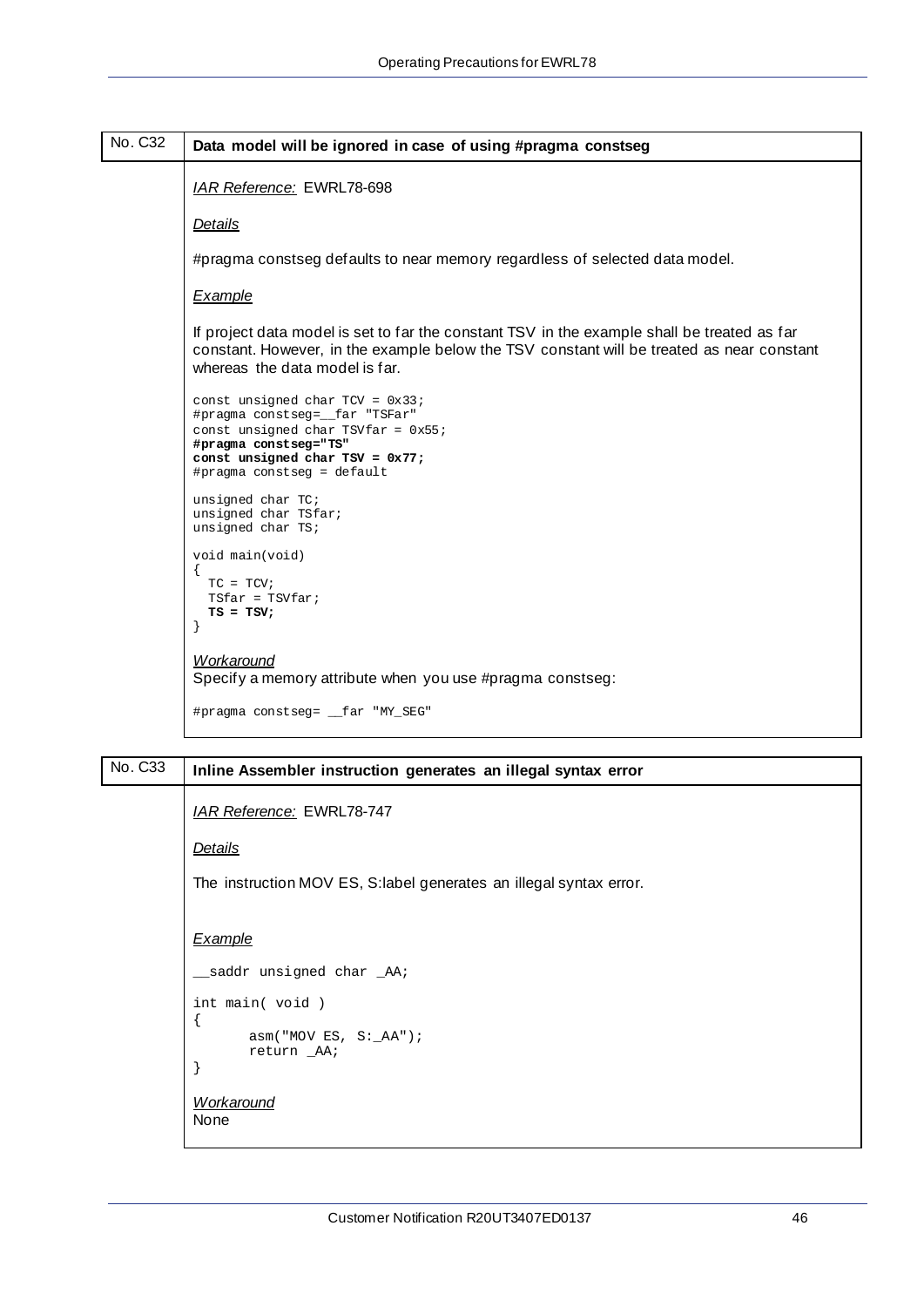<span id="page-46-0"></span>

| No. C34 | Error in floating point division                                                                                                                                                                                                                                |
|---------|-----------------------------------------------------------------------------------------------------------------------------------------------------------------------------------------------------------------------------------------------------------------|
|         | <b>IAR Reference: EWRL78-769</b>                                                                                                                                                                                                                                |
|         | <b>Details</b>                                                                                                                                                                                                                                                  |
|         | Casting (explicit or implicit) a subnormal float to a double can cause the program to loop<br>endlessly if the exact value of the float is 0x00100000. For other large subnormal values the<br>result will be incorrect (values between 0x00080000-0x000FFFFF). |
|         | Example                                                                                                                                                                                                                                                         |
|         | None                                                                                                                                                                                                                                                            |
|         | <b>Workaround</b>                                                                                                                                                                                                                                               |
|         | A workaround is to keep all operations in the float domain if possible.                                                                                                                                                                                         |
|         | Example:<br>$f * 1.0$<br>change it to<br>$f * 1.0f$                                                                                                                                                                                                             |

| No. C35 | Memory dependency problem                                                                                                                                                                         |
|---------|---------------------------------------------------------------------------------------------------------------------------------------------------------------------------------------------------|
|         | <b>IAR Reference: EWRL78-770</b>                                                                                                                                                                  |
|         | <b>Details</b>                                                                                                                                                                                    |
|         | Due to a memory dependency problem, the compiler might generate slightly different code<br>depending on which software license locking criteria is used. The code correctness is not<br>affected. |
|         | Example                                                                                                                                                                                           |
|         | None                                                                                                                                                                                              |
|         | <b>Workaround</b>                                                                                                                                                                                 |
|         | A workaround is to keep all operations in the float domain if possible.                                                                                                                           |
|         | Example:<br>$f * 1.0$<br>change it to<br>$f * 1.0f$                                                                                                                                               |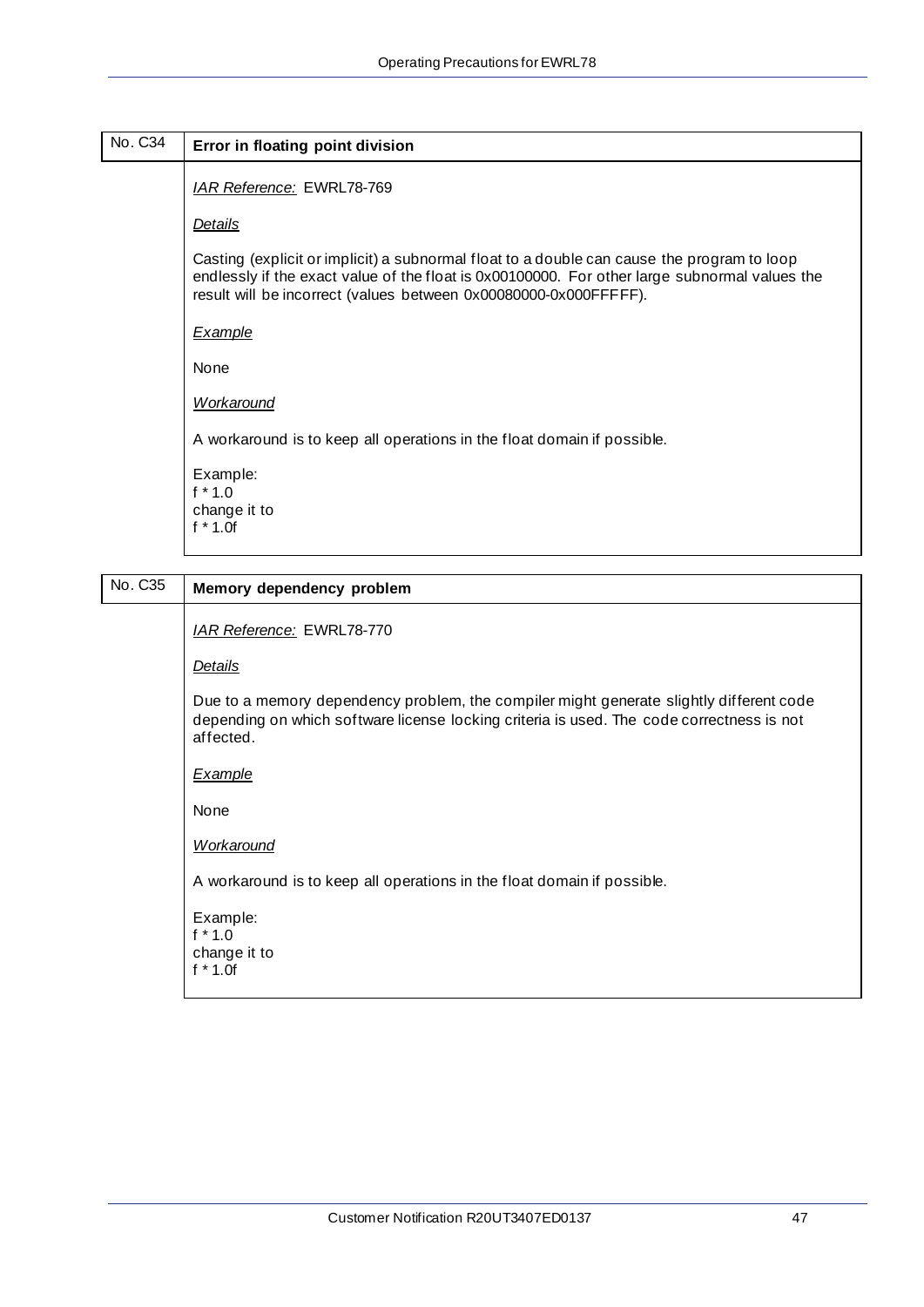### No. C36 **Casting two far pointers to long integer and saving the difference will result in a wrong subtraction** *IAR Reference:* EWRL78-774 *Details* Calculating a memory area size by casting two far pointers to long integer and saving the difference will result in a subtraction of the index part of the pointers, i.e. the lower 16 bits, instead of the expected 32-bit subtraction. *Example* u\_32 GetMemAreaSize(u\_32 const \_\_far \*pMemAreaStart, u\_32 const \_\_far \*pMemAreaEnd) { u 32 MemAreaSize =  $0;$  $MemAreaSize = (u_32)$   $((u_32)$ pMemAreaEnd -  $(u_32)$ pMemAreaStart); return MemAreaSize; } GetMemAreaSize returns incorrect result 0xFFFFFFFE when called with 0x10002 & 0x30000. Correct value is 0x1FFFE.

#### *Workaround*

```
u_32 GetMemAreaSize(u_32 const __far *pMemAreaStart, u_32 const __far *pMemAreaEnd){ 
   u_32 MemAreaSize = 0;
    MemAreaSize = (u_32)((u_32 const __huge *)pMemAreaEnd - (u_32 const __huge *)pMemAreaStart); 
    return MemAreaSize; 
}
```
## No. C37 **Internal error will be thrown in case optimization "Function inlining" is activated** *IAR Reference:* EWRL78-788 *Details* When using the function inlining optimization with far data model, accessing the first struct member via a pointer to said struct might cause an internal error. *Workaround* None

## No. C38 **Incorrect code will be generated if Compiler optimization "Common subexpression elimination" is active** *IAR Reference:* EWRL78-779 *Details* Subtraction of char values can fail if there are two or more subtractions following each other where the minuends has the same value. *Workaround* Disable Compiler optimization "Common subexpression elimination".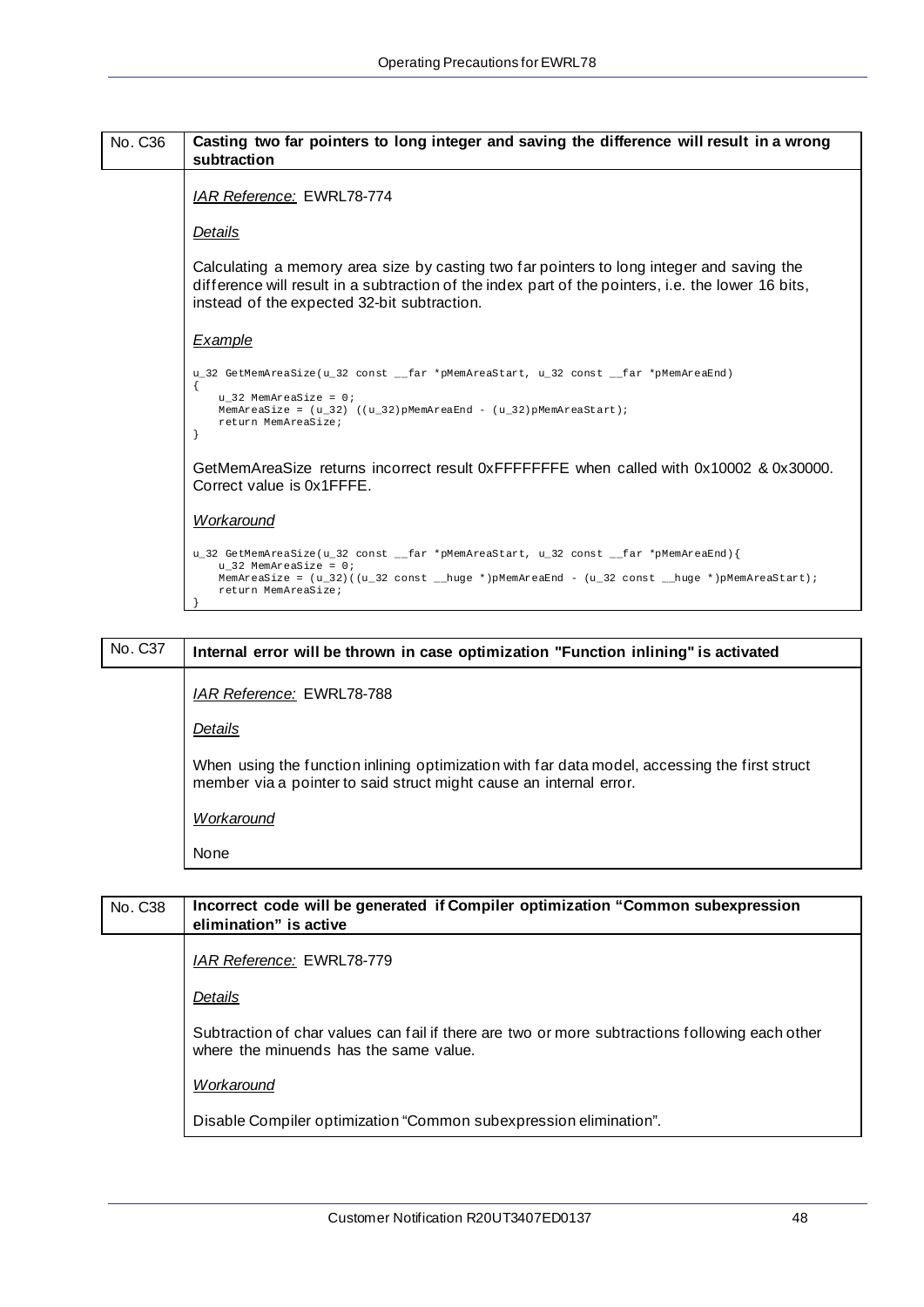| No. C39 | C++ Compiler can generate incorrect code for comparisons of floating-point numbers                                                                                                                                   |
|---------|----------------------------------------------------------------------------------------------------------------------------------------------------------------------------------------------------------------------|
|         | IAR Reference: EWRL78-773                                                                                                                                                                                            |
|         | Details                                                                                                                                                                                                              |
|         | The C++ compiler can generate incorrect code for comparisons of floating-point numbers, on all<br>optimization levels. If at least one of the numbers is NaN, the result of the comparison is<br>sometimes reversed. |
|         | Workaround                                                                                                                                                                                                           |
|         | None.                                                                                                                                                                                                                |

| No. C40 | Byte order of the offset in the opcode for MOVW offset[BC/B/C], AX is swapped.                                                                                                                                                                                            |
|---------|---------------------------------------------------------------------------------------------------------------------------------------------------------------------------------------------------------------------------------------------------------------------------|
|         | IAR Reference: EWRL78-827                                                                                                                                                                                                                                                 |
|         | <u>Details</u>                                                                                                                                                                                                                                                            |
|         | The byte order of the offset in the opcode for MOVW offset[BC/B/C], AX is swapped. This<br>only affects assembler code and C inline assembler, as the C/C++ compiler does not<br>generate this instruction. Other instructions that use this address mode work correctly. |
|         | Example:                                                                                                                                                                                                                                                                  |
|         | $\text{L}$ asm("movw $0 \text{xdf22}[BC]$ , AX");                                                                                                                                                                                                                         |
|         | The above listed MOVW inline instruction will generate a wrong<br>OP code: 78 22DF $\rightarrow$ correct OP code shall be 78 DF22                                                                                                                                         |
|         |                                                                                                                                                                                                                                                                           |
|         | <b>Workaround</b>                                                                                                                                                                                                                                                         |
|         | Manually swap byte order for the offset to BC/B/C for the instruction MOVW offset[BC/B/C],<br>AX:                                                                                                                                                                         |
|         | $\texttt{asm}("movw \space 0 \texttt{xdf22} [BC], AX"); \rightarrow \texttt{asm}("movw \space 0 \texttt{x22df} [BC], AX");$                                                                                                                                               |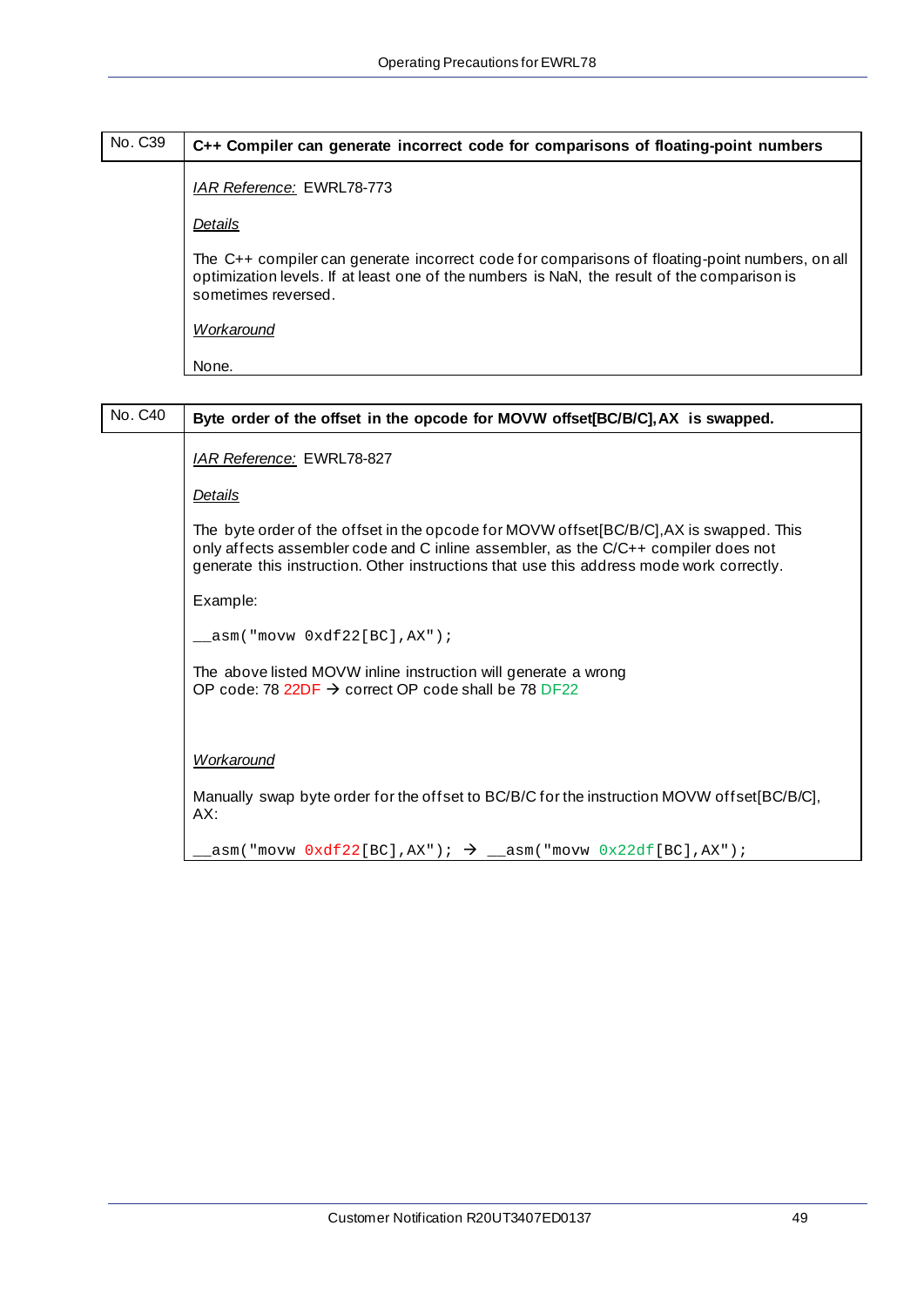## No. C41 **long long operations which are using the \_\_Mul64 function are not reentrant**

*IAR Reference:* EWRL78-650, EWRL78-647, EWRL78-648, EWRL78-646, EWRL78-641, EWRL78-638

*Details*

Operations on long long variables might access the IAR \_\_Mul64 library function which is using the RL78 MACH instruction. By executing the MACH instruction, the result will be stored into the MACR register. Since the \_\_Mul64 function doesn't backup/restore the contents of MACR register that function is not reentrant and shall not be used inside of ISRs.

*Workaround*

Disable interrupts during the operation of long long variables were Mul64 is used or avoid using long long operations inside of ISRs.

#### No. C42 **Faulty code for switches if the code for the switch and its associated cases span across a 64k border**

*IAR Reference:* EWRL78-831

*Details*

A program built with far code model, or using \_far\_func functions, can generate faulty code for switches if the code for the switch and its associated cases span across a 64k border. This only happens for one specific switch pattern. To check if the code might have this bug, check the compiler list files and the linker map file for labels containing the string VSWITCH.

*Workaround*

Change the placement of section .textf in the linker file from ROM\_huge to ROM\_far.

### No. C43 **Constants located outside of the near area (flash mirror) cannot be used as parameter for printf function** *IAR Reference:* EWRL78-800

*Details*

The printf function cannot handle a pointer which points to a memory area outside of the near area (flash mirror).

Example:

```
#pragma location=0x10000
root far const my const[]="hello";
```

```
int main(void){
  printf(my_const);
}
```

```
Workaround
```
Copy the data from the constant into a RAM buffer and pass that buffer to the printf function.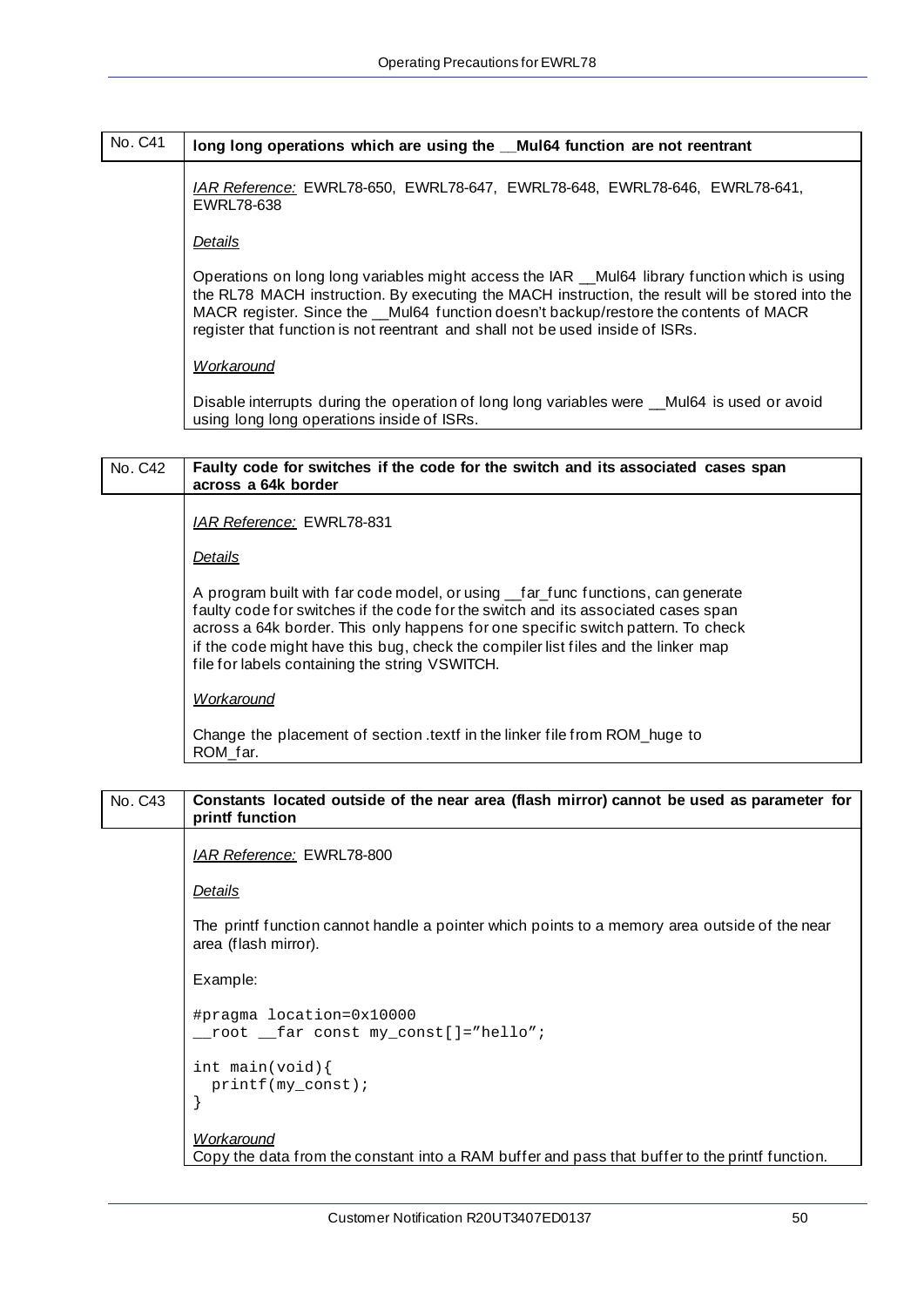### No. C44 **Copying several bits (1-bit bitfields) in sequence to the same destination byte can generate faulty code on optimization level medium or higher.** *IAR Reference:* EWRL78-883 *Details* Copying several bits (1-bit bitfields) in sequence to the same destination byte can generate faulty code on optimization level medium or higher. Example: void copy\_info(tester\_nvm\_t \* p\_xxx, const yyy\_t \* p\_yyy) {  $p\_xxx$ ->bbb =  $p\_yyy$ ->bbb;  $\qquad$  /\* should write 0x55, this works \*/ p\_xxx->ccc = p\_yyy->ccc; /\* should write 0xAA, this works \*/  $p\_xxx$ ->bitl =  $p\_yyy$ ->bitl;  $\qquad$  /\* should write 0x01, this works \*/ p\_xxx->bit2 = p\_yyy->bit2; /\* should write 0x00, !!!!BUG!!!!! \*/ } *Workaround* Use optimization level lower than medium for the affected code.

No. C45 **The tools crash when try to enter the debugger with E1 or E20.** *IAR Reference:* EWRL78-903 *Details* E1 and E20 emulators cannot update firmware due to missing files in the installation. This leads to a crash in the debug driver. *Workaround* Install a new instance of EWRL78 V4.21.1 and copy the following files to EWRL78 V4.21.3: Files from EWRL78 V4.21.1 <IAR\_INSTALL\_FOLDER>\rl78\config\renesas\execs\BfwE20rl78\_V152.s <IAR\_INSTALL\_FOLDER>\rl78\config\renesas\execs\BfwE20mini2\_V131.s Copy to the following folder in EWRL78 V4.21.3 <IAR\_INSTALL\_FOLDER>\rl78\config\renesas\execs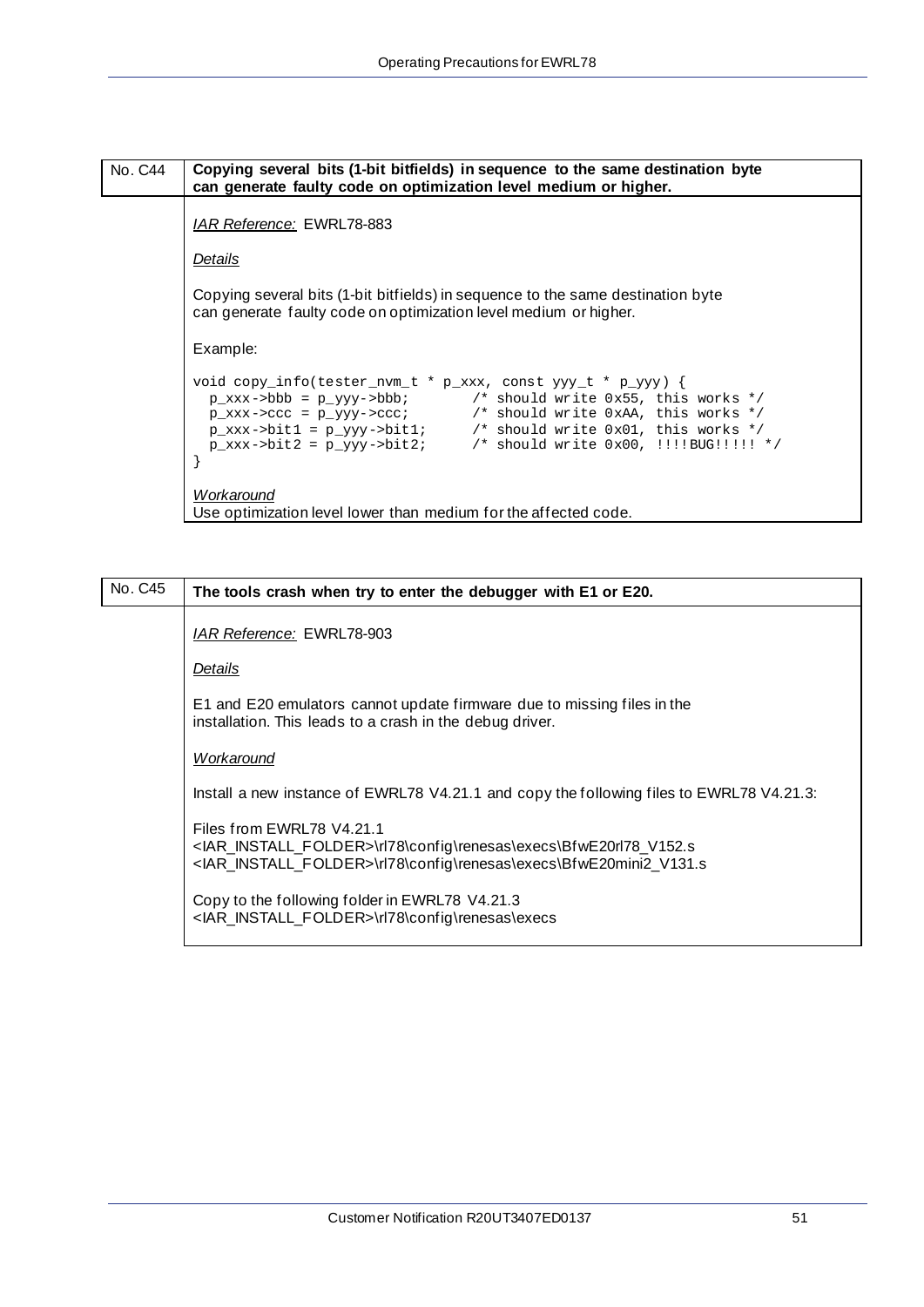## <span id="page-51-0"></span>**J) Description of Operating Precautions for Linker ILINKRL78 and ELF-Tools**

| No. D1 | Runtime Model Conflict using far Runtime-Library-Calls                                                                                                                                                                                                                                                                                                                                                                                                                                                                                                                                                                                                                   |
|--------|--------------------------------------------------------------------------------------------------------------------------------------------------------------------------------------------------------------------------------------------------------------------------------------------------------------------------------------------------------------------------------------------------------------------------------------------------------------------------------------------------------------------------------------------------------------------------------------------------------------------------------------------------------------------------|
|        | <b>IAR Reference EW25570</b><br>Details<br>In case of using far runtime-library-calls, the following linker error occurs as a matching runtime<br>library variant is missing:<br>Error[Li009]: runtime model conflict: Module<br>dbg_xxexit.o(dbgrl78fnf23d.a) specifies that '__far_rt_calls' must be<br>'false', but module <xxxxx.o> has the value 'true'</xxxxx.o>                                                                                                                                                                                                                                                                                                   |
|        | Using far runtime library calls is only necessary, if the runtime library itself shall be executed in<br>RAM. The feature can be enabled in the GUI or by compiler command line option<br>"--generate_far_runtime_library_calls":<br>$\Sigma$<br>Options for node "EWRL78_210x_dummy"                                                                                                                                                                                                                                                                                                                                                                                    |
|        | Category:<br>General Options<br>$C/C++$ Compiler<br>Assembler<br>Target  <br>Output<br>Library Configuration   Library Options<br>Stack/Heap<br>Output Converter<br>Custom Build<br><b>Build Actions</b><br>Device<br>Floating-point<br>Linker<br>Size of type 'double':<br>ß⊦<br>RL78 - R5F10PPJ<br>Debugger<br><b>32 bits</b><br>E1<br><b>64 bits</b><br>Code model<br>E20<br><b>IECUBE</b><br>Far<br>Calling convention<br>Simulator<br>V Use far runtime library calls<br>ТK<br><b>Default</b><br>Data model<br>Near<br>Near constant location<br>Override default addresses<br>Start address:<br>End address:<br>0xf3000<br>0xFAF00<br>Mirror ROM 0<br>0K<br>Cancel |
|        | Workaround<br>Use a customer specific runtime library build with option 'Using far runtime library calls 'enabled.                                                                                                                                                                                                                                                                                                                                                                                                                                                                                                                                                       |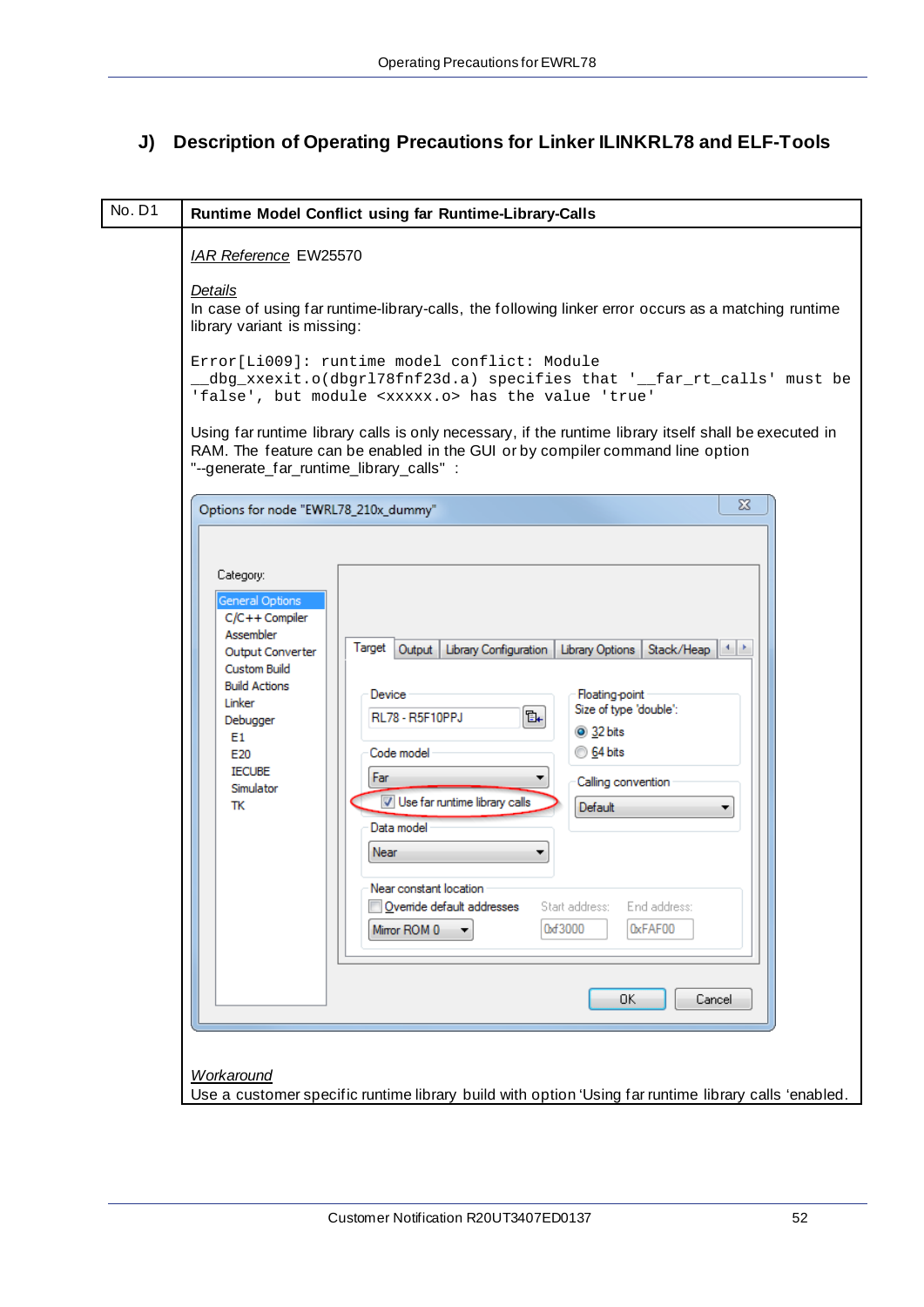<span id="page-52-0"></span>

| Area in ROM marked as read-write-data in MAP File                                                                                                                                                                                                              |                                                 |                                         |                  |                      |
|----------------------------------------------------------------------------------------------------------------------------------------------------------------------------------------------------------------------------------------------------------------|-------------------------------------------------|-----------------------------------------|------------------|----------------------|
| <b>IAR Reference EW25758</b>                                                                                                                                                                                                                                   |                                                 |                                         |                  |                      |
| Details<br>Although located in ROM memory-areas reserved for debugging are included as "read-write"<br>memory in the linker map file module summary.<br>In the following sample the block OCD_ROM_AREA is listed as 'rw data' in the line 'Linker<br>created': |                                                 |                                         |                  |                      |
| * *** *** ** *** ** *** ** ** ** *** *** *** *** *** *** *** *** *** *** *** *** ** ** ** ** ** ** **<br>*** MODULE SUMMARY<br>$***$                                                                                                                           |                                                 |                                         |                  |                      |
| Module                                                                                                                                                                                                                                                         |                                                 | ro code ro data rw data ro data rw data | (abs) (abs)      |                      |
| $C:\ldots\QB-R5F10BMG-TB\star tarysamp1eqb-r5f10bmg-tb\Debug\Obj: [1]$<br>globals.o                                                                                                                                                                            |                                                 | 8                                       |                  |                      |
| interrupt.o<br>low_level_initialization.o 137<br>main.o                                                                                                                                                                                                        | 24<br>119                                       |                                         | - 6<br>14        | 41<br>$\overline{1}$ |
| Total:                                                                                                                                                                                                                                                         | 280                                             | 8 20 42                                 |                  |                      |
| command line: [2]                                                                                                                                                                                                                                              |                                                 |                                         |                  |                      |
| Total:                                                                                                                                                                                                                                                         |                                                 |                                         |                  |                      |
| dbgr178nnf23nd.a: [3]<br>__dbg_break.o<br>dbg_xxexit.o_                                                                                                                                                                                                        | $\overline{\mathbf{3}}$<br>15                   |                                         |                  |                      |
| Total:                                                                                                                                                                                                                                                         | 18                                              |                                         |                  |                      |
| dlr $178$ nnf $23n.a: [4]$<br>cexit.o<br>cstartup.o<br>data_init.o<br>exit.o<br>huge_zero_init.o                                                                                                                                                               | 5<br>56<br>66<br>$\overline{\mathbf{3}}$<br>107 |                                         |                  |                      |
| Total:                                                                                                                                                                                                                                                         | 237                                             |                                         |                  |                      |
| Linker created                                                                                                                                                                                                                                                 |                                                 | 24 640                                  |                  |                      |
| Grand Total:                                                                                                                                                                                                                                                   |                                                 |                                         | 535 24 648 20 42 |                      |

| No. D3 | Routines for HW-Multiplier/Division Unit don't support far runtime library calls                                                                            |
|--------|-------------------------------------------------------------------------------------------------------------------------------------------------------------|
|        | <b>IAR Reference EW25784</b>                                                                                                                                |
|        | Details<br>The assembler routines for the Hardware Multiplier/Division Unit don't support far runtime<br>library calls and therefore cause a linker error:  |
|        | $Error[Lp002]:$ relocation failed: value out of range or illegal:<br>with<br>{ ro section .text object LibReplacement.o };<br>>place at address mem:0x20000 |
|        | Workaround<br>None. Will be fixed in next update                                                                                                            |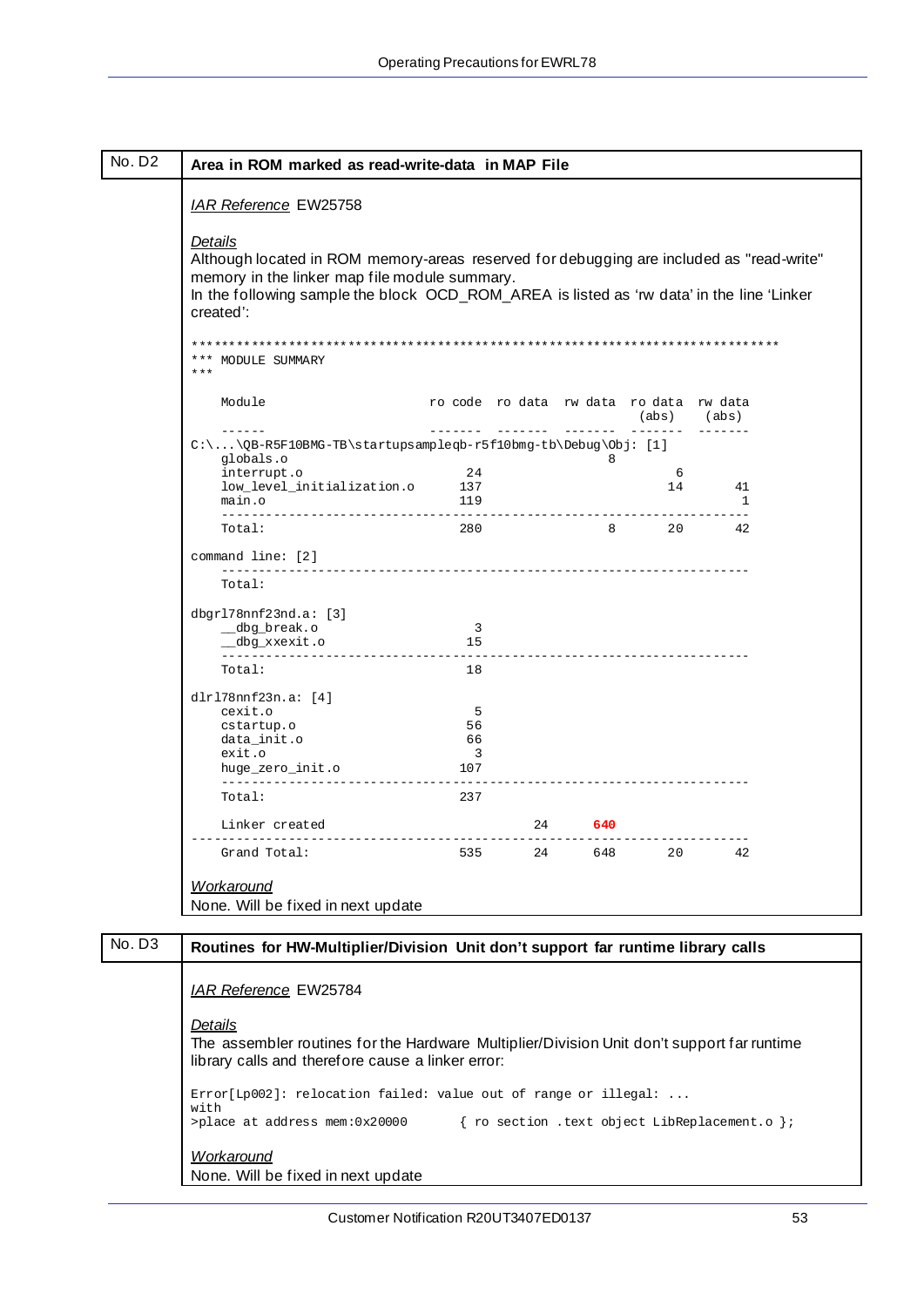#### <span id="page-53-0"></span>No. D4 **Internal error will be thrown if the section to be copied by "initialize manually" or "initialize by copy" feature is not placed**

#### *IAR Reference* EW25983

#### *Details*

By using the linker copy feature initialize manually or initialize by copy, a linker internal error will be generated if the section to be copied is not located in memory.

Error[Lc036]: no block or place matches the pattern "rw code section RAMSECTION in main.o symbols: [\_ram\_func]" Tool Internal Error: Internal Error: [CoreUtil/General]: Access violation (0xc0000005) at 00441C1C (reading from address 0x4) Internal Error: [CoreUtil/General]: Access violation (0xc0000005) at 00441C1C (reading from address 0x4)

#### *Workaround*

Define all the sections which shall be copied via "initialize manually" or "initialize by copy".

#### No. D5 **The symbol \_NEAR\_CONST\_LOCATION\_SIZE will be wrong calculated if Mirror ROM 1 is selected**

Now listed as IDE bug. See **[No. A6](#page-15-0)**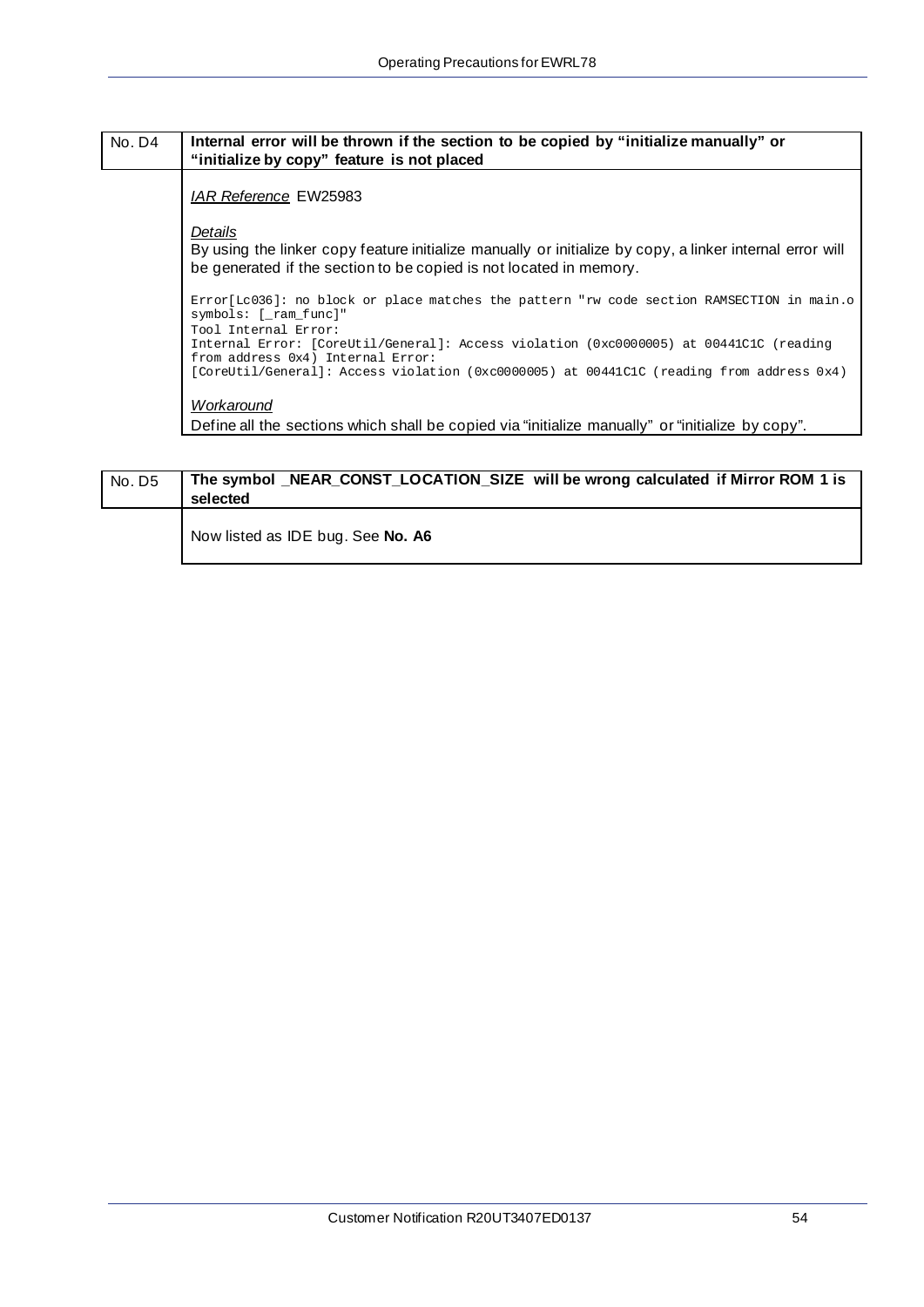<span id="page-54-0"></span>

| No. D6 | Constant Data with Memory Attribute 'near' are treated as 'readwrite' Data in the Map File                                                                               |
|--------|--------------------------------------------------------------------------------------------------------------------------------------------------------------------------|
|        | <b>IAR Reference: EWRL78-527</b>                                                                                                                                         |
|        | Details                                                                                                                                                                  |
|        | Constants defined with the __near memory attribute are included as "read-write" memory in the<br>linker map file module summary.                                         |
|        | Example:                                                                                                                                                                 |
|        | _root const char my_const[4] = $\{0x11, 0x22, 0x33, 0x44\}$                                                                                                              |
|        | For data model near the linker map file shows the following results:                                                                                                     |
|        | 157 bytes of readonly code memory<br>4 bytes of readonly data memory<br>132 bytes of readwrite data memory                                                               |
|        | However, the above 4 byte array is a constant and therefore shall be added to the readonly<br>memory instead of readwrite memory. Below you can see the correct results: |
|        | 161 bytes of readonly code memory<br>4 bytes of readonly data memory<br>128 bytes of readwrite data memory                                                               |
|        | Workaround<br>None. Will be fixed in next update.                                                                                                                        |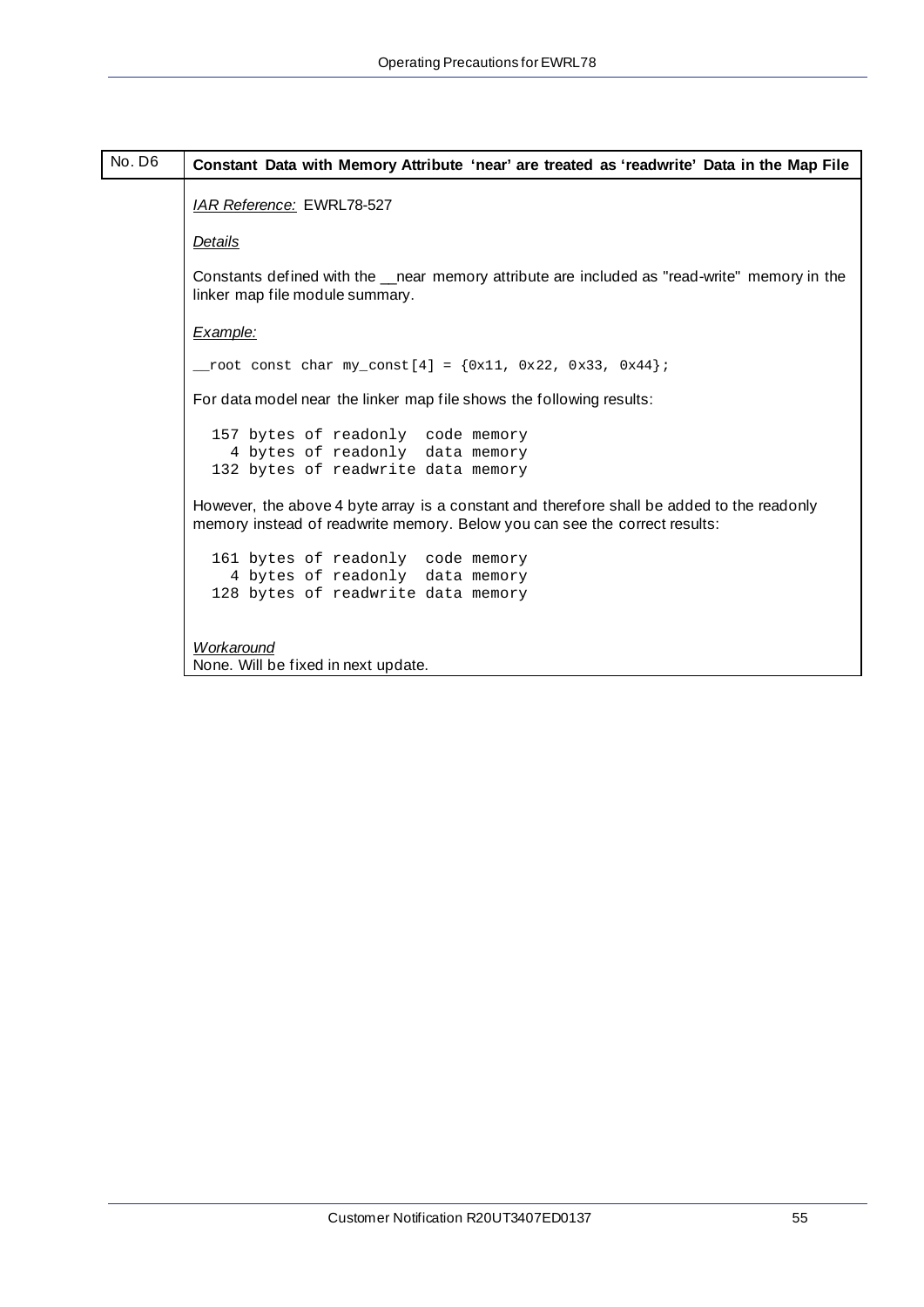<span id="page-55-0"></span>

| No. D7 | The linker does not issue a warning if more than one interrupt function uses the same<br>interrupt vector.                       |
|--------|----------------------------------------------------------------------------------------------------------------------------------|
|        | <b>IAR Reference: EWRL78-566</b>                                                                                                 |
|        | <b>Details</b>                                                                                                                   |
|        | Using of the same interrupt vector for two or more interrupt functions will not lead to a linker<br>warning or error.            |
|        | Example:                                                                                                                         |
|        | ########<br>File1.c<br>########                                                                                                  |
|        | static __interrupt void clock_monitor_interrupt(void);                                                                           |
|        | #pragma vector = INTCLM_vect<br>static __interrupt void clock_monitor_interrupt(void)<br>$\{$<br>$\text{p}$ no operation();<br>} |
|        | ########<br>File2.c<br>########                                                                                                  |
|        | static __interrupt void other_interrupt(void);                                                                                   |
|        | #pragma vector = INTCLM_vect<br>static __interrupt void other_interrupt(void)<br>$\{$<br>$\text{1}$ no operation();<br>}         |
|        | <b>Workaround</b><br>None. Will be fixed in next update.                                                                         |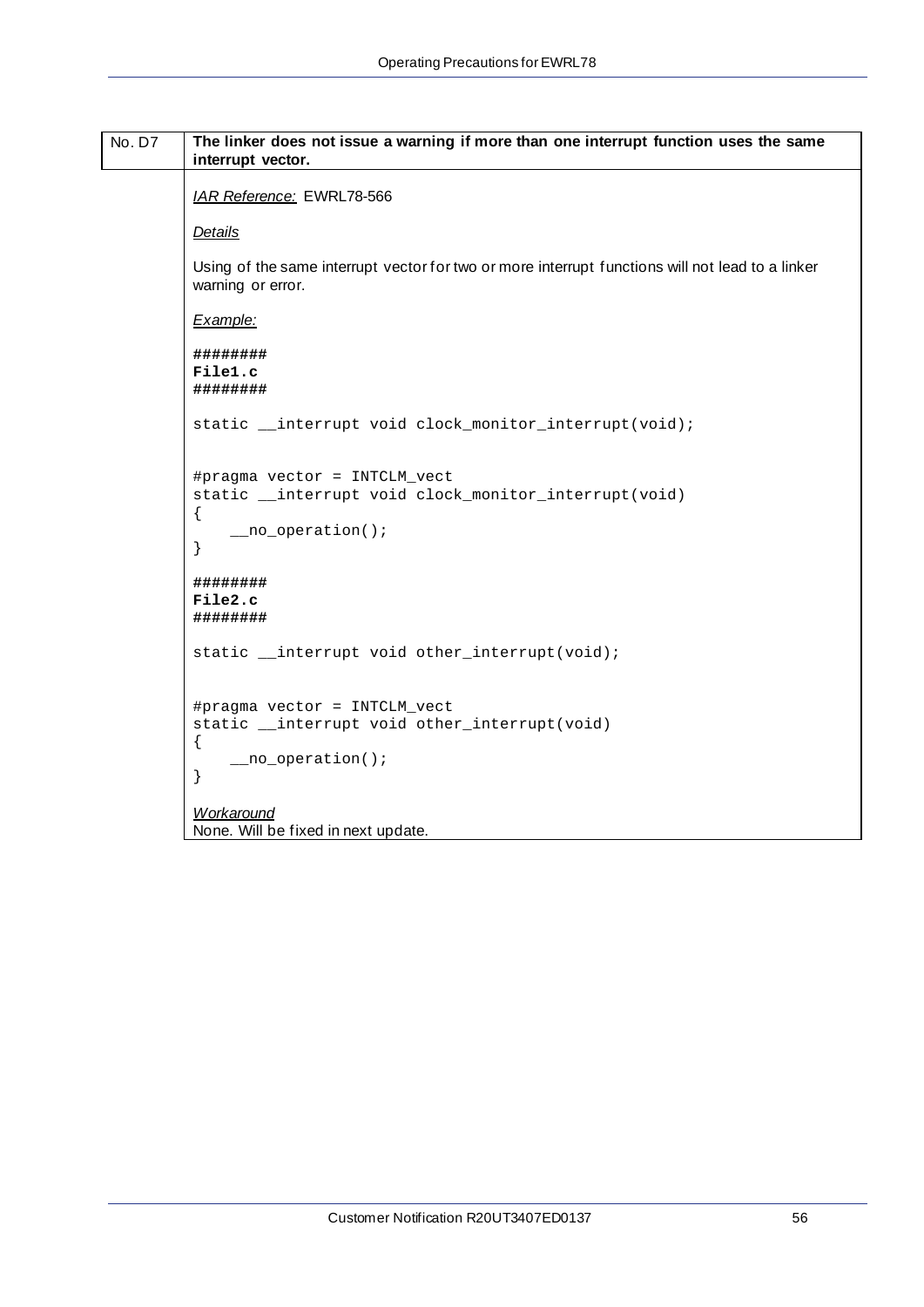<span id="page-56-0"></span>

| No. D8 | Switch/case statement over 64KB page                                                                                                                                                                      |
|--------|-----------------------------------------------------------------------------------------------------------------------------------------------------------------------------------------------------------|
|        | IAR Reference: EWRL78-687                                                                                                                                                                                 |
|        | <b>Details</b>                                                                                                                                                                                            |
|        | A function using switches can fail if<br>the switch is big enough to use a table and<br>the switch cases are placed by the linker so that some of them end up in different 64k<br>$\blacksquare$<br>pages |
|        | <b>Workaround</b><br>Use pragma location to place the function in its own section and add that section to the<br>ROMFAR block in the linker file.                                                         |
|        | #pragma location=".my64kp"<br>void test()<br>{                                                                                                                                                            |
|        | }                                                                                                                                                                                                         |
|        | "ROMFAR":place in ROM_far { block INIT_ARRAY,<br>block INIT_ARRAY_TLS,<br>R_TEXTF_UNIT64KP,<br>ro section .textf_unit64kp,<br>ro section .constf,<br>ro section .switchf,<br>ro section .my64kp,<br>ro }; |

| No. D9 | sfb() returns wrong address for section .text                                                                   |
|--------|-----------------------------------------------------------------------------------------------------------------|
|        | <b>IAR Reference: EWRL78-753</b>                                                                                |
|        | <b>Details</b>                                                                                                  |
|        | Using $\_$ sfb() to read the start of section .text in $C/C++$ can result in a wrong address being<br>returned. |
|        | Example:<br>Start address of text section is 0x300A.                                                            |
|        | Wrong result according to this bug:<br>$\text{sfb}$ (".text") $\rightarrow$ 0xF300A                             |
|        | Correct:<br>$\text{Istb}("text") \rightarrow 0x300A$                                                            |
|        | <b>Workaround</b><br>Mask with 0xFFFF to get a correct result for .text.                                        |
|        |                                                                                                                 |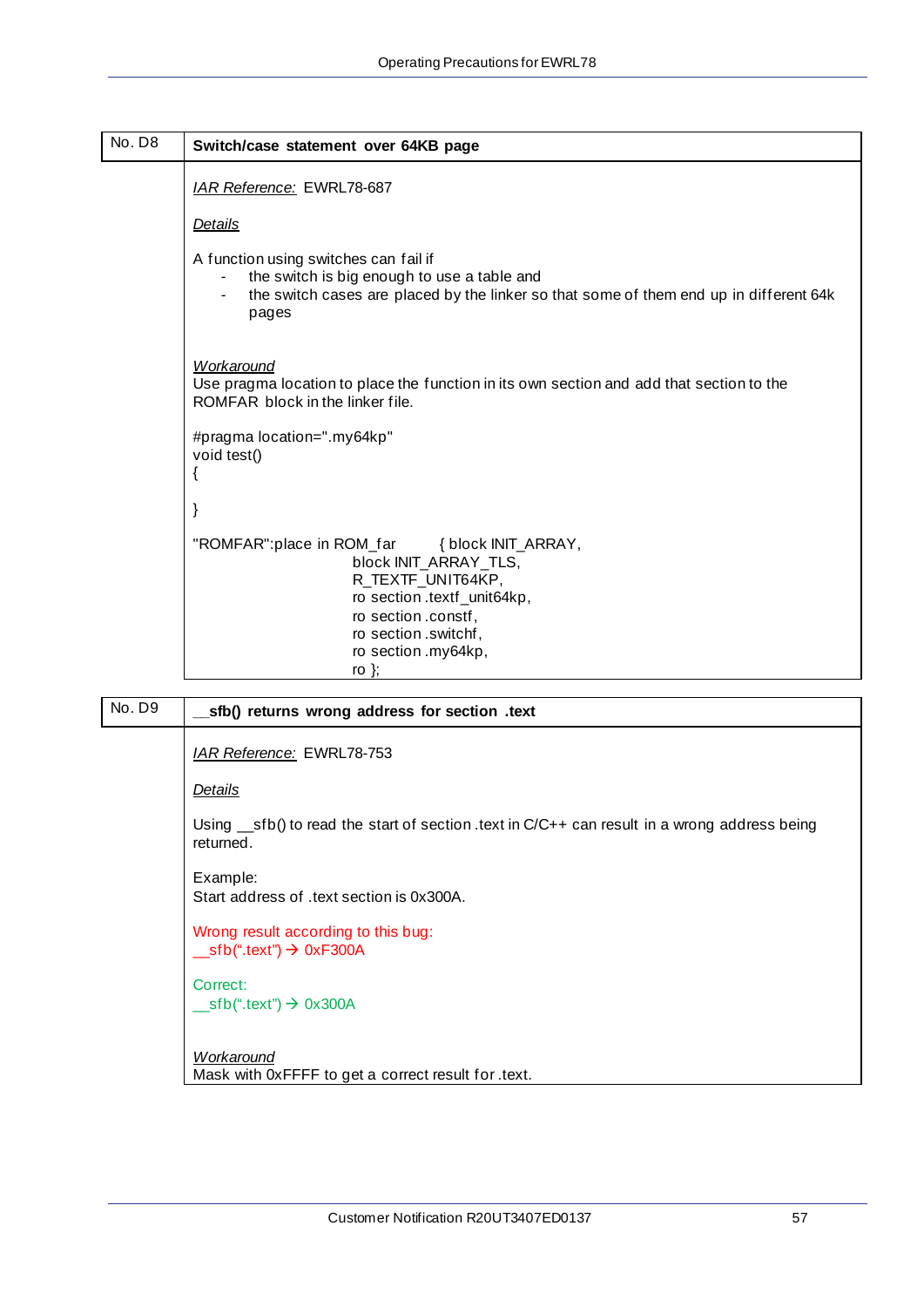<span id="page-57-0"></span>

| No. D10 | End address of SADDR region is wrong                                                                                                                                                                                           |  |  |  |
|---------|--------------------------------------------------------------------------------------------------------------------------------------------------------------------------------------------------------------------------------|--|--|--|
|         | <u>IAR Reference:</u> -                                                                                                                                                                                                        |  |  |  |
|         | <b>Details</b>                                                                                                                                                                                                                 |  |  |  |
|         | In all linker configuration file templates (*.icf) of the RL78/G10 series (R5F10Y14, R5F10Y16,<br>R5F10Y17, R5F10Y44, R5F10Y46, R5F10Y47) the end address of the SDDR area is wrong. It<br>must be 0xFFEDF instead of 0xFFEF7: |  |  |  |
|         | <b>Workaround</b><br>Change the end address manually in the linker file.                                                                                                                                                       |  |  |  |
|         | Example for device R5F10Y14:                                                                                                                                                                                                   |  |  |  |
|         | define region SADDR = $mem:[from 0xFFE60 to 0xFFEF7];$                                                                                                                                                                         |  |  |  |
|         | change to                                                                                                                                                                                                                      |  |  |  |
|         | define region SADDR = mem: [from 0xFFE60 to 0xFFEDF];                                                                                                                                                                          |  |  |  |
|         |                                                                                                                                                                                                                                |  |  |  |

| No. D11 | Linker can terminate with an internal error if other (relevant) linking errors are present                                                                                                                                                                                                                                                                                               |
|---------|------------------------------------------------------------------------------------------------------------------------------------------------------------------------------------------------------------------------------------------------------------------------------------------------------------------------------------------------------------------------------------------|
|         | <b>IAR Reference: EWRL78-784</b>                                                                                                                                                                                                                                                                                                                                                         |
|         | <b>Details</b>                                                                                                                                                                                                                                                                                                                                                                           |
|         | When linking object files generated with a compiler using the --mfc and<br>--discard_unused_publics options, the linker can terminate with an internal error if other<br>(relevant) linking errors are present at the same time                                                                                                                                                          |
|         | <b>Workaround</b><br>None                                                                                                                                                                                                                                                                                                                                                                |
|         |                                                                                                                                                                                                                                                                                                                                                                                          |
|         |                                                                                                                                                                                                                                                                                                                                                                                          |
| No. D12 | Internal error will be thrown in during linking object files generated by the Renesas                                                                                                                                                                                                                                                                                                    |
|         | compiler<br>IAR Reference: EWRL78-784, EWRL78-801                                                                                                                                                                                                                                                                                                                                        |
|         | <b>Details</b>                                                                                                                                                                                                                                                                                                                                                                           |
|         | When linking object files generated by the Renesas compiler (e.g. FSL, FDL and EEL), that<br>contains symbols in meta sections (like the section symbol for a .rela relocation section), the<br>linker might display non deterministic behavior for repeated builds. It can either successfully link<br>the project, generate warnings (or errors), or terminate with an internal error. |

None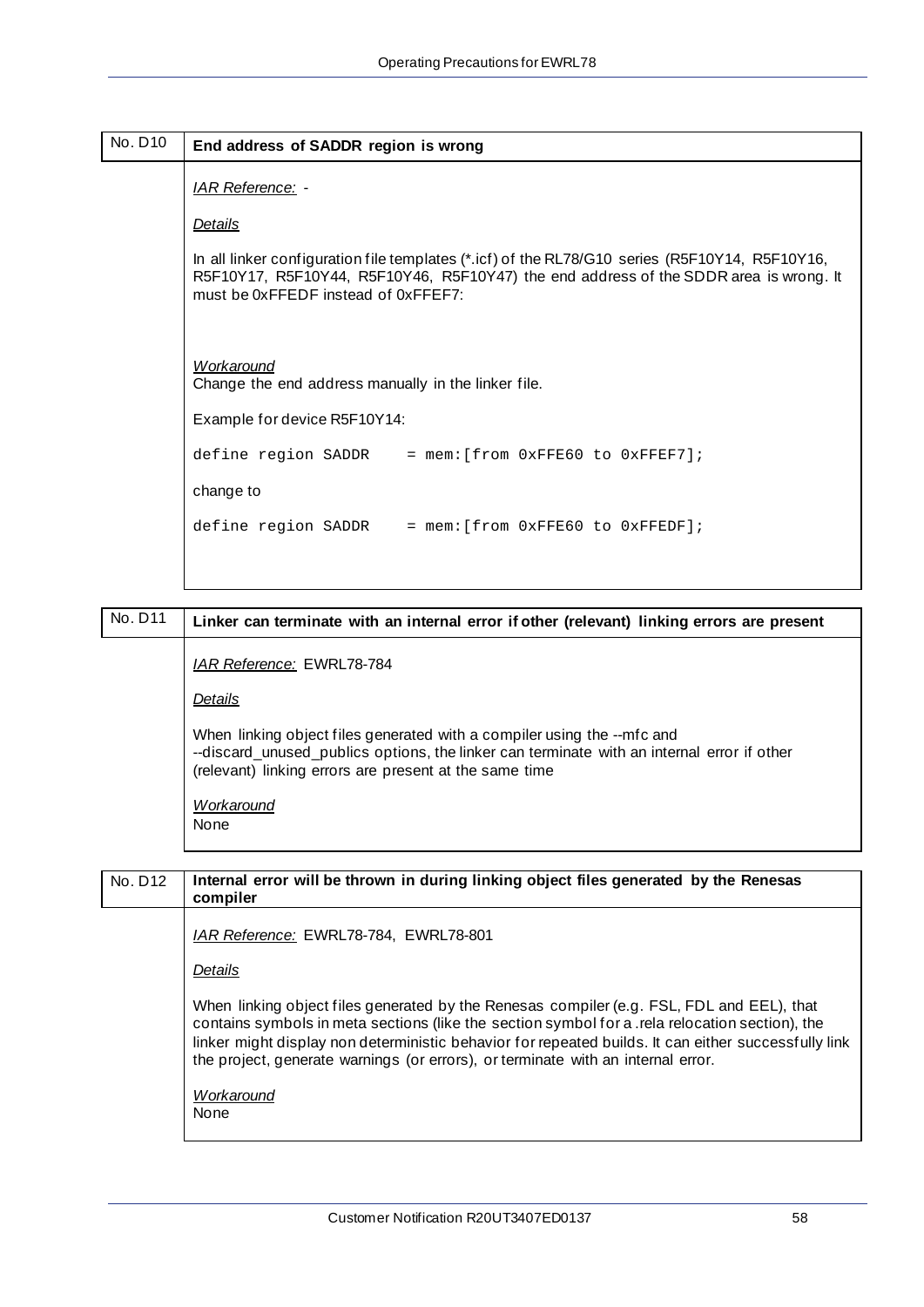## No. D13 **Error will be thrown by using the ielftool and filler bytes**

*IAR Reference:* EWRL78-811

*Details*

When generating filler bytes in applications where the segment ends on address X and the fill range ends on address X+1, ielftool fails to generate fill for address X+1.

If the byte on address X+1 is accessed by:

a) the checksum generator, this will trigger an error (uninitialized content).

b) the application itself, this will result in a read of uninitialized memory, the byte value is undefined.

*Workaround*

A workaround for this problem is to instead fill to address X (the last byte of the segment) or X+2 (or possibly more than 2, if X+1 has to be filled).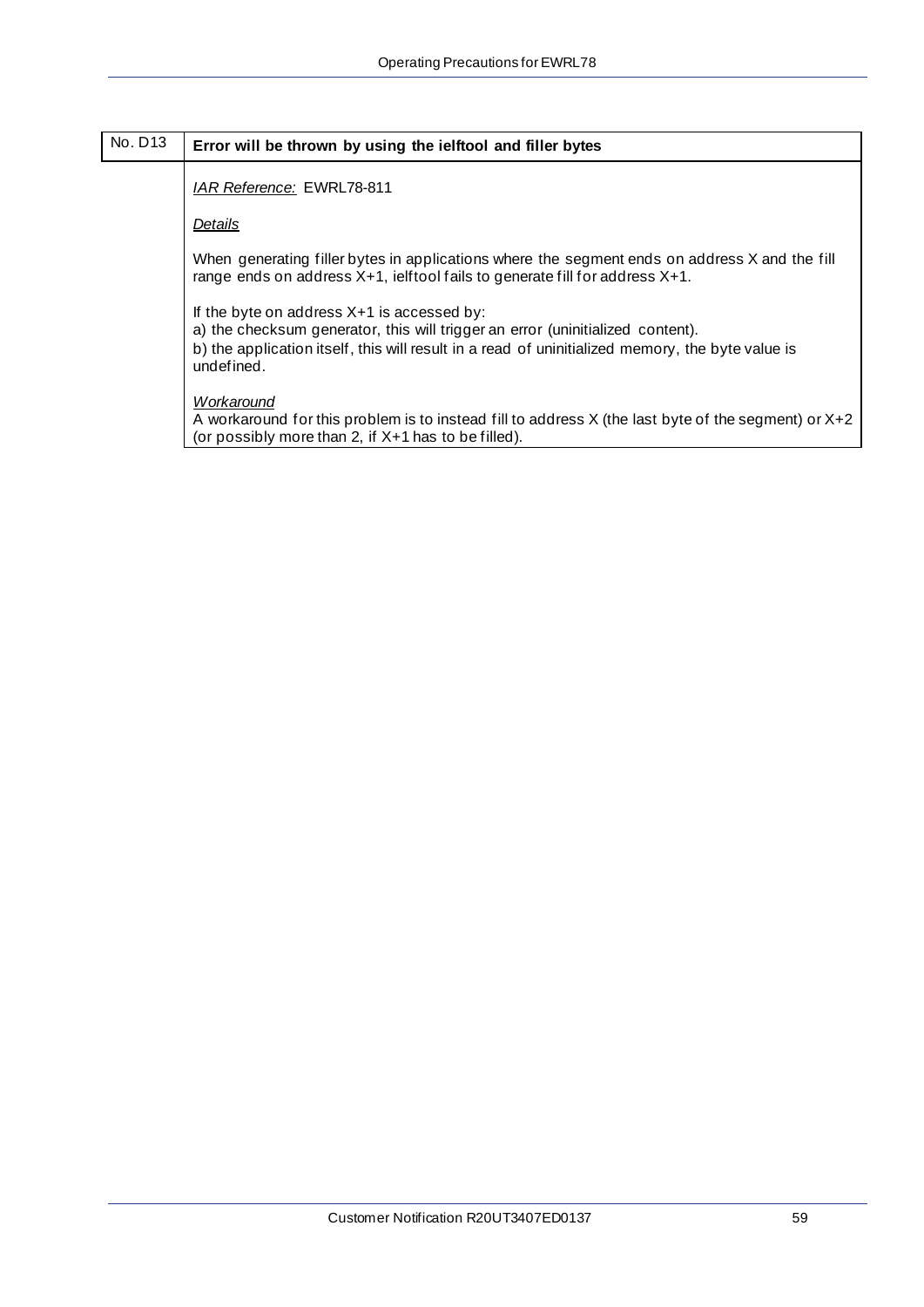### <span id="page-59-0"></span>**K) Description of Operating Precautions for Debugger C-SPY**

| No. E1 | E1 C-SPY Driver: Debug Session closed after Error 'Flash macro service ROM accessed<br>or stepped in'                                                                                                                                                                                                                                                                                                                                                                   |
|--------|-------------------------------------------------------------------------------------------------------------------------------------------------------------------------------------------------------------------------------------------------------------------------------------------------------------------------------------------------------------------------------------------------------------------------------------------------------------------------|
|        | <b>IAR Reference EW25668</b>                                                                                                                                                                                                                                                                                                                                                                                                                                            |
|        | <u>Details</u>                                                                                                                                                                                                                                                                                                                                                                                                                                                          |
|        | The debug session is closed after error 'Flash macro service ROM accessed or stepped in'<br>occurs. The error occurs, if a breakpoint is defined at a jump instruction while the Flash<br>sequencer is active due to usage of a Renesas Flash Libraries. As the sequencer works<br>asynchrony to program execution, the sequencer status is unknown to the user.<br>Due to the breakpoint C-SPY will use a step command to proceed even if the user command is<br>"Go". |
|        | <b>Workaround</b><br>Don't place a breakpoint on jump instructions while the Flash sequencer is active.                                                                                                                                                                                                                                                                                                                                                                 |
|        |                                                                                                                                                                                                                                                                                                                                                                                                                                                                         |

| No. E2 | The C-SPY system macro __ setLogBreak() does not work for emulators                                                              |
|--------|----------------------------------------------------------------------------------------------------------------------------------|
|        | IAR Reference EW25840                                                                                                            |
|        | Details                                                                                                                          |
|        | The C-SPY system macro _setLogBreak() does not work for emulators like E1, IECUBE etc.<br>It can only be used via the Simulator. |
|        | Workaround                                                                                                                       |
|        | None.                                                                                                                            |

### No. E3 **IECUBE C-SPY Driver: Wrong average timer results**

*IAR Reference* EW25913

*Details*

In some cases it might happen that the timer average result of a conditional measurement is wrong.

Example:

```
Timer 1: Pass count: 369. Average pass time: 5 msec. (total cycles: 239540413, average 
cycles: 649161, min cycles: 12288621, max cycles: 12288686, rate: 8.33333 nsec/cycle).
```
*Workaround*

None. Please ignore the average result and use the min and max values for the investigation.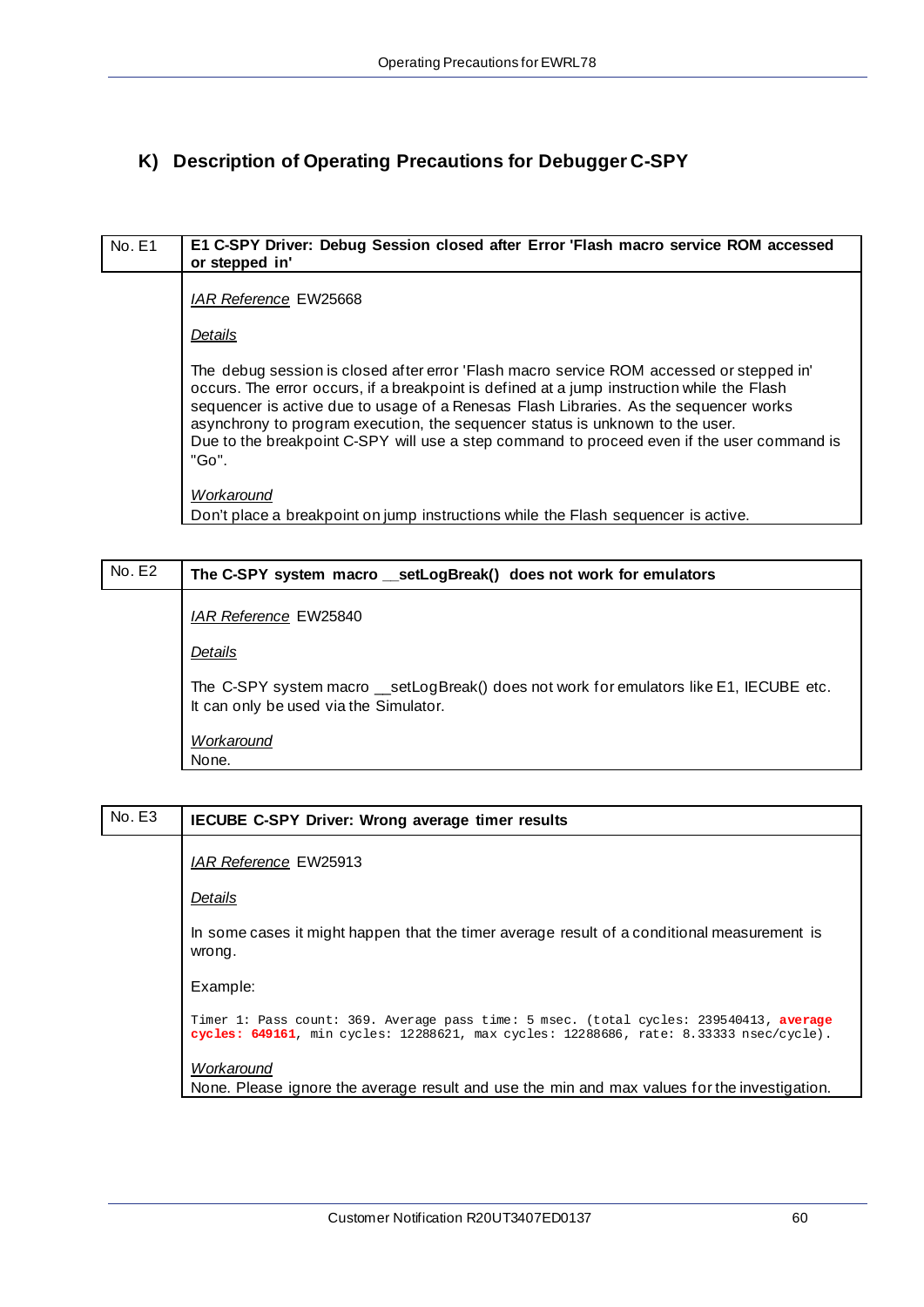<span id="page-60-0"></span>

| No. E4 | E1 C-SPY Driver: Step-in Step over doesn't work for switch case construct with more than                                                                                                                                                                         |
|--------|------------------------------------------------------------------------------------------------------------------------------------------------------------------------------------------------------------------------------------------------------------------|
|        | 99 cases                                                                                                                                                                                                                                                         |
|        | <b>IAR Reference EW25950</b><br>Details<br>Temporary breakpoints are used for example in case of a single-step at C level. If you exceed<br>the number of available temporary breakpoints that the OCD driver has allocated space for, an<br>error is generated. |
|        | $\mathbf{x}$<br>E1                                                                                                                                                                                                                                               |
|        | Fatal error: Unknown exception in driver (#M1)<br>Session aborted!                                                                                                                                                                                               |
|        | OK                                                                                                                                                                                                                                                               |

*Workaround* Step at assembler level instead of at C level.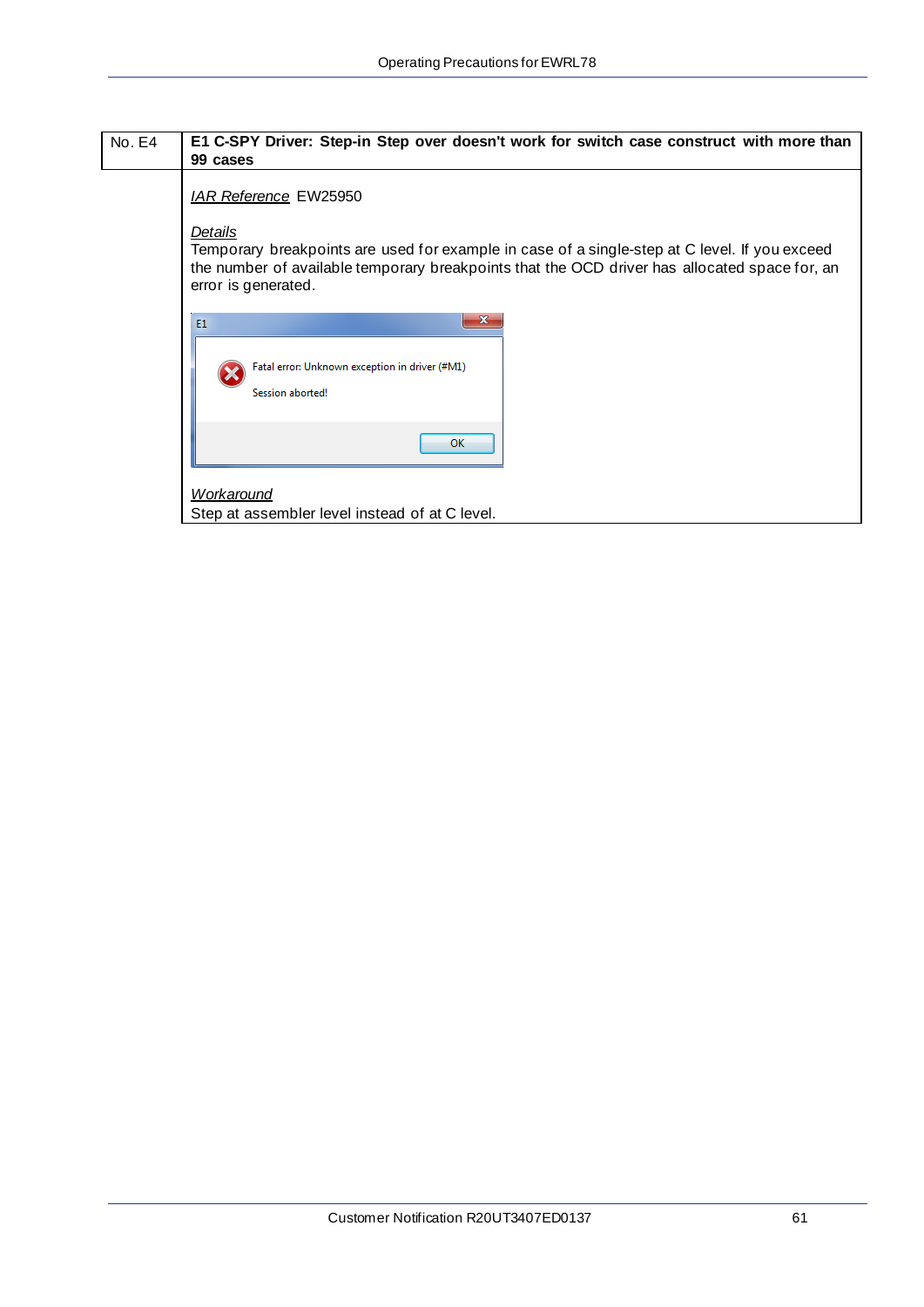<span id="page-61-0"></span>

| <b>No. E5</b> | E1 C-SPY Driver: Specifying the serial number for the E1/E20 emulator sometime causes<br>it not to be found.                                                                                                                                                                                                                                                                                                                                                                                                                                                  |
|---------------|---------------------------------------------------------------------------------------------------------------------------------------------------------------------------------------------------------------------------------------------------------------------------------------------------------------------------------------------------------------------------------------------------------------------------------------------------------------------------------------------------------------------------------------------------------------|
|               | <b>IAR Reference EWRL78-520</b><br>Details<br>The E1 serial number defined by the user will sometimes not be found whereas it is the correct                                                                                                                                                                                                                                                                                                                                                                                                                  |
|               | one.<br>Example:                                                                                                                                                                                                                                                                                                                                                                                                                                                                                                                                              |
|               | $\mathbf{x}$<br>Options for node "StartupSampleQB-R5F100LE-TB"<br>Category:<br>Factory Settings<br><b>General Options</b><br><b>Static Analysis</b><br>$C/C++$ Compiler<br>Setup<br>Assembler<br><b>Output Converter</b><br>Download<br><b>Custom Build</b><br><b>Build Actions</b><br>Suppress<br>Linker<br><b>Nerify</b><br>Debugger<br>E1<br>E20<br>E <sub>2</sub> Lite<br>EZ-CUBE<br>5DS07647C<br><b>V</b> Serial No<br><b>IECUBE</b><br>Simulator<br>тк<br>Communication log<br>Use communication log file:<br>\$PROJ_DIR\$\cspycomm.log<br>OK<br>Cancel |
|               | The debugger will throw the following warning and the debug session will be terminated.<br>x                                                                                                                                                                                                                                                                                                                                                                                                                                                                  |
|               | E1<br>Warning: Emulator with serial number E1:_5DS07647C not found                                                                                                                                                                                                                                                                                                                                                                                                                                                                                            |
|               | OK                                                                                                                                                                                                                                                                                                                                                                                                                                                                                                                                                            |
|               | <b>Workaround</b><br>In case there is only one E1 required you can use the automated detection of the E1 instead of<br>entering the serial number. Please uncheck the "Serial No" checkbox in that case.                                                                                                                                                                                                                                                                                                                                                      |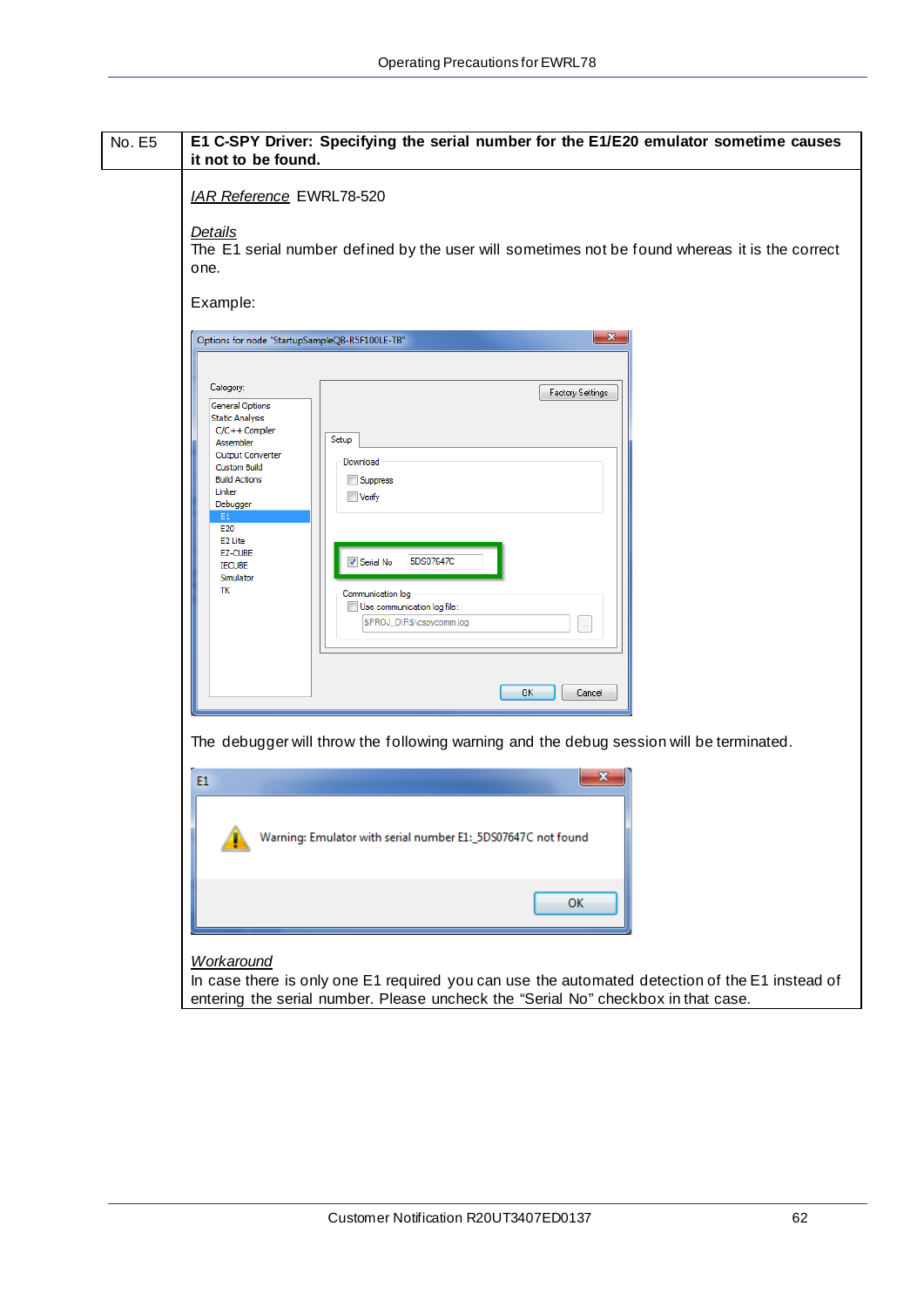#### <span id="page-62-0"></span>No. E6 **Wrong sampled values might be shown in the Data Sample/Sampled Graphs window in case of sampling a variable with a size of 2 bytes**

*IAR Reference* EWRL78-533

#### *Details*

The sampling of two byte variables might lead to wrong values in the Data Sample or Sampled Graphs window. The probability to get a wrong value increases if the write frequency to the two byte variable is very high (e.g. toggle of the variable in a loop) and the sample period of the debugger very low (e.g. 10ms).

*Workaround* None

No. E7 **E1 C-SPY Driver: Download of an additional image might destroy a part of the original application.**

*IAR Reference* EWRL78-513

*Details*

During the download procedure of an image the debugger performs the following steps:

- 1) Depending on the image size and location the flash will be erased by 2KB units
- 2) Image will be written to the flash memory

If the additional image to be downloaded is located directly below of the application it might happens that a part of the application will be destroyed.

*Example:* 

Bootloader: 0x00000 - 0x0DBFF Application: 0x0DC00 - 0x0FBFF

The above application is the main software which will be downloaded first and the bootloader will be downloaded afterwards as an image.

Because of the fact that the flash erase unit of the debugger is 2KB the image download will also erase the address 0xD800 to 0xDFFF. That means the first programmed application part (0x0DC00 to 0xDFFF) will be erased during the bootloader image download.

#### *Workaround*

Change the order of the download process:

- 1) Download the image with lower address range first (e.g. 0x00000 0x0DBFF)
- 2) Download the image with higher address range (e.g. 0x0DC00 0x0FBFF)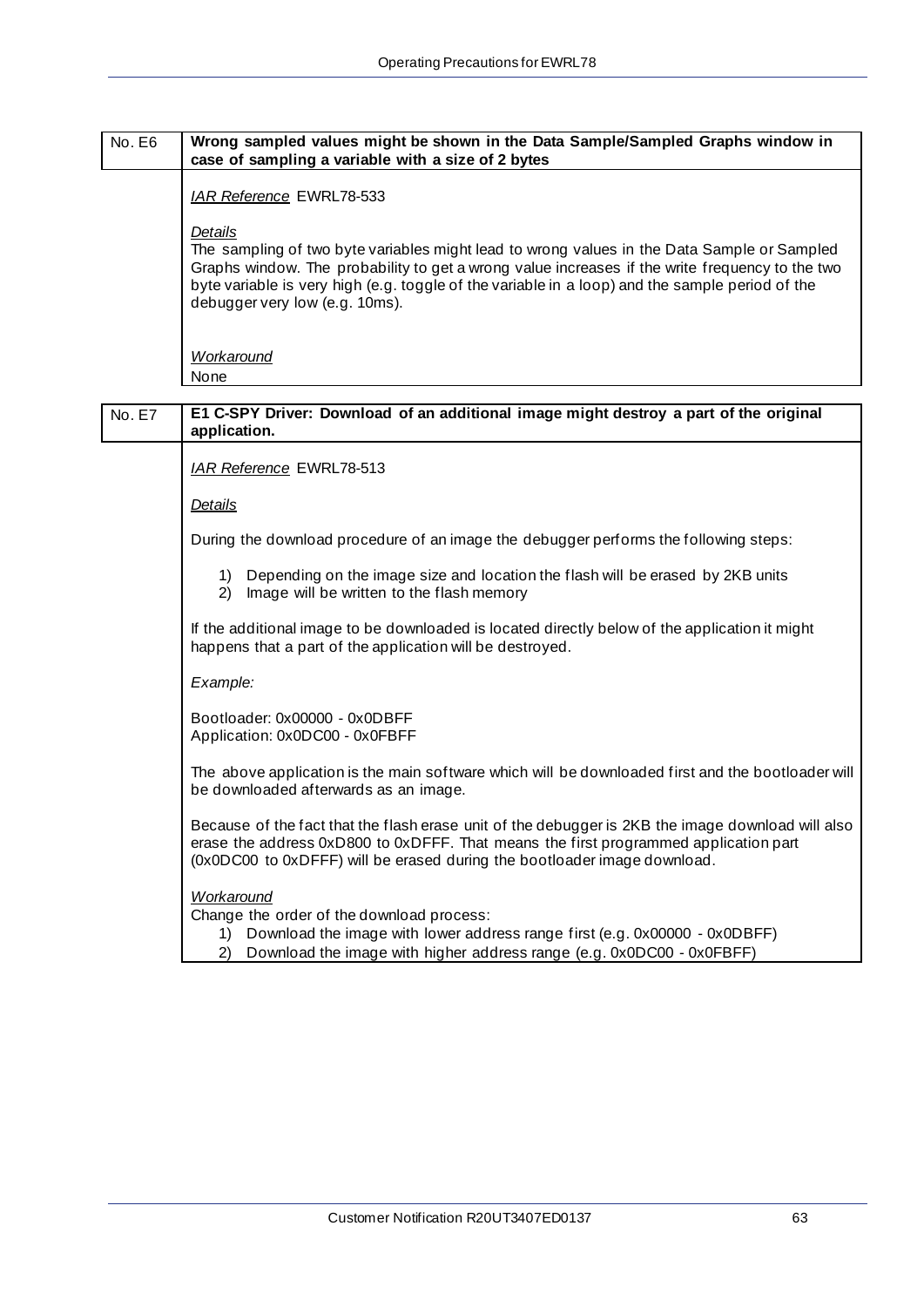<span id="page-63-0"></span>

| No. E8 | Data sampling time not constant                                                                                                                                                                                                                                                                                                        |  |  |
|--------|----------------------------------------------------------------------------------------------------------------------------------------------------------------------------------------------------------------------------------------------------------------------------------------------------------------------------------------|--|--|
|        | <b>IAR Reference EWRL78-671</b>                                                                                                                                                                                                                                                                                                        |  |  |
|        | Details<br>The data sampling time can be configured for each variable separately with a minimum sampling<br>of 10ms. However, because of the fact that the MS Windows is not a real-time OS the real<br>sampling time depends on the current load of the PC and MS Windows. Therefore the data<br>sampling time might not be constant. |  |  |
|        | Workaround<br>None                                                                                                                                                                                                                                                                                                                     |  |  |

| No. E9 | Min. update interval value for Live Watch and Memory Window is wrong                                                                                                                                                                                                                                                                                                                                                                                                                                                 |                                                                                                                                                          |                                                                              |
|--------|----------------------------------------------------------------------------------------------------------------------------------------------------------------------------------------------------------------------------------------------------------------------------------------------------------------------------------------------------------------------------------------------------------------------------------------------------------------------------------------------------------------------|----------------------------------------------------------------------------------------------------------------------------------------------------------|------------------------------------------------------------------------------|
|        | IAR Reference EWRL78-671<br>Details                                                                                                                                                                                                                                                                                                                                                                                                                                                                                  | Currently the min. update interval value for the Live Watch and Memory Window can be set to<br>1ms. However, the min. supported update interval is 10ms. |                                                                              |
|        | <b>IDE Options</b>                                                                                                                                                                                                                                                                                                                                                                                                                                                                                                   |                                                                                                                                                          | $\mathbf{x}$                                                                 |
|        | <b>Common Fonts</b><br>When source resolves to multiple function instances<br><b>Key Bindings</b><br>Automatically choose all instances<br>Language<br>中 Editor<br>Source code color in disassembly window<br>- Messages<br>Color<br><b>E</b> -Project<br>Source Code Control<br>Step into functions<br><b>Debugger</b><br>All functions<br>Stack<br><b>Eunctions with source only</b><br>Update intervals (milliseconds)<br>1.<br>Live watch:<br>1<br>Memory window:<br>V Window classification by background color |                                                                                                                                                          | STL container expansion<br>Depth:<br>10<br>Default integer format<br>Decimal |
|        |                                                                                                                                                                                                                                                                                                                                                                                                                                                                                                                      |                                                                                                                                                          | OK<br>Cancel                                                                 |
|        | Workaround                                                                                                                                                                                                                                                                                                                                                                                                                                                                                                           | Define an update interval which is not smaller than 10ms.                                                                                                |                                                                              |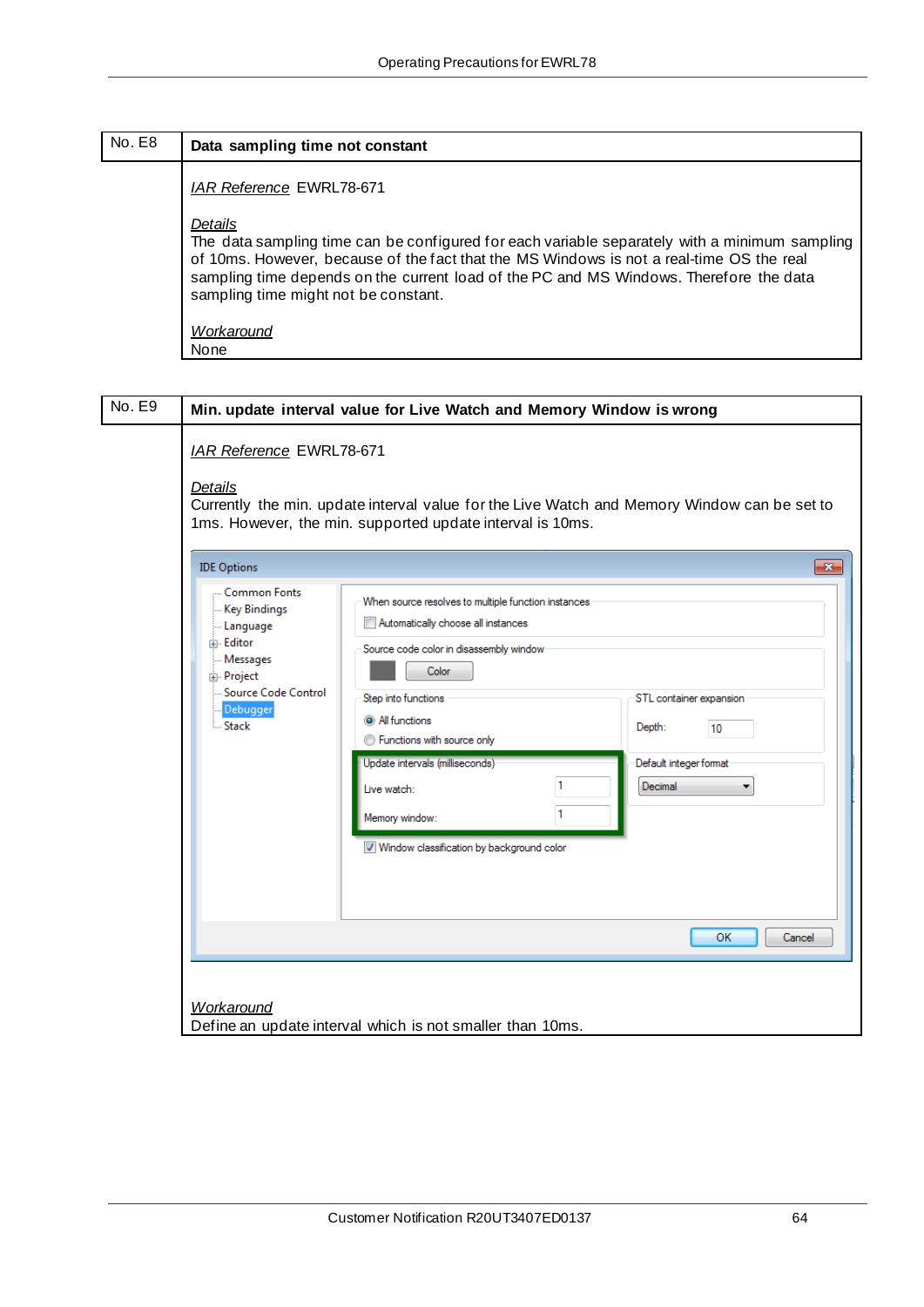#### <span id="page-64-0"></span>No. E10 **Binary image not showing symbol info in "Disassembly" window** *IAR Reference* EWRL78-672 *Details* During the build process of an application it is possible to link a pure binary file via the linker option –image\_input. The content of the binary file could be code or constant data. However, in the debug session the "Disassembly" window always represents that content as a constant even if an additional debug file with code is loaded to the same area. Disassembly Go to 0x5000  $\overline{\phantom{a}}$  Memory  $\blacksquare$ Disassembly 04FFC  $FF$  $777$ 04FFD  $FF$  $777$ 04FFE  $222$ FF 04FFF  $FF$ 222 interrupt\_tab\_0x00: \_interrupt\_vector\_table ny bin: 05000 80 DC<sub>8</sub>  $-128$ 05001 50 DC8  ${\bf \_}interrupt\_tab\_0x50$ INIT\_ARRAY\$\$Base: INIT\_ARRAY\$\$Limit: 05002  $00$ DC8  $\mathbf{0}$  $\sim$ 05003  $00$ DC8  $\mathbf{0}$  $\cdots$ interrupt\_tab\_0x04: 05004 DA DC8  $-38$ 05005 50 DC8 \_\_\_interrupt\_tab\_0x50 interrupt\_tab\_0x06: DC8  $-38$ 05006 DÀ 05007  $50$  $DC8$ \_interrupt\_tab\_0x50  $\texttt{interrupt\_tab\_0x08}:$ DC8  $-38$ 05008 **DA** 05009 50 DC8 \_\_interrupt\_tab\_0x50 interrupt\_tab\_0x0A: 0500A DÀ DC8  $-38$ 0500B  $DC8$ 50 interrupt tab 0x50  $interrupt\_tab\_0x0C$ DC8 0500C DÀ  $-38$ 0500D  $50$ DC8 \_\_interrupt\_tab\_0x50 interrupt\_tab\_0x0E: DC8 0500E DÀ  $-38$ 0500F  $50$  $DC8$ \_\_interrupt\_tab\_0x50  $\texttt{interrupt\_tab\_0x10}:$ 05010 DÀ  $-38$ .<br>معده خدم بین onos: r o *Workaround* None

## No. E11 Simulator interrupts can go wrong if code is above 64KB *IAR Reference* EWRL78-756 *Details* Interrupts in the simulator can go wrong if the interrupt occurs when the current PC is on an address >= 64k. *Workaround* None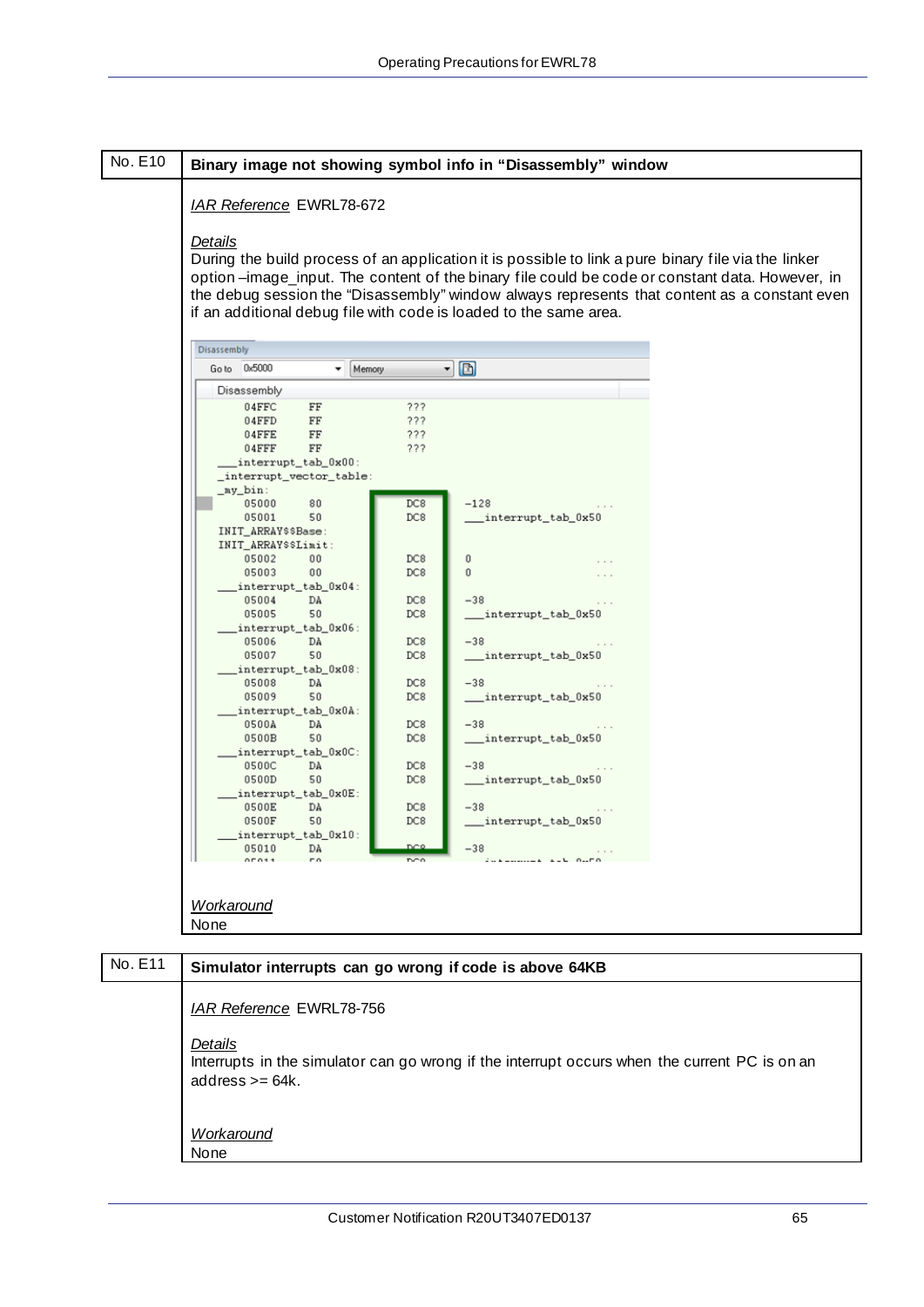<span id="page-65-0"></span>

| No. E12 | Simulator interrupts have wrong priority levels in case of shared vector                                                                                    |  |  |
|---------|-------------------------------------------------------------------------------------------------------------------------------------------------------------|--|--|
|         | <b>IAR Reference EWRL78-764</b>                                                                                                                             |  |  |
|         | Details<br>If there are several interrupts sharing a vector, the interrupt priority levels for the simulator will be<br>wrong for all interrupts following. |  |  |
|         | Workaround                                                                                                                                                  |  |  |
|         | None                                                                                                                                                        |  |  |

## No. E13 | E1/E2 C-SPY Driver: OCD Trace automatically disabled in case Step-in/Step-over is used. *IAR Reference* EWRL78-771 *Details* OCD Trace will be automatically disabled in case the user performs a Step-in or Step-over. *Workaround* None

## No. E14 **EWRL78 hanged-up while power debugging** *IAR Reference* EWRL78-786 *Details* Using power debugging in C-SPY, the IDE sometimes hangs during single-stepping. *Workaround* None

## No. E15 **In some situations, the debugger crashes when using an OCD emulator.** *IAR Reference* EWRL78-778 *Details*

In some situations, the debugger crashes when using an OCD emulator.

*Workaround* None

## No. E16 **Debugging via hot-plugin doesn't work** *IAR Reference* EWRL78-862 *Details* User is able to connect to the device via hot-plugin but features like Run/Break/Stop are not available.

## *Workaround*

None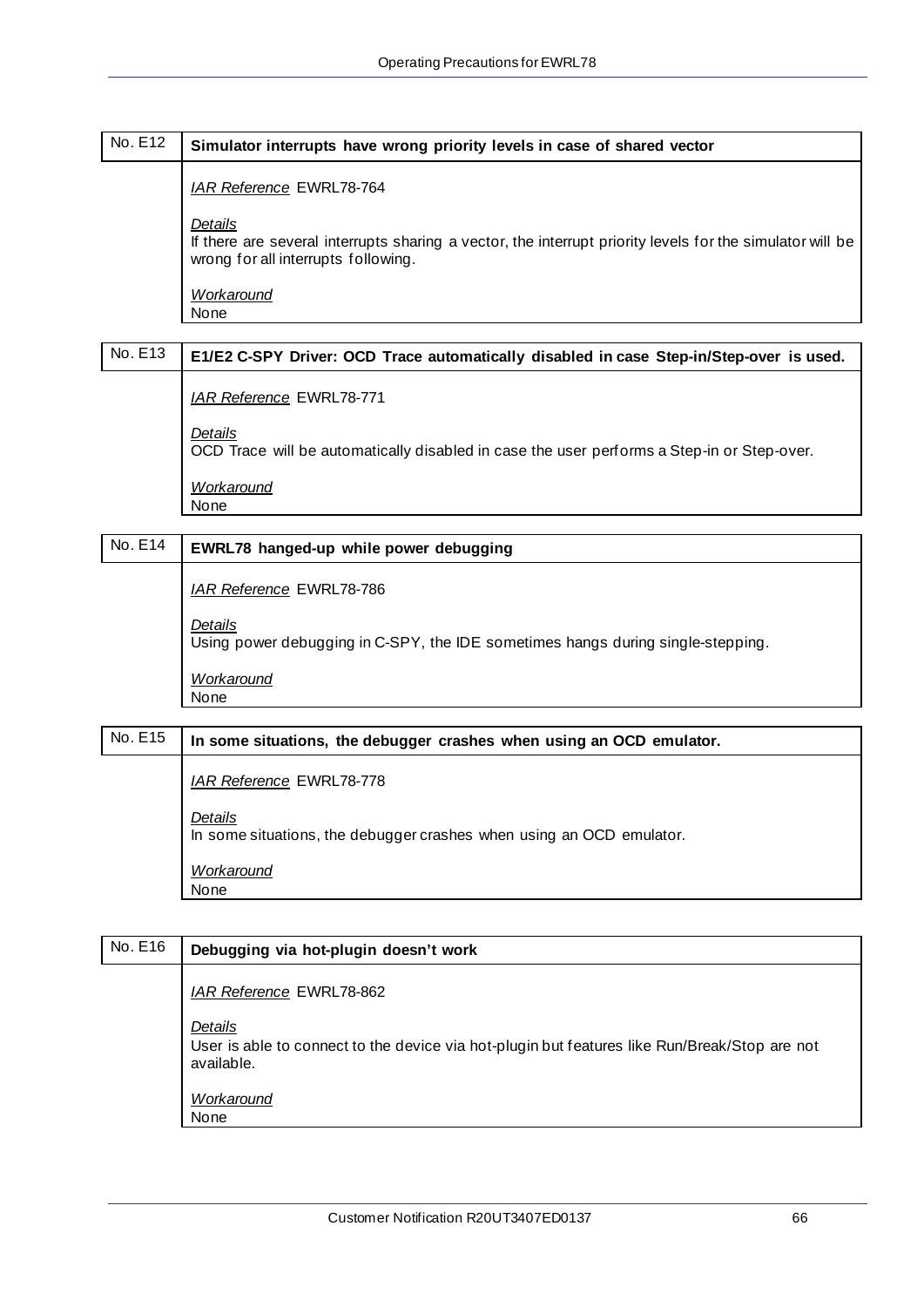## <span id="page-66-0"></span>**L) Description of Operating Precautions for Runtime Library**

| No. F1        | Runtime library are placed in the wrong section if generate far runtime library calls is<br>chosen.                                                                                                                                                                                                                                                                                                                                                |  |  |
|---------------|----------------------------------------------------------------------------------------------------------------------------------------------------------------------------------------------------------------------------------------------------------------------------------------------------------------------------------------------------------------------------------------------------------------------------------------------------|--|--|
|               | <b>IAR Reference EWRL78-497</b>                                                                                                                                                                                                                                                                                                                                                                                                                    |  |  |
|               | <b>Details</b>                                                                                                                                                                                                                                                                                                                                                                                                                                     |  |  |
|               | When building a project with the "far runtime library calls" feature and usage of integer arithmetic<br>libraries the linker might throw a range error as shown within the following sample:                                                                                                                                                                                                                                                       |  |  |
|               | main.c<br>$= 1.122$<br>long long $l = 2i$<br>int main( void )<br>$\left\{ \right.$<br>if $(1 < 4)$<br>return 0;<br>else<br>return 1;<br>}                                                                                                                                                                                                                                                                                                          |  |  |
|               | Linker output<br>------------                                                                                                                                                                                                                                                                                                                                                                                                                      |  |  |
|               | IAR ELF Linker V2.21.1.1833 for RL78<br>Copyright 2011-2016 IAR Systems AB.<br>Error[Lp002]: relocation failed: value out of range or illegal: 0x10044<br>Kind<br>: R_RL78_DIR16U[0x4]<br>Location: 0x10077<br>"__CmpGes64" + $0x1$<br>Module: longlong.o(dlr178fff23nf.a)<br>Section: 6 (.ftext)<br>Offset: 0x608<br>Target : $0x10044$<br>" $_{\rm \_Cmp6\,4s}$ "<br>Module: longlong.o(dlr178fff23nf.a)<br>Section: 6 (.ftext)<br>Offset: 0x5be |  |  |
|               | <b>Workaround</b><br>None                                                                                                                                                                                                                                                                                                                                                                                                                          |  |  |
| <b>No. F2</b> | If the option "Use far runtime library calls" is used, assembler support routines from the<br>run time library are placed in an incorrect section called ".ftext"                                                                                                                                                                                                                                                                                  |  |  |
|               | <b>IAR Reference EWRL78-496</b>                                                                                                                                                                                                                                                                                                                                                                                                                    |  |  |
|               | <b>Details</b>                                                                                                                                                                                                                                                                                                                                                                                                                                     |  |  |
|               | If the option "Use far runtime library calls" is used, assembler support routines from the run time<br>library are placed in an incorrect section called ".ftext"                                                                                                                                                                                                                                                                                  |  |  |
|               | <b>Workaround</b><br>None                                                                                                                                                                                                                                                                                                                                                                                                                          |  |  |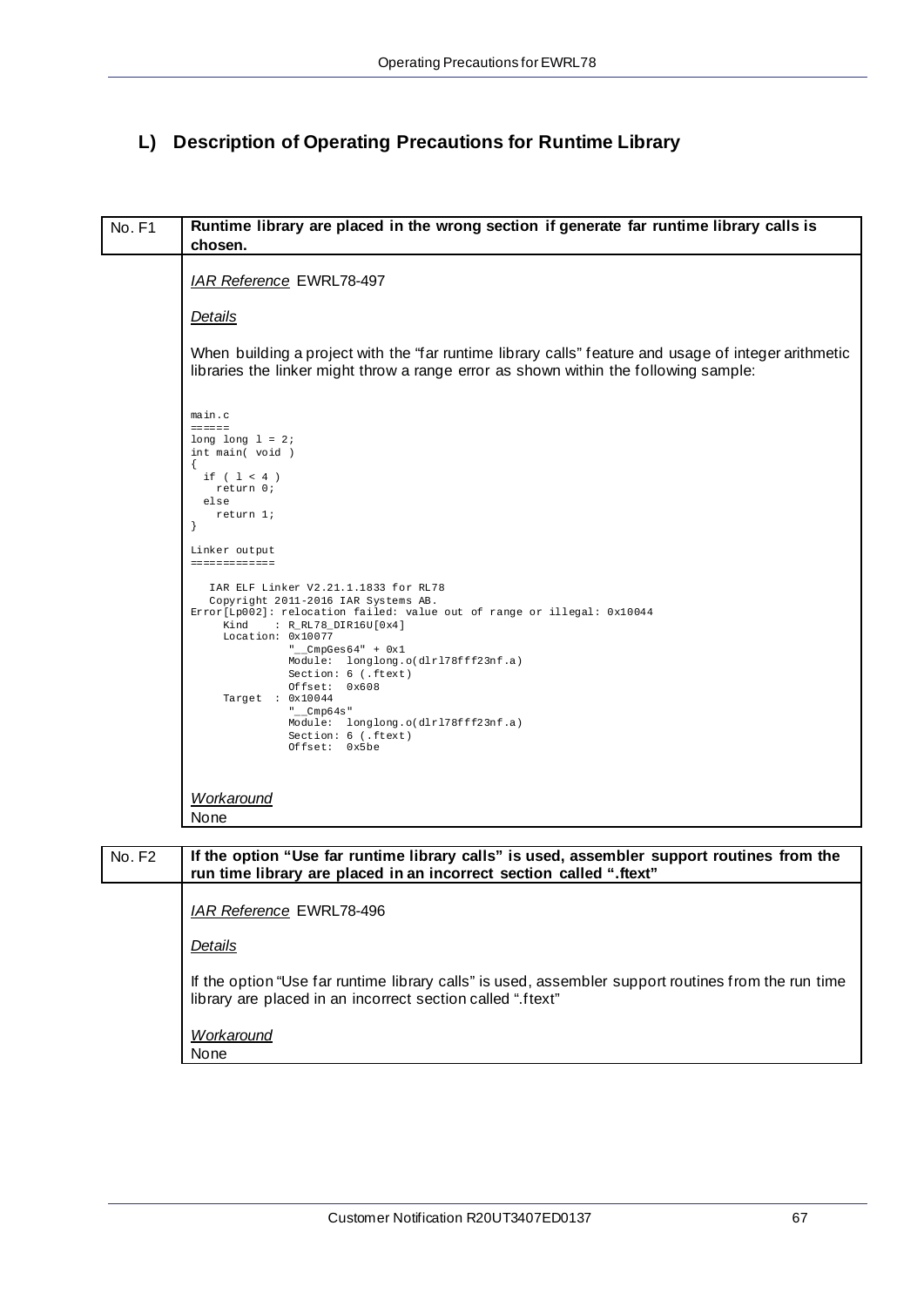# <span id="page-67-0"></span>No. F<sub>3</sub> The section name .textf\_unit64kp\_is misspelled in the linker files. *IAR Reference* EWRL78-511

#### *Details*

The section name .textf\_unit64kp is misspelled in the standard icf linker file. It is called ".text\_unit64kp" instead of ".textf\_unit64kp". Therefore the following warning might be thrown by the linker:

ro section .text\_unit64kp,

^ "C:\Program Files (x86)\IAR Systems\Embedded Workbench 7.4\rl78\config\lnkr5f104fj.icf",115 Warning[Lc059]: the section name in this pattern caused it to not match any sections.

*Workaround*

Please rename the section ".text\_unit64kp" to ".textf\_unit64kp".

### No. F5 **Overlapping of two registers**

*IAR Reference* none

*Details*

Depending on the used peripherals of the device there are sometimes two register which are located at the same address. If both register are referenced by the application the linker will throw an overlapping error.

Example:

Referenced register are LMD0 and LMD1. The linker will throw the following error:

Error[e24]: Segment NEAR\_A (seg part no 7, symbol "\_A\_LMD1" in module "sci\_rl78", address [f06c8-f06c8]) overlaps segment NEAR\_A (seg part no 23, symbol "\_A\_LMD0" in module "LIN\_Drv\_RL78", address [f06c8-f06c8]) .

The root cause for this problem is that both register are defined in the io header file (e.g. ior5f10pgg\_ext.h) for the same address but in different unions:

….. near \_\_no\_bit\_access \_\_no\_init volatile union { unsigned char LMD0; \_\_BITS8 LMD0\_bit; } @ 0xF06C8; \_\_near \_\_no\_bit\_access \_\_no\_init volatile union { unsigned char LMD1; \_\_BITS8 LMD1\_bit; } @ 0xF06C8; …..

#### *Workaround*

Add both register into one unit like shown below:

\_\_near \_\_no\_bit\_access \_\_no\_init volatile union { unsigned char LMD0; \_\_BITS8 LMD0\_bit; unsigned char LMD1; \_\_BITS8 LMD1\_bit; } @ 0xF06C8;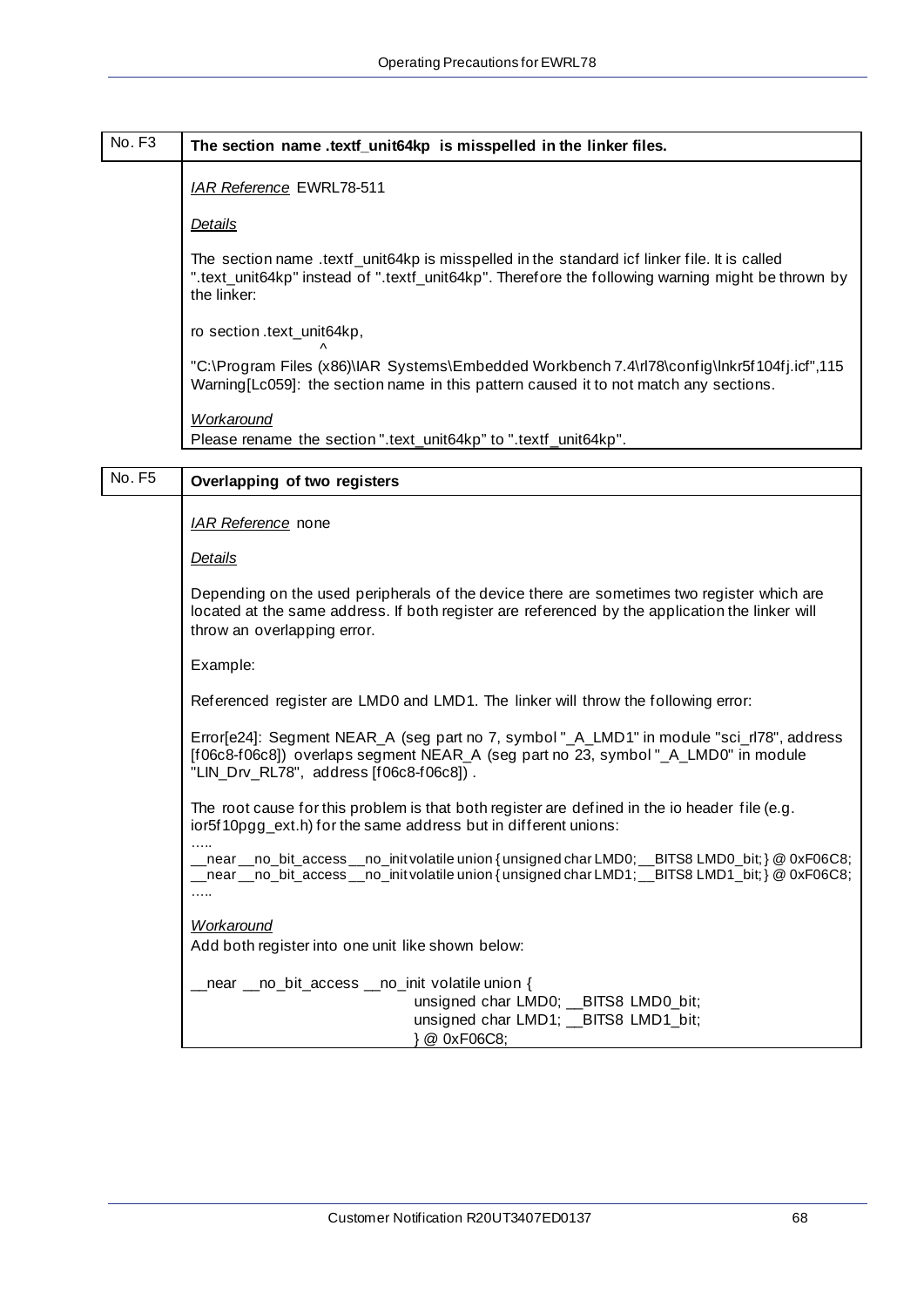## <span id="page-68-0"></span>No. F6 **Linker might fail with the internal error Distributor::TraverseRanges**

*IAR Reference*: EWRL78-665

*Details*

In rare cases, the linker might fail with the following internal error:

Internal Error: [CoreUtil/General]: Distributor::TraverseRanges - range overshoot: 0x155a3 > 0x10000

*Workaround* None

No. F7 **Libraries generated with IAR V2.xx version cannot be linked on newer IAR versions if the library includes a vector table.**

*IAR Reference*: EWRL78-746

*Details*

In version V3.10 the handling of the interrupt vector table was changed so it could handle a movable interrupt vector table. That broke backwards compatibility with version V2.xx since the compiler now utilizes a vector table instead of placing the vectors at fixed addresses.

The result is that the vector table area is filled with the vector table and trying to link an old file with a vector entry at a fixed address will generate a placement error as the vector table area is already filled.

*Workaround*

Re-build the library on the version V3.xx or newer.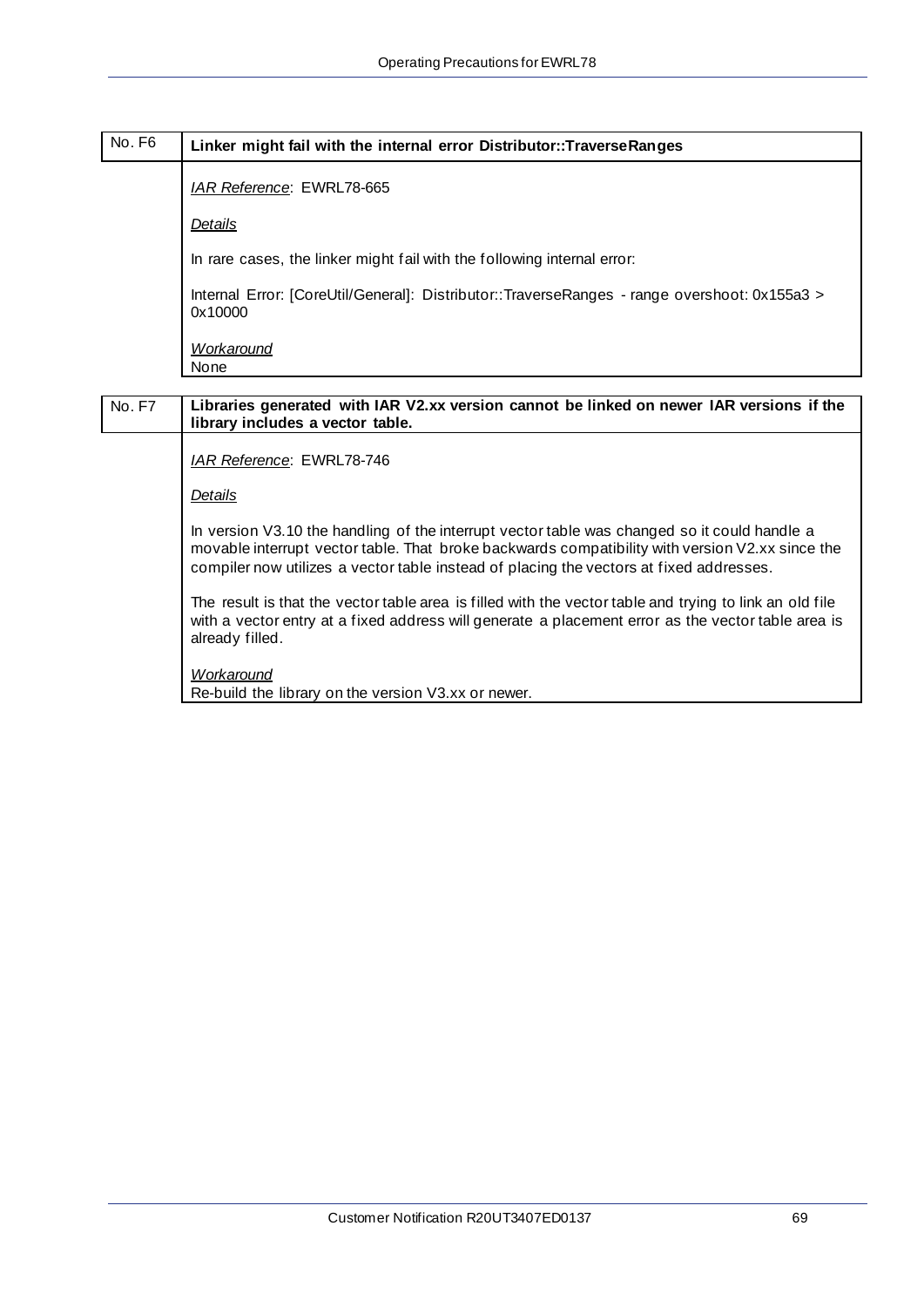## <span id="page-69-0"></span>**M) Valid Specification**

| <b>Item</b> | Date published | Document No.      | <b>Document Title</b>                                                                   |
|-------------|----------------|-------------------|-----------------------------------------------------------------------------------------|
| 1           | November 2019  | UIDERL78 I-6      | <b>IAR Embedded Workbench</b><br><b>IDE Project Management and Building Guide</b>       |
| 2           | November 2019  | DRL78-I-5         | <b>IAR Embedded Workbench</b><br>C/C++ Development Guide Compiling and Linking for RL78 |
| 3           | April 2015     | ARL78 I-1         | <b>IAR Embedded Workbench</b><br>Assembler User Guide for RL78                          |
| 4           | November 2019  | UCSRL78 I-4       | <b>IAR Embedded Workbench</b><br>C-SPY Debugging Guide for RL78                         |
| 5           | April 2016     | MUBROFELFRL78_I.2 | <b>IAR Embedded Workbench</b><br>Migrating from UBROF to ELF/DWARF                      |
| 6           | January 2011   | EWMISRAC1998-4    | <b>IAR Embedded Workbench</b><br>MISRA C 1998 Reference Guide                           |
| 7           | January 2011   | EWMISRAC2004-3    | <b>IAR Embedded Workbench</b><br>MISRA C 2004 Reference Guide                           |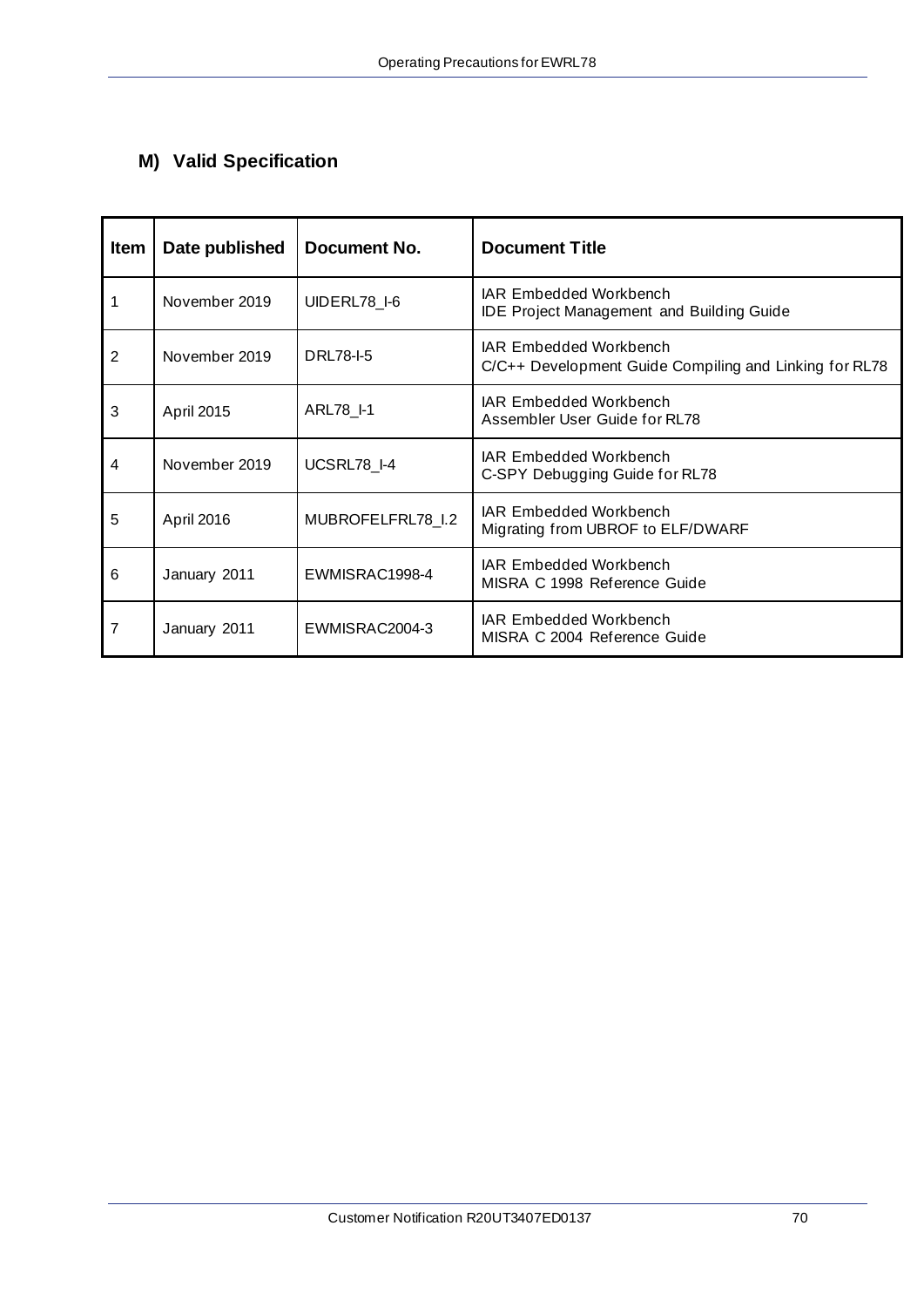## **N) Revision**

| <b>Edition</b> | Date published | Document No.    | <b>Comment</b>                                                                              |
|----------------|----------------|-----------------|---------------------------------------------------------------------------------------------|
| 1              | 18-06-2015     | R20UT3407ED0100 | Initial release.                                                                            |
| $\overline{2}$ | 29-06-2015     | R20UT3407ED0101 | Item C <sub>2</sub> added.                                                                  |
| 3              | 15-07-2015     | R20UT3407ED0102 | Compiler and Assembler update to V2.10.2, items<br>C <sub>3</sub> and D <sub>1</sub> added. |
| 4              | 21-08-2015     | R20UT3407ED0103 | <b>Update V2.10.3</b><br>Item C <sub>4</sub> added.                                         |
| 5              | 15-09-2015     | R20UT3407ED0104 | Item E1 added.                                                                              |
| 6              | 20-10-2015     | R20UT3407ED0105 | Items C5 and D2 added.                                                                      |
| 7              | 22-10-2015     | R20UT3407ED0106 | Item C6 added                                                                               |
| 8              | 16-11-2015     | R20UT3407ED0107 | Update EWRL78 V2.10.4<br>Item D <sub>3</sub> added                                          |
| 9              | 21-12-2015     | R20UT3407ED0108 | Update EWRL78 V2.20.1<br>Item C6 sample updated<br>Item E2 added.                           |
| 10             | 01-02-2016     | R20UT3407ED0109 | Item E3 added.                                                                              |
| 11             | 16-03-2016     | R20UT3407ED0110 | Item C7 added                                                                               |
| 12             | 27.04.2016     | R20UT3407ED0111 | Item A1 added<br>Item C8 added<br>Item C9 added<br>Item D4 added                            |
| 13             | 08.07.2016     | R20UT3407ED0112 | Update EWRL78 V2.21.1/ V2.21.2<br>Item E4 added<br>Item F1 added<br>Item F2 added           |
| 14             | 14.07.2016     | R20UT3407ED0113 | Item C10 added                                                                              |
| 15             | 22.08.2016     | R20UT3407ED0114 | Item $A2$ added, update of valid specification                                              |
| 16             | 11.10.2016     | R20UT3407ED0115 | Item E5 added<br>Item F3 added<br>Item F5 added                                             |
| 17             | 23.11.2016     | R20UT3407ED0116 | Item E6 added                                                                               |
| 18             | 21.12.2016     | R20UT3407ED0117 | Item D <sub>5</sub> added<br>Item A3 added                                                  |
| 19             | 06.02.2017     | R20UT3407ED0118 | Items A4, C11, and D6 added                                                                 |
| 20             | 13.03.2017     | R20UT3407ED0119 | Item A5 added<br>Item D7 added                                                              |
| 21             | 21.04.2017     | R20UT3407ED0120 | Update EWRL78 V2.21.5<br>Item C <sub>12</sub> added<br>Item E7 added                        |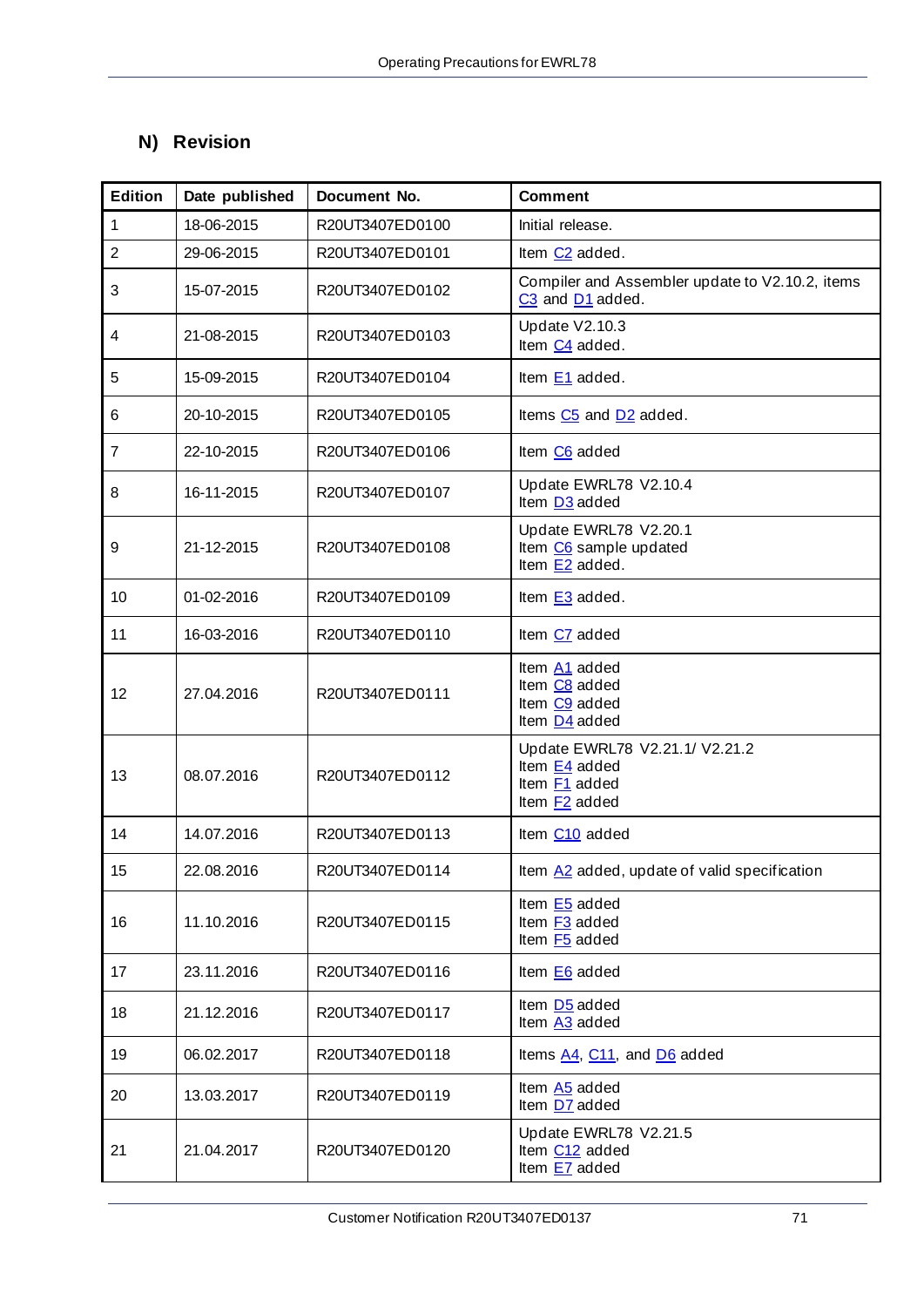| <b>Edition</b> | Date published | Document No.    | <b>Comment</b>                                                                                                                                                                                                                                                                                     |
|----------------|----------------|-----------------|----------------------------------------------------------------------------------------------------------------------------------------------------------------------------------------------------------------------------------------------------------------------------------------------------|
| 22             | 09.06.2017     | R20UT3407ED0121 | Item C13 added<br>Item C14 added<br>Item C <sub>15</sub> added<br>Item C <sub>16</sub> added<br>Item C17 added<br>Item C <sub>18</sub> added<br>Item C <sub>19</sub> added<br>Item C <sub>20</sub> added<br>Item C <sub>21</sub> added<br>Item C <sub>22</sub> added<br>Item C <sub>23</sub> added |
| 23             | 08.09.2017     | R20UT3407ED0122 | Item C <sub>24</sub> added<br>Item C <sub>25</sub> added<br>Item C <sub>26</sub> added<br>Item C <sub>27</sub> added<br>Item C <sub>28</sub> added                                                                                                                                                 |
| 24             | 02.10.2017     | R20UT3407ED0123 | Update EWRL78 V3.10.1<br>Item E8 added<br>Item E9 added<br>Item F6 added<br>Specification Update (Chapter M))                                                                                                                                                                                      |
| 25             | 08.11.2017     | R20UT3407ED0124 | Item A7 added<br>Item A8 added                                                                                                                                                                                                                                                                     |
| 26             | 21.12.2017     | R20UT3407ED0125 | Item E10 added<br>Item D8 added                                                                                                                                                                                                                                                                    |
| 27             | 21.03.2018     | R20UT3407ED0126 | Item C <sub>29</sub> added                                                                                                                                                                                                                                                                         |
| 28             | 27.07.2018     | R20UT3407ED0127 | Item C30 added                                                                                                                                                                                                                                                                                     |
| 29             | 13.11.2018     | R20UT3407ED0128 | Item C31 added<br>Item C32 added<br>Update C29: Bug with the ID EWRL78-675 is same<br>as EWRL78-705                                                                                                                                                                                                |
| 30             | 30.01.2019     | R20UT3407ED0129 | Update EWRL78 V4.10.1                                                                                                                                                                                                                                                                              |
| 31             | 06.05.2019     | R20UT3407ED0130 | Item C33 added<br>Item F7 added                                                                                                                                                                                                                                                                    |
| 32             | 13.08.2019     | R20UT3407ED0131 | Item A9 added<br>Item D9 added<br>Item D <sub>10</sub> added<br>Item E11 added                                                                                                                                                                                                                     |
| 33             | 09.12.2019     | R20UT3407ED0132 | Update EWRL78 V4.20.1<br>Item C34 added<br>Item C35 added<br>Item E12 added<br>Item E13 added<br>Specification Update (Chapter M)                                                                                                                                                                  |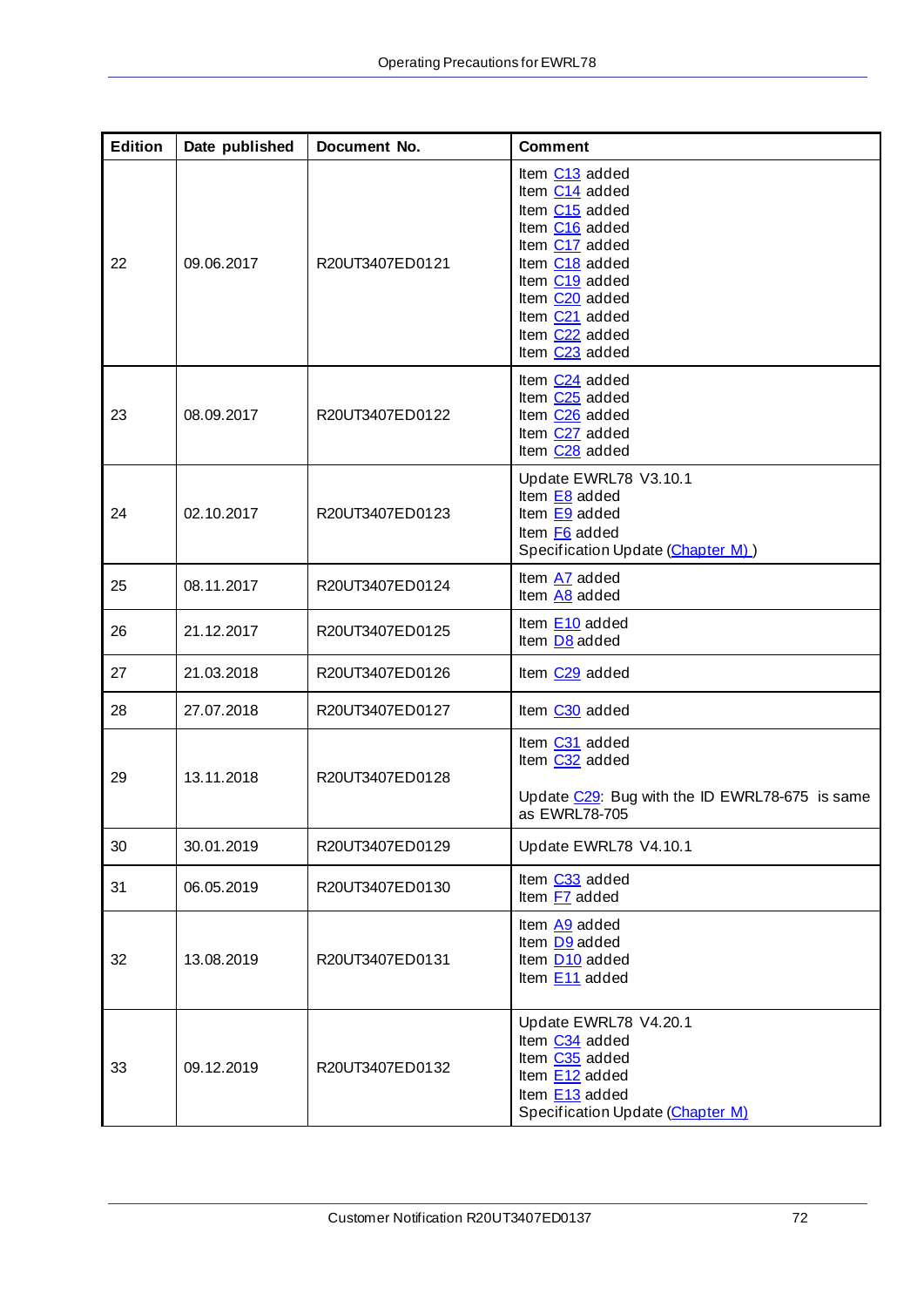| <b>Edition</b> | Date published | Document No.    | <b>Comment</b>                                                                                                                                                                                             |
|----------------|----------------|-----------------|------------------------------------------------------------------------------------------------------------------------------------------------------------------------------------------------------------|
| 34             | 20.02.2020     | R20UT3407ED0133 | Update EWRL78 V4.20.2<br>Item C36 added<br>Item C37 added<br>Item C38 added<br>Item C39 added<br>Item E14 added<br>Item E15 added<br>Item D <sub>11</sub> added                                            |
| 35             | 04.06.2020     | R20UT3407ED0134 | Item A10 added<br>Item A11 added<br>Item D8 updated:<br>It showed that this error was partially fixed in<br>v4.10. One kind of switch that requires tables<br>was not fixed.<br>Item D <sub>12</sub> added |
| 36             | 19.03.2021     | R20UT3407ED0135 | Item C40 added<br>Item C41 added<br>Item D <sub>13</sub> added                                                                                                                                             |
| 37             | 14.10.2021     | R20UT3407ED0136 | Update EWRL78 V4.21.1<br>Item $C26$ updated (bug fixed in version V4.20.x)<br>Item C42 added<br>Item C43 added<br>Item E16 added                                                                           |
| 38             | 28.04.2022     | R20UT3407ED0137 | Update EWRL78 V4.21.2 / V4.21.3<br>Item C <sub>44</sub> added<br>Item C45 added                                                                                                                            |

Before using this material, please visit our website to confirm using the most current document available: Current version [of this document](http://www.renesas.eu/updates?oc=Y-IAR-EWRL78-FULL-MOBILE_V2XX)

In case of any technical question related to the Embedded Workbench for RL78, please feel free to contact the Renesas [Software-Tool-Support Team.](mailto:sw_tool_support-eu@lm.renesas.com?subject=Question%20about%20EWRL78%20Operating%20Precautions%20(R2UT3407EDxxxx))